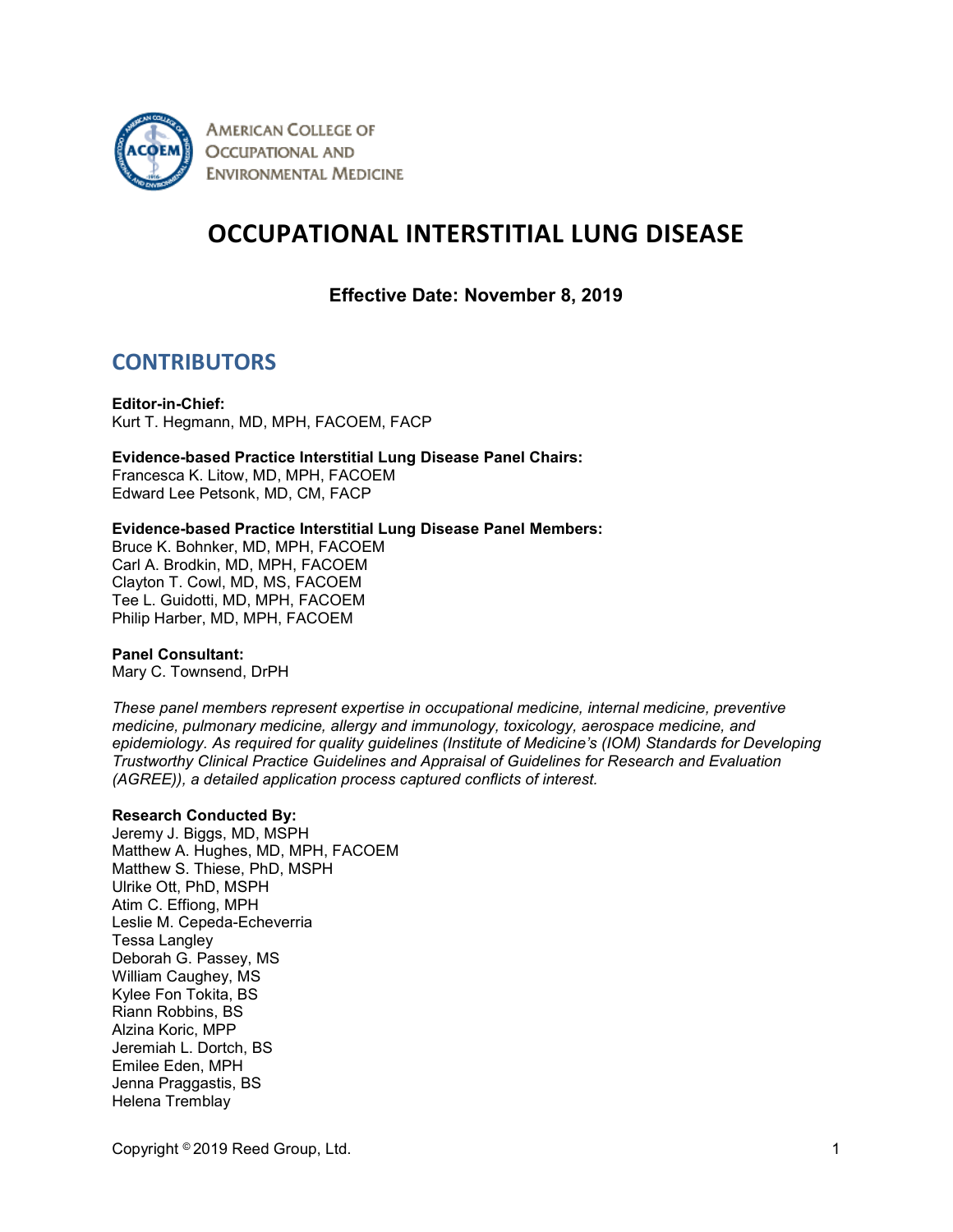#### **Specialty Society and Society Representative Listing**

ACOEM acknowledges the following organizations and their representatives who served as reviewers of the Occupational Interstitial Lung Disease Guideline. Their contributions are greatly appreciated. By listing the following individuals or organizations, it does not infer that these individuals or organizations support or endorse the Occupational Interstitial Lung Disease Guideline developed by ACOEM.

#### **American College of Chest Physicians**

Stephen A. Mette, MD, FCCP, FACP

#### **Other External Reviewers:**

Stephen Frangos, MD, MPH, FACOEM Charles Yarborough, MD, MPH, FACOEM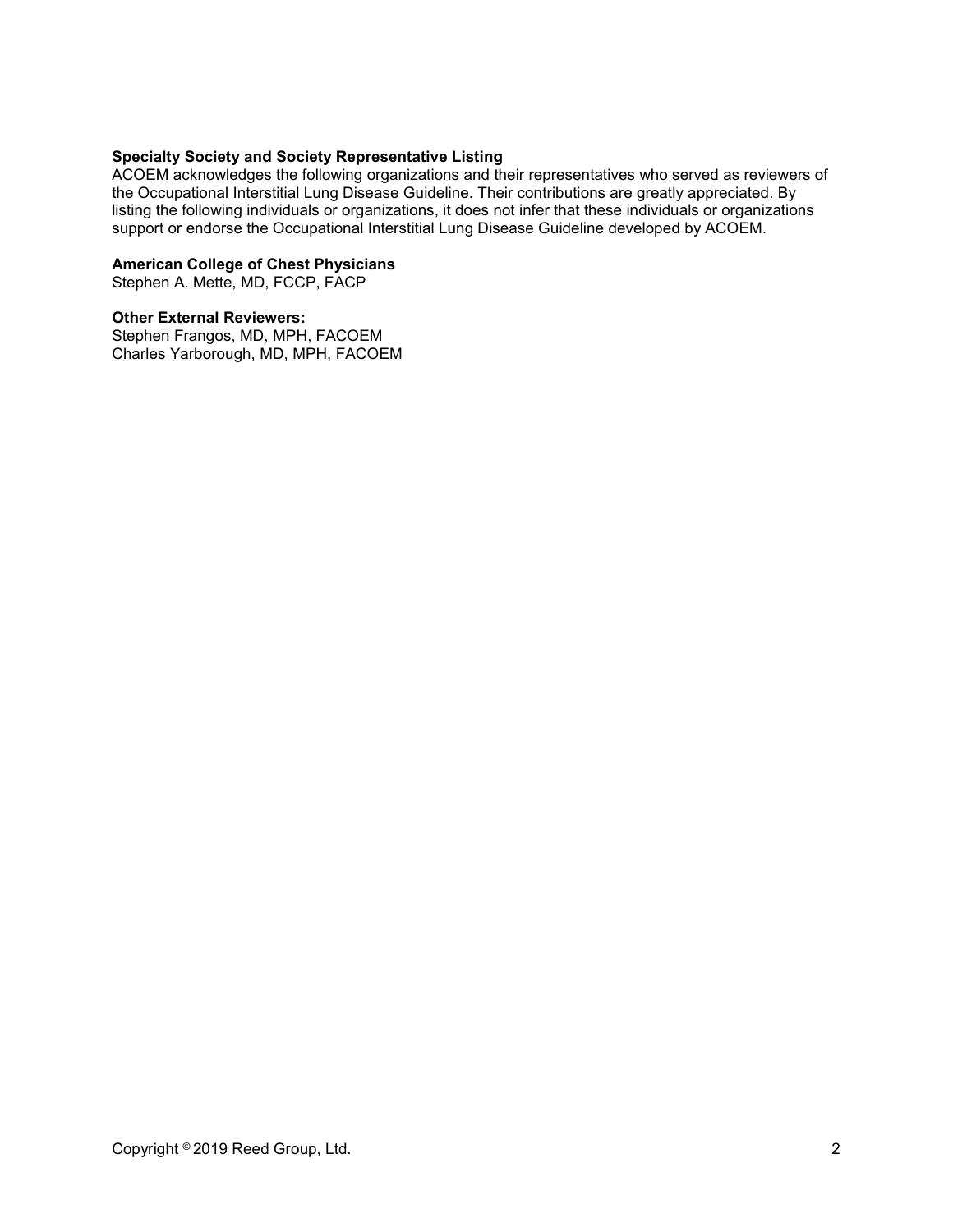# **TABLE OF CONTENTS**

| FLOWCHART FOR WORK DISPOSITION DETERMINATIONS FOR WORKERS WITH    |  |
|-------------------------------------------------------------------|--|
| ALGORITHM 1. DIAGNOSTIC TESTING OF OCCUPATIONAL INTERSTITIAL LUNG |  |
|                                                                   |  |
|                                                                   |  |
|                                                                   |  |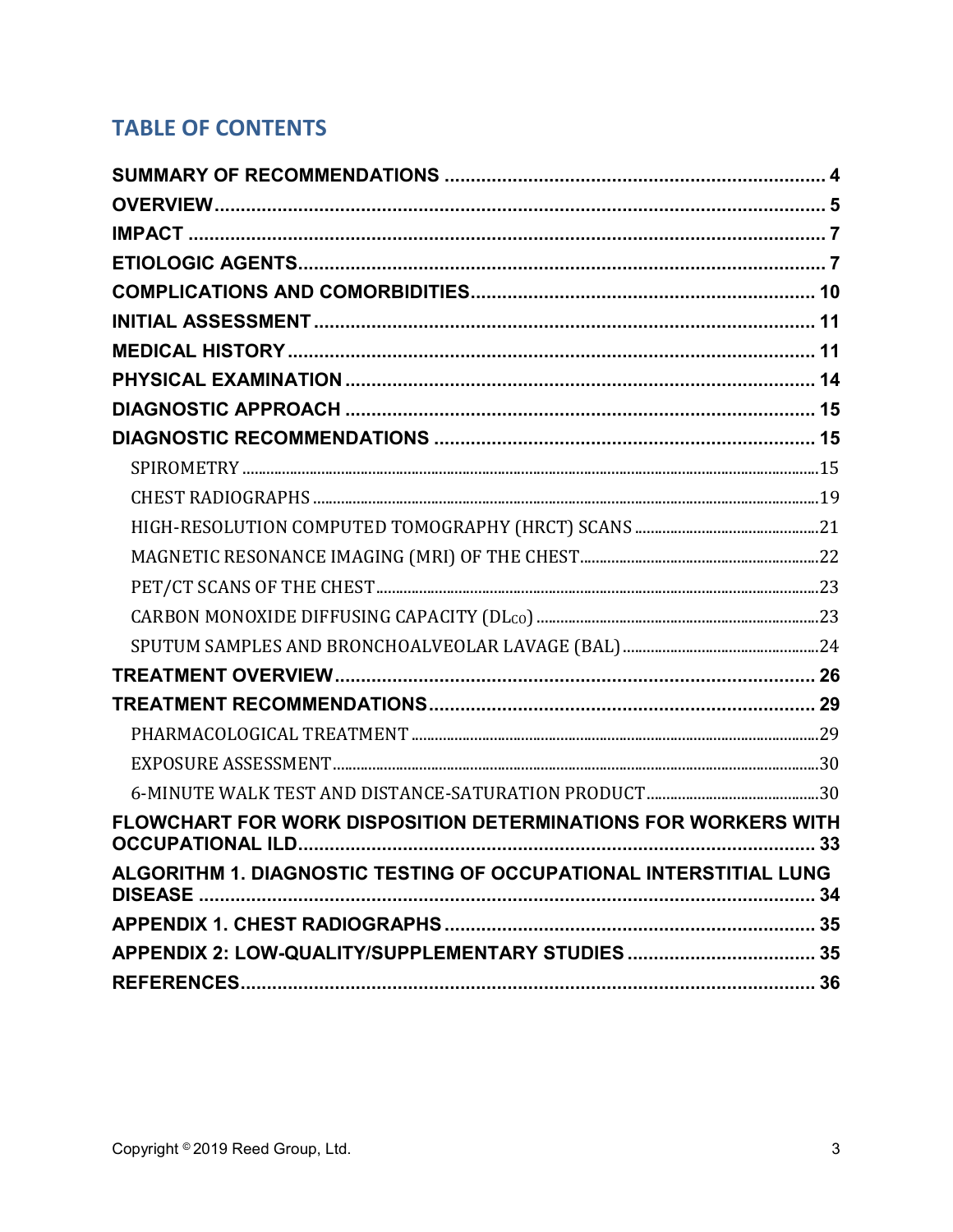## <span id="page-3-0"></span>**SUMMARY OF RECOMMENDATIONS**

The Evidence-based Practice Interstitial Lung Disease Panel's recommendations are based on critically appraised higher quality research evidence and on expert consensus observing First Principles when higher quality evidence was unavailable or inconsistent (see [Methodology\)](https://www.mdguidelines.com/acoem/methodology). The reader is cautioned to utilize the more detailed indications, specific appropriate diagnoses, temporal sequencing, preceding testing or conservative treatment, and contraindications that are elaborated in more detail for each test or treatment in the body of this Guideline in using these recommendations in clinical practice or medical management. These recommendations are not simple "yes/no" criteria.

All ACOEM guidelines include analyses of numerous interventions, whether or not FDAapproved. For non-FDA-approved interventions, recommendations are based on the available evidence; however, this is not an endorsement of their use. In addition, many of the medications recommended are utilized off-label. (For example, anti-epileptic agents have been used off-label since the 1960s to treat chronic pain.)

Recommendations are made under the following categories:

- Strongly Recommended, "A" Level
- Moderately Recommended, "B" Level
- Recommended, "C" Level
- Insufficient-Recommended (Consensus-based), "I" Level
- Insufficient-No Recommendation (Consensus-based), "I" Level
- Insufficient-Not Recommended (Consensus-based), "I" Level
- Not Recommended, "C" Level
- Moderately Not Recommended, "B" Level
- Strongly Not Recommended, "A" Level

| <b>CT Scans</b>   | High-Resolution Computed Tomography for<br>Strongly Recommended, Evidence (A) |                                        |
|-------------------|-------------------------------------------------------------------------------|----------------------------------------|
|                   | the Diagnosis of Asbestosis                                                   |                                        |
|                   | High-Resolution Computed Tomography for                                       | Strongly Recommended, Evidence (A)     |
|                   | the Diagnosis of Chronic Beryllium Disease                                    |                                        |
|                   | High-Resolution Computed Tomography for                                       | Strongly Recommended, Evidence (A)     |
|                   | the Diagnosis of Coal Workers'                                                |                                        |
|                   | Pneumoconiosis                                                                |                                        |
|                   | High-Resolution Computed Tomography for                                       | Moderately Recommended, Evidence (B)   |
|                   | the Diagnosis of Silicosis                                                    |                                        |
| <b>DLCO</b>       | Carbon Monoxide Diffusing Capacity for the                                    | Recommended, Evidence (C)              |
|                   | Diagnosis of Occupational Lung Disease                                        |                                        |
| Lavage            | Bronchoalveolar Lavage for the Diagnosis of                                   | Recommended, Evidence (C)              |
|                   | Occupational Lung Disease Caused by                                           |                                        |
|                   | Asbestos                                                                      |                                        |
| <b>Spirometry</b> | Spirometry for Occupational ILD Diagnosis                                     | Moderately Recommended, Evidence (B)   |
|                   | and Surveillance                                                              |                                        |
| Sputum            | Sputum Sampling for the Diagnosis of                                          | Recommended, Evidence (C)              |
| <b>Samples</b>    | Occupational Lung Disease Caused by                                           |                                        |
|                   | Asbestos                                                                      |                                        |
| <b>Treatment</b>  | <b>Exposure Assessment for the Management</b>                                 | Recommended, Insufficient Evidence (I) |
|                   | of Occupational ILD                                                           |                                        |
|                   | Pharmacological Treatment for the                                             | Recommended, Insufficient Evidence (I) |
|                   | Management of Occupational ILD                                                |                                        |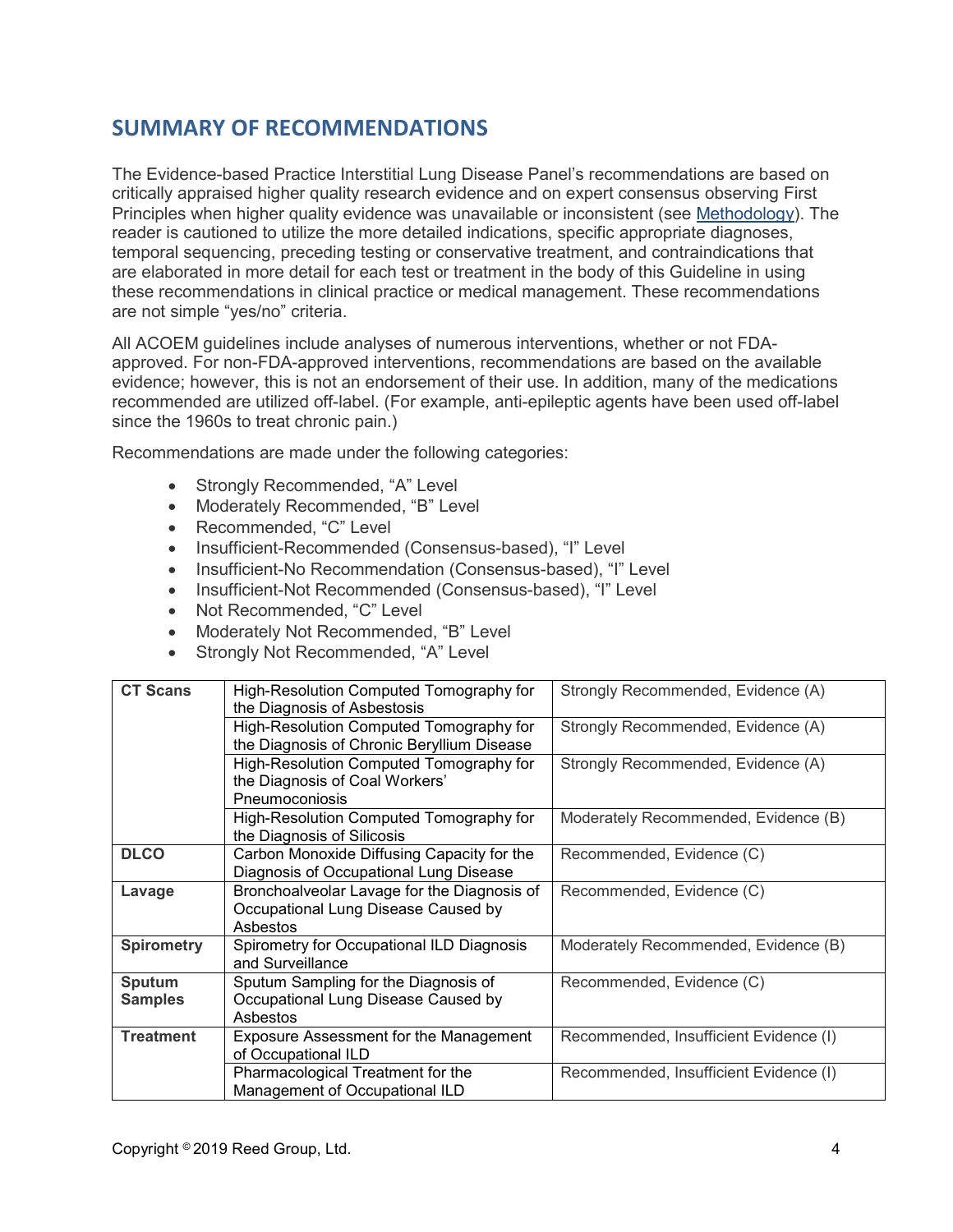| <b>Walk Test</b> | 6-Minute Walk Test to Monitor Treatment<br>Response or Disease Progression                                                                                                                                                    | Recommended, Evidence (C)              |
|------------------|-------------------------------------------------------------------------------------------------------------------------------------------------------------------------------------------------------------------------------|----------------------------------------|
| X-rays           | Posterior-Anterior (PA) and Lateral Chest<br>Radiographs for the Diagnosis of Other<br>Occupational ILDs (including but not limited<br>to chronic beryllium disease, hypersensitivity<br>pneumonitis, and hard metal disease) | Recommended, Insufficient Evidence (I) |
|                  | Posterior-Anterior (PA) and Lateral Chest<br>Radiographs for the Diagnosis of Asbestosis                                                                                                                                      | Moderately Recommended, Evidence (B)   |
|                  | Posterior-Anterior (PA) and Lateral Chest<br>Radiographs for the Diagnosis of Coal<br><b>Workers' Pneumoconiosis</b>                                                                                                          | Moderately Recommended, Evidence (B)   |
|                  | Posterior-Anterior (PA) and Lateral Chest<br>Radiographs for the Diagnosis of Silicosis                                                                                                                                       | Moderately Recommended, Evidence (B)   |

## <span id="page-4-0"></span>**OVERVIEW**

These guidelines and recommendations are intended to guide the clinician in an evidencebased approach to occupational lung diseases. The guidelines focus on the "traditional" inorganic dust-related diseases (e.g., silicosis, asbestosis, and coal workers' pneumoconiosis (CWP)). They do not cover the immunologically mediated diseases such as chronic beryllium disease (CBD) or hypersensitivity pneumonitis (HP). Written recommendations for each topic have been researched and developed. Although clinical medicine remains both a science and an art, occupational exposure history, presentation, and diagnostic screening test results form the foundation for diagnosis and treatment plans.

Interstitial lung diseases (ILDs) are a heterogeneous group of more than 100 diseases that inflame and/or scar the lung parenchyma and which are classified together because of similar clinical, roentgenographic, physiologic, and/or pathologic features.(1-3) Although the etiology of many ILDs is currently unknown, those that are occupationally-induced are preventable.  $(4, 5)$ 

The term "Occupational ILD" describes diverse pathophysiologies that are analogous to those that occur with non-occupational ILD. Occupational ILD can be similar to non-occupational ILD from a functional viewpoint. Both have progressive fibrotic changes and may share common physiologic sequelae. Although both ILD and occupational ILD may have common structural abnormalities, and be similar physiologically, there are critical differences in the processes that lead to the fibrosis (i.e., exposures) which may affect the clinical findings.<sup>(6)</sup> According to the National Occupational Exposure Survey, there are millions of workers potentially exposed to substances known to cause occupational ILD.

Occupational lung disease is often classified into several different categories, of which occupational ILD is one of the main categories and obstructive airways diseases such as, workrelated asthma and occupational chronic obstructive pulmonary disease (COPD) is another. However, because most occupational dusts are not homogeneous in size, they may deposit and trigger inflammatory effects in airways, as well as, alveoli. Inflammatory responses may result in airflow limitation in both large and small airways with changes in lung volumes as the lung parenchymal tissue becomes stiffened and scarred.<sup> $(7, 8)$ </sup>

ILD describes disorders affecting the lung interstitium, or fabric of connective tissue that supports the many pulmonary structures, surrounds the air spaces, provides the microscopic separation of blood from air with minimal impedance to diffusion, serves as a conduit and fluid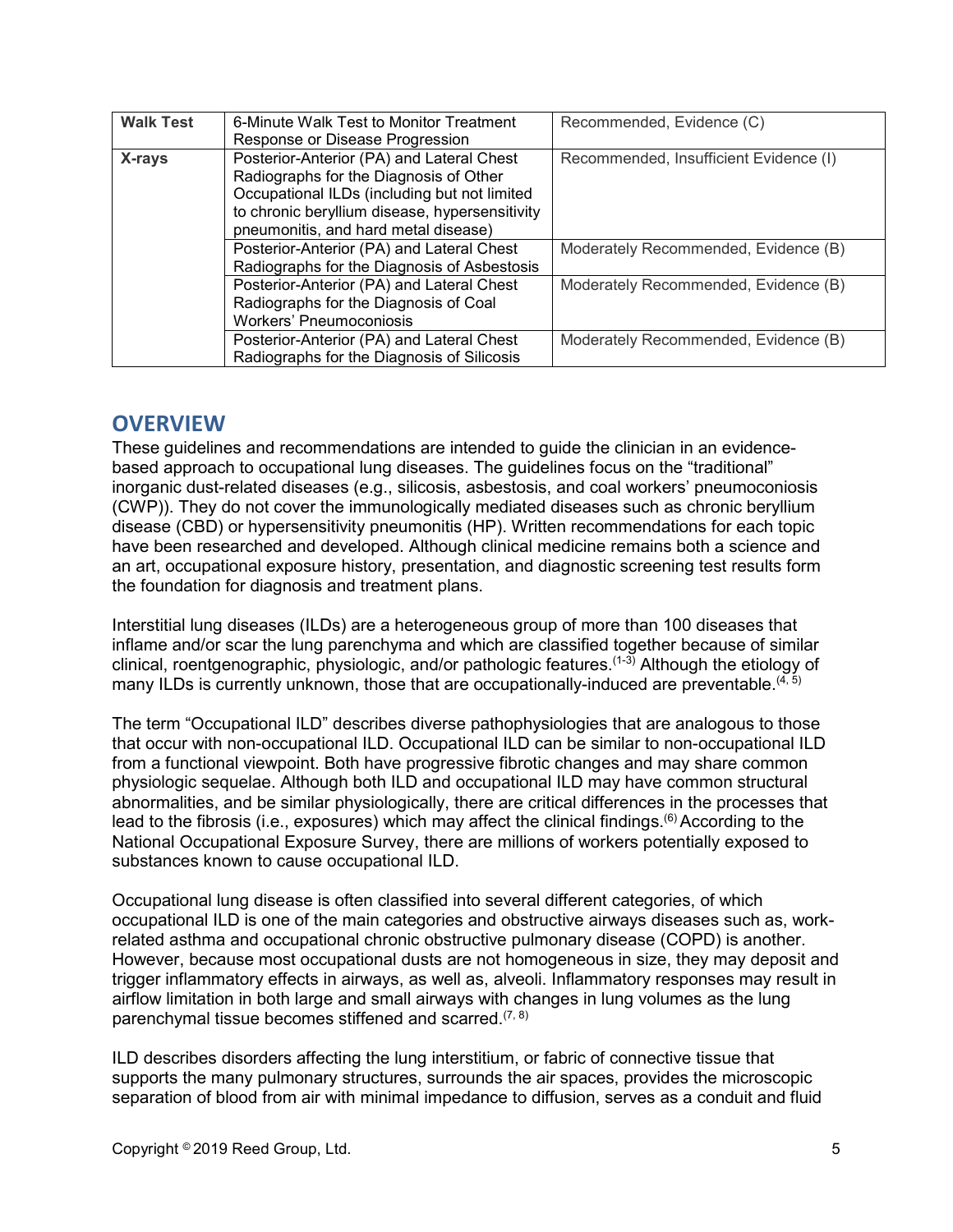channel for lymphatic drainage and the migration of immune cells, and collects and sequesters a fraction of insoluble particles that deposit in the lung.<sup>(9)</sup> Acute injury to the interstitium is manifested mostly by edema and inflammation, while chronic injury is characterized by fibrosis, the end stage of chronic inflammation. ILD sometimes referred to as "pulmonary fibrosis" or "interstitial fibrosis" is a group of chronic, generally irreversible conditions manifested by a vigorous immune and/or inflammatory response and exuberant fibroblast activity that results in excessive collagen deposition.<sup>(10, 11)</sup>

There is often some degree of overlap in which exposures that cause ILD may also affect airways. For example, exposures triggering hypersensitivity pneumoconiosis may also affect airways and interstitium (e.g., many dust exposures result in airway inflammation). $^{\left( 5\right) }$ 

Occupationally-related ILDs fall into four often clinically overlapping categories:

- *Pneumoconiosis* is defined as the non-neoplastic reaction of the lungs to inhaled mineral or organic dusts and the resultant alteration of pulmonary tissue structure.<sup>(4, 11)</sup> Hundreds of types of pneumoconioses have been identified, but only three are common and, therefore, reasonably feasible for guidelines: silicosis, asbestosis, and CWP.<sup>(4, 12)</sup> In these conditions, the radiological characteristics result from the accumulation of inflammatory and fibrotic responses triggered by dust deposition.
- *Hypersensitivity Pneumonitis* (HP), also called extrinsic allergic alveolitis, is a large family of disorders of immune response to inhaled antigens or low-molecular weight chemicals, often associated with granulomatous pathological changes.<sup>(4)</sup> Agents include animal proteins, plant proteins, bacteria, fungi, and diisocyanates. HPs tend to be highly specific to occupation or environmental settings. In agricultural workers, the most common HP is an immune response to spores of a thermophilic actinomycete bacteria and is often called "farmer's lung." Farmer's lung is one of the most frequent forms of HP but there are many others including Bird fancier's lung, hot tub lung, humidifier lung, and mushroom picker's disease.<sup>(13)</sup>
- *Other Granulomatous Diseases* are chronic immune and foreign-body responses to antigens in the lung (which may be dusts and, therefore, also considered pneumoconioses). Prominent examples include beryllium (beryllium disease) or, rarely, to cobalt in cemented tungsten carbide (hard metal disease). $(14-17)$  The tissue response is mediated by immune mechanisms and may not localize to an area of dust accumulation. This may manifest in systemic, body-wise disease manifestations. These disorders are uncommon, problems develop at different exposure levels in different people, and the clinical presentations are variable.
- *Diffuse Interstitial Fibrosis* is a response to severe lung injury including irritant inhalation injury (e.g., diffuse alveolar injury related to nitrogen oxides). Diffuse interstitial fibrosis should be distinguished from more common idiopathic interstitial fibrosis either of the "usual interstitial pneumonia" or the "nonspecific interstitial pneumonia" types. Advanced forms of all of the occupational ILDs may have a similar clinical presentation to diffuse interstitial fibrosis.

Occupational ILDs have varied latency periods, usually years in the case of pneumoconioses (e.g., 20-40 years for asbestos<sup>(197-199)</sup>; 6-10 years for beryllium<sup>(200)</sup>), and present predominantly or exclusively with pulmonary manifestations. There are few exceptions where extra-pulmonary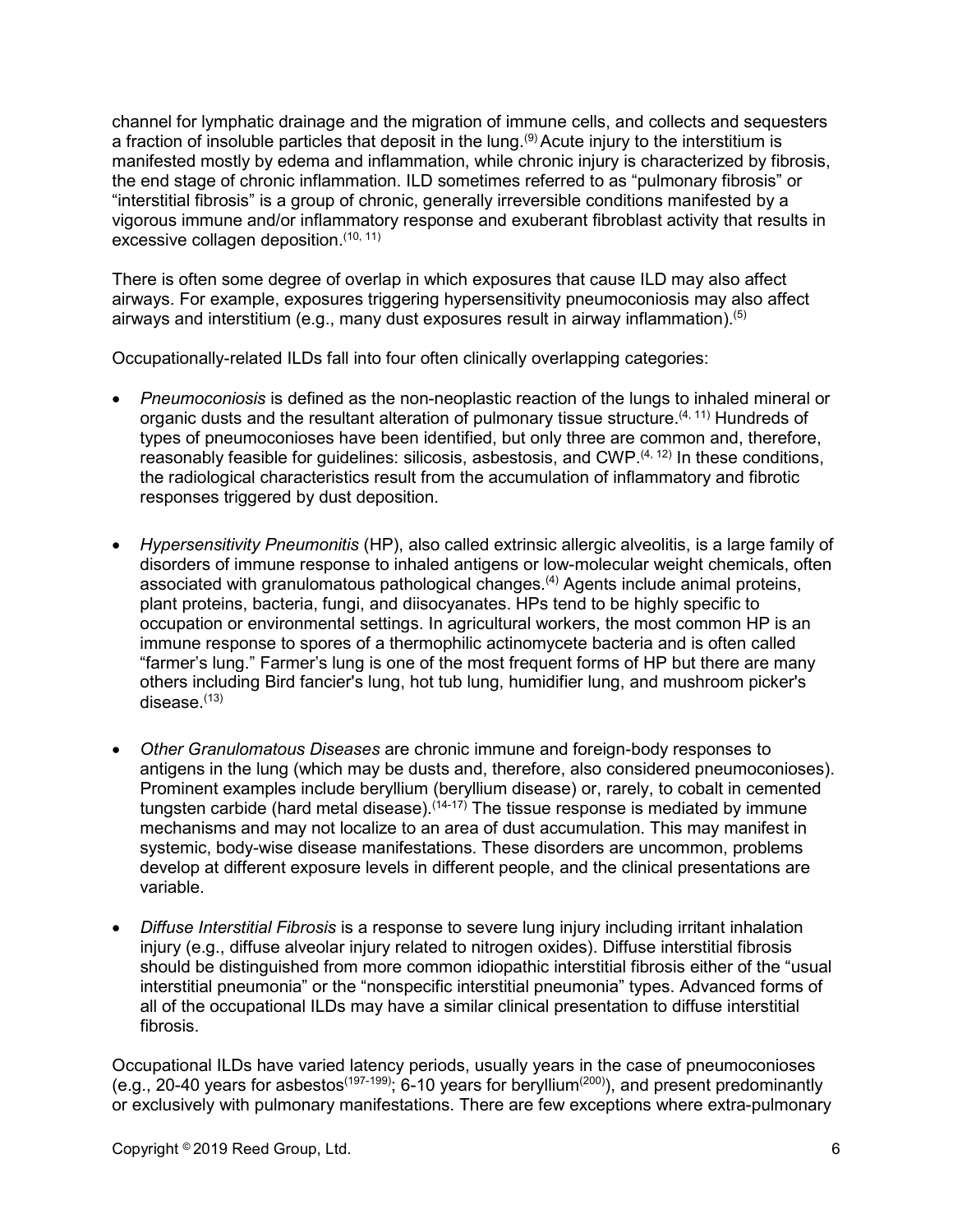symptoms and signs may develop (e.g., rare cases of beryllium disease, silica-associated autoimmune disease or renal disease).(4, 18)

## <span id="page-6-0"></span>**IMPACT**

Although the prevalences of pneumoconioses in the United States have declined, especially after institution of modern dust regulations and changes in industry practices, they and other occupational ILDs remain a substantial risk in the U.S. workforce. Silicosis is still the most common occupational disease worldwide with estimates of "3,600-7,300 cases per year in the United States from 1987 to 1996.<sup>"(28)</sup> Silicosis currently causes approximately 150 annual deaths in the United States. Asbestosis continues to be seen as a legacy disease in older workers. Occasional new cases of asbestosis are seen in younger workers, for example, those engaged in insulation removal without proper preventive measures including respiratory protection, engineering controls (e.g., exhaust ventilation) and work practices (e.g., wet processes).<sup>(29)</sup> CWP, which was disappearing for decades, has been rising in prevalence in recent years.(30, 31) Other ILDs (e.g., flock workers' lung and indium lung) tend to be localized due to specific, regional occupations and are not generally monitored closely. Certain surveillance information is available through National Institute for Occupational Safety and Health (NIOSH) reports and trends in work-related lung diseases from the Work-Related Lung Disease (WoRLD) Surveillance System (available at: [www2.cdc.gov/drds/WorldReportData/\)](http://www2.cdc.gov/drds/WorldReportData/).

## <span id="page-6-1"></span>**ETIOLOGIC AGENTS**

Occupational ILDs are most commonly associated with mineral and metal dusts, fibers, organic dusts and persistent antigens, reactive low molecular-weight compounds that act as antigens when inhaled into the lungs, and toxic gases that cause deep lung injury. While most of these ILDs are rare outside of occupational settings, some may occur with sufficient non-occupational exposures in uncontrolled settings (e.g., hobbies). Pharmaceuticals are especially known for triggering ILD in non-occupational settings. Table 1 contains potential examples of exposures that may increase risk of occupational ILDs if there is sufficient frequency, intensity and duration of exposures, especially if not well controlled. Latency is also an important issue, which can be many years in the case of some ILDs (e.g., asbestos).

| • ອ • •<br><b>Exposure</b><br>Category | <b>Agents</b>                                                                                            | <b>Industries</b>                                                        | <b>Example Processes</b>                                                            |
|----------------------------------------|----------------------------------------------------------------------------------------------------------|--------------------------------------------------------------------------|-------------------------------------------------------------------------------------|
| Inorganic mineral<br>dusts             |                                                                                                          |                                                                          |                                                                                     |
| Non-fibrous                            | Crystalline silica<br>Silicates (including<br>talc, kaolin,<br>diatomaceous earth,<br>mica, mixed dusts) | Mining, oil and gas,<br>construction, foundry,<br>pottery, manufacturing | Drilling, mining, excavating,<br>abrasive blasting, grinding,<br>cutting            |
| <b>Fibrous</b>                         | Asbestos, mineral<br>fibers                                                                              | Power plant, foundry,<br>demolition                                      | Removal of old asbestos-<br>containing construction<br>materials (e.g., insulation) |
| Carbonaceous                           | Coal, graphite                                                                                           | Mining, electricity<br>generation and storage,<br>metals                 | Coal mining/ handling,<br>battery manufacture, pencil<br>making                     |
| Metals                                 | Beryllium, tin, cobalt,<br>indium, barium                                                                | Nuclear, aircraft, tools,<br>electronics                                 | Machining, grinding,<br>smelting, metal product<br>manufacturing                    |

### **Table 1. Etiologic Agents for Occupational ILDs\***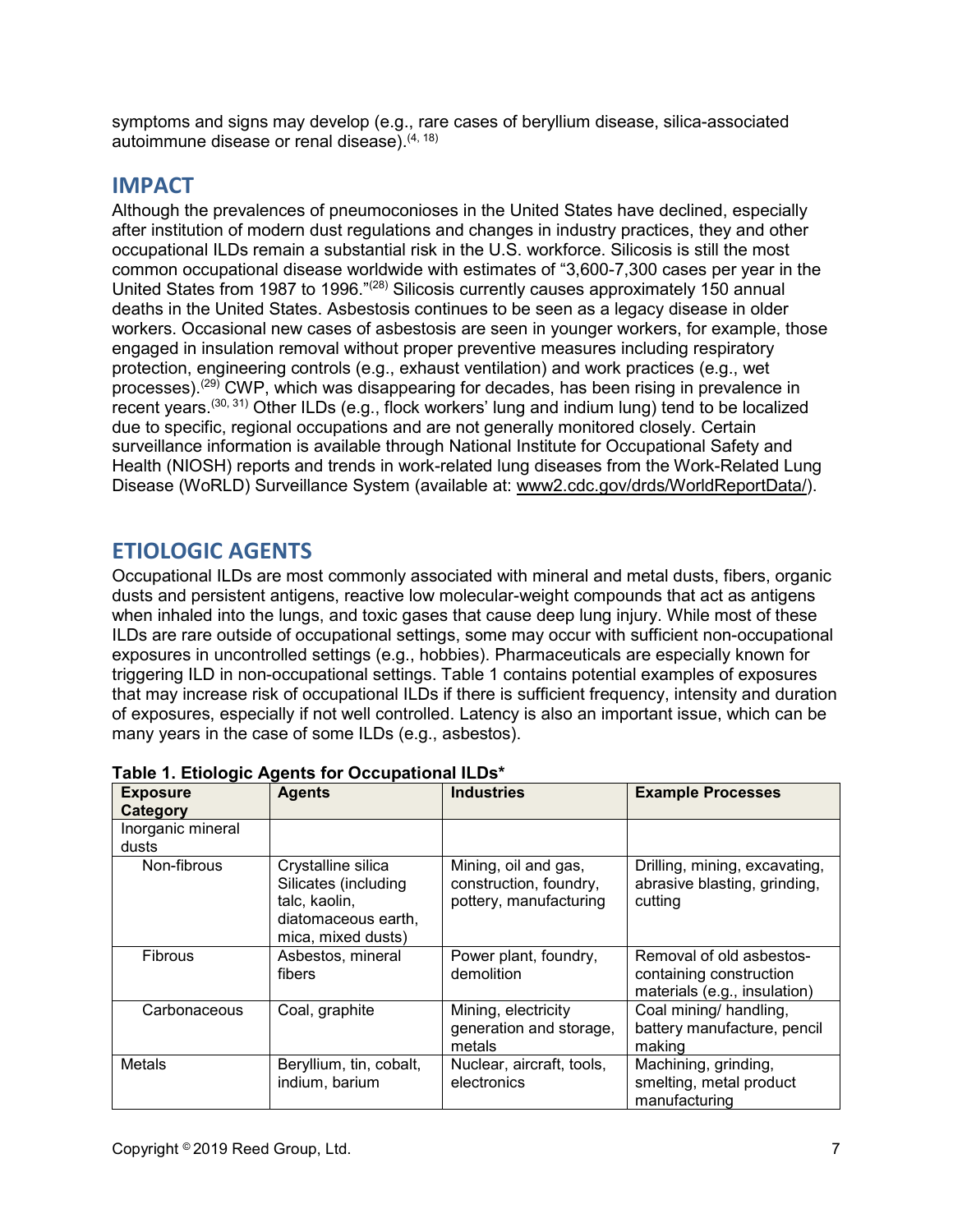| Toxic and<br>inflammatory | PVC fumes, paraquat,<br>diisocyanates         | Plastics, chemicals                                   | Construction,<br>freezer/refrigerator<br>insulation, weed killing |
|---------------------------|-----------------------------------------------|-------------------------------------------------------|-------------------------------------------------------------------|
| Organic dusts             | Fungi, bacteria, plant<br>and animal proteins | Wood and food<br>products, animal<br>rearing, farming | Cleaning, water sprays,<br>shredding                              |

\*All listed exposures may have increased risk of occupational ILDs where there is sufficient frequency, intensity and duration of exposures, and especially if not well controlled.

Adapted from Redlich CA. Pulmonary fibrosis and interstitial lung diseases. In: Harber P, Schenker MB, Balmes JR (eds). *Occupational and Environmental Respiratory Diseases*. St. Louis: Mosby; 1996:216-7; and Bonura E, Rom WN. Chapter 13: Occupational lung diseases. In: Schraufnagel, DE (ed). *Breathing in America: Diseases, Progress, and Hope. American Thoracic Society*. 2010. Available at: <https://www.thoracic.org/patients/patient-resources/breathing-in-america/> .

### **MINERALS AND METALS[1](#page-7-0)**

Although there are hundreds of dusts that may produce a pneumoconiosis after excessive exposure, only five are both reasonably common exposures and frequently associated with disease especially in poorly controlled settings: 1) silica; 2) asbestos; 3) coal mine dust; 4) beryllium; and 5) "hard metal" (an alloy of steel, tungsten, and cobalt).<sup>(4)</sup> Additional metals associated with ILD such as indium continue to be recognized.(32)

- **Silica.** This includes crystalline silicon dioxide, but excludes glass and other amorphous forms of silica. At least 1.7 million U.S. workers are exposed to respirable crystalline silica in a variety of industries and occupations, including construction, sandblasting, and mining. Exposure to sufficient respirable silica leads to silicosis, an irreversible disease. Silicosis also increases risk for lung cancer, pulmonary tuberculosis, autoimmune disease, renal disease, and airways diseases.<sup>(33)</sup> Some evidence suggests there may be risk of lung cancer absent silicosis, although at much lower levels of risk than among those with  $silicosis.$ <sup> $(201, 202)$ </sup>
- **Asbestos.** Asbestos is the term for six otherwise distinct and mostly unrelated silicate mineral fibers that are particularly used for heat resistant applications. Chrysotile ("white" or serpentine asbestos) is reportedly responsible for the great majority of asbestosis cases worldwide, mostly from insulation installation and removal. Asbestos insulation removal is currently the most common exposure setting. Prior exposures were more widespread and included shipbuilding, manufacturing, end use of asbestos-containing products (e.g., tiling and roofing materials) $(34-38)$  and mining. Other forms that may be encountered include amosite ("brown" asbestos), crocidolite ("blue" asbestos), anthophyllite ("green" asbestos"), actinolite, and tremolite (a potential contaminant of chrysotile and vermiculite).<sup>(36-38)</sup> All forms of asbestos are reported causes of asbestosis and malignancies.<sup>(21, 38)</sup> As well, the fibrous zeolites (erionite and mordenite) have similar properties, cause disorders identical to "classic" asbestosis, and are most frequently encountered in mining and tunneling, especially in the western United States, Turkey, and central Asia.
- **Coal Mine Dust.** Coal dust is a mixture of carbon and complex organic materials and minerals, including variable amounts of silica and silicates. In general, the higher the

<span id="page-7-0"></span><sup>1</sup>In this section, and throughout this Guideline, it is assumed that there must be sufficient frequency, intensity, and duration of exposure to cause the ILD. This text is omitted from the documented in each discussion of each exposure to allow for the text to be sufficiently succinct to be readable.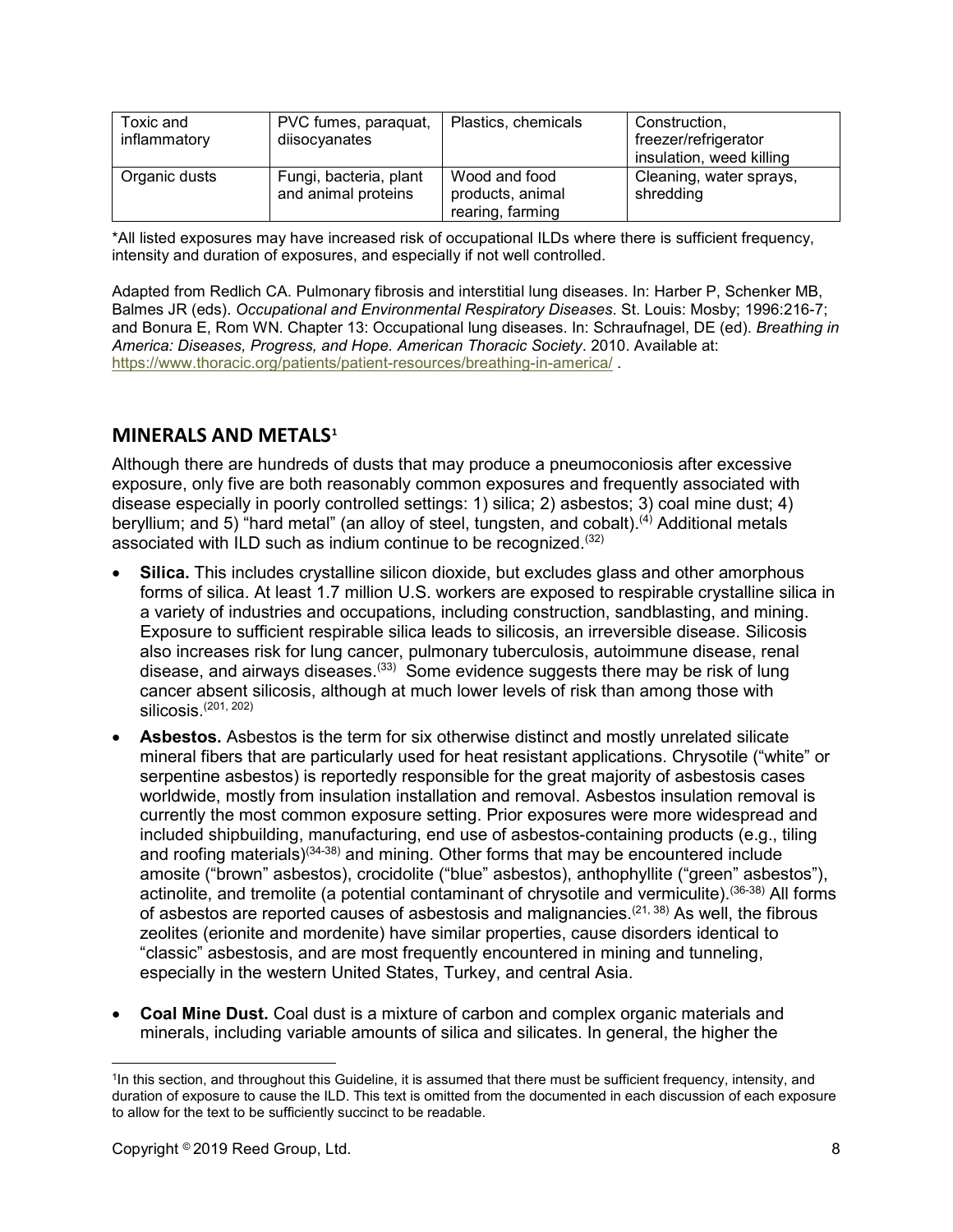compaction and energy content or "rank" of the coal (roughly, anthracite > bituminous > lignite) and the higher the silica content, the greater is the milligram potency of mine dust in causing CWP ("black lung") and the more severe the disease (with or, usually, without accompanying silicosis). CWP is a distinct disease, distinguishable pathologically from silicosis, although the two may occur together particularly in miners who drilled or cut through rock. CWP differs histologically from silicosis in the morphology of the lesion.

- **Beryllium.** Beryllium (Be) is a strong, lightweight, heat-resistant metal used in highperformance alloys such as aviation brakes and in the nuclear industry. Beryllium dust causes a granulomatous disorder that in its chronic from is virtually identical to sarcoidosis<sup>(39)</sup>
- **"Hard Metal."** This is generally a descriptor of a steel alloy rich in cobalt (Co) and tungsten (W). It is encountered in machining and metalworking. Cobalt may produce an asthma-like condition of variable airways obstruction against a background of pneumoconiosis. Hard metal exposure is associated with giant cell interstitial pneumonia (GIP), one of the more unusual ILDs that may present with a distinct tissue reaction identifiable on biopsy.

## **ORGANIC RESPIRABLE DUSTS**

Inhalation of organic dust with antigenic properties may lead to development of HP. Mold spores, dust containing bird droppings, animal-derived dusts, and grain dust are the most common sources of antigen. Historically, farmers' lung, caused by the antigen of a thermophilic actinomycete, was a common cause of HP. Common contemporary inhalation exposures include antigenic organic materials resulting from renovation of buildings (especially demolition or exposing damp interior walls), exposure to contaminated water or persistently wet spaces (humidifiers, hot tubs, saunas, and unventilated showers), and handling birds. Many responsible antigens are either associated with microorganisms, mostly fungi and actinomycetes, or birdderived proteins, with occasional cases arising from sensitization to other animals (such as furrier's lung), insects (such as miller's lung, the antigen to which is a wheat weevil protein), amoebae (humidifier lung), and pesticide powder (pyrethrum HP). There are many other dusts associated with HP.(40)

## **LOW MOLECULAR WEIGHT SENSITIZING CHEMICALS**

Antigens formed by reactive chemicals that bind to proteins and persist in the body may also cause HP. A history of skin or inhalation exposure to paints, foams, or plastics containing materials such as diisocyanates, trimellitic anhydride, epoxy resins, or "Bordeaux mixture" (a pesticide made from copper sulfate used in vineyards) may suggest the diagnosis.

## **TOXIC CAUSES OF OCCUPATIONAL ILD (GASES)**

Exposure to irritant or oxidant gases of low solubility that penetrate to deep lung tissues (e.g., nitrogen dioxide, ozone, and phosgene) or ionizing radiation with sufficient injury may cause diffuse fibrosis with honeycombing on chest imaging. Usually this fibrosis occurs weeks after an acute pneumonitis that may include pulmonary edema. It may also progress to bronchiolitis obliterans. In addition to inhalation exposure, paraquat toxicity associated with suicide ingestion, may result in hyperacute ILD. The mechanism is purely toxic and results in rapidly proliferative fibrosis, for which lung transplant may be the only therapeutic option.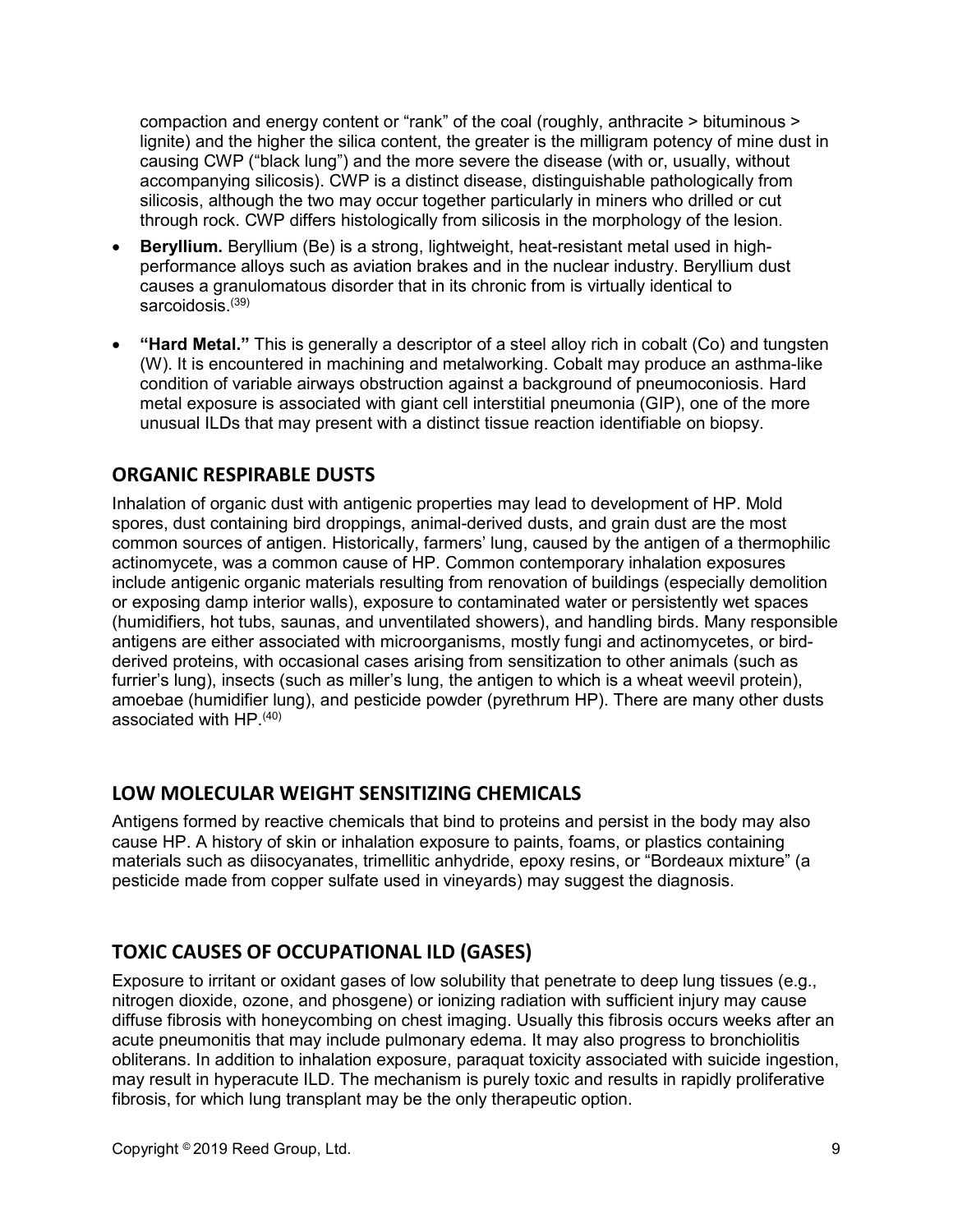### **OTHER PARTICULATE DUSTS**

Respirable dusts that result in interstitial lung disease are also believed to have potential nonspecific irritant effects including bronchitis, chronic cough, and sneezing (large particle size) If these irritant effects are severe, there is believed to be potential for accelerated loss of lung function with obstructive disease.

## <span id="page-9-0"></span>**COMPLICATIONS AND COMORBIDITIES**

Chronic bronchitis, defined by chronic sputum production, is common among workers exposed to silica. It has been reported that exposure to silica at levels below those associated with simple silicosis has been associated with chronic airflow limitation and/or mucus hypersecretion and/or pathologic emphysema.<sup>(19)</sup> Several studies have suggested that patients with silicosis have increased risk for lung cancer. However, it is not clear whether silica exposure in the absence of silicosis carries increased risk for lung cancer and if so, at what dose. The International Agency for Research on Cancer (IARC) reclassified silica as a Group I substance ("carcinogenic to humans") in October 1996.(19)

Silicosis may also progress to massive, accreted fibrotic zones in the lung ("conglomerative silicosis") that result in respiratory failure, pulmonary hypertension, and cor pulmonale with right heart failure. Silica exposure is associated with a variety of systemic and pulmonary conditions.(18)

Comorbid exposures and conditions are common (e.g., different exposures capable of producing ILD, as well as smoking and other exposures that may impair lung function) and may result in challenging medical evaluations and management. Thus, a worker may have been exposed to various combinations of dust exposures (e.g., silica and coal dust; silica and beryllium). Similarly, a worker can have both dust-related interstitial lung disease and chronic aspiration pneumonitis. Individuals with asbestosis experience variable rates of disease progression, ranging from mild to severe respiratory impairment. Persistent and progressive dyspnea and wheezing are associated with accelerated loss of ventilatory capacity. $(20)$ 

Pleural thickening, in the form of discreet pleural plaques (calcified or uncalcified) or diffuse pleural thickening, is most common and characteristic of prior asbestos exposures. These findings help to identify past asbestos exposures, including when overt parenchymal disease is not evident. Non-malignant asbestos-related pleural effusion may also be an early manifestation in some cases. Asbestos exposure is associated with an increased risk for lung cancer (with far greater risk, or interaction, with smoking), mesothelioma (involving pleural or peritoneal serosal membranes), laryngeal and colon cancer.<sup>(21)</sup> Pneumothoraces have also been reported to spontaneously occur.<sup>(22)</sup>

Coal workers' pneumoconiosis (CWP) is often associated with bronchitis and some degree of airways obstruction. CWP may progress to large intrathoracic fibrotic masses, usually visible on chest x-rays in the upper and mid lung fields ("progressive massive fibrosis"), which are associated with severe respiratory impairment. CWP is associated with an elevated risk of autoimmune disorders, principally rheumatoid arthritis (aka, "Caplan's syndrome"). Thus, workers with CWP may have associated autoimmune disorders and develop systemic clinical manifestations.(23)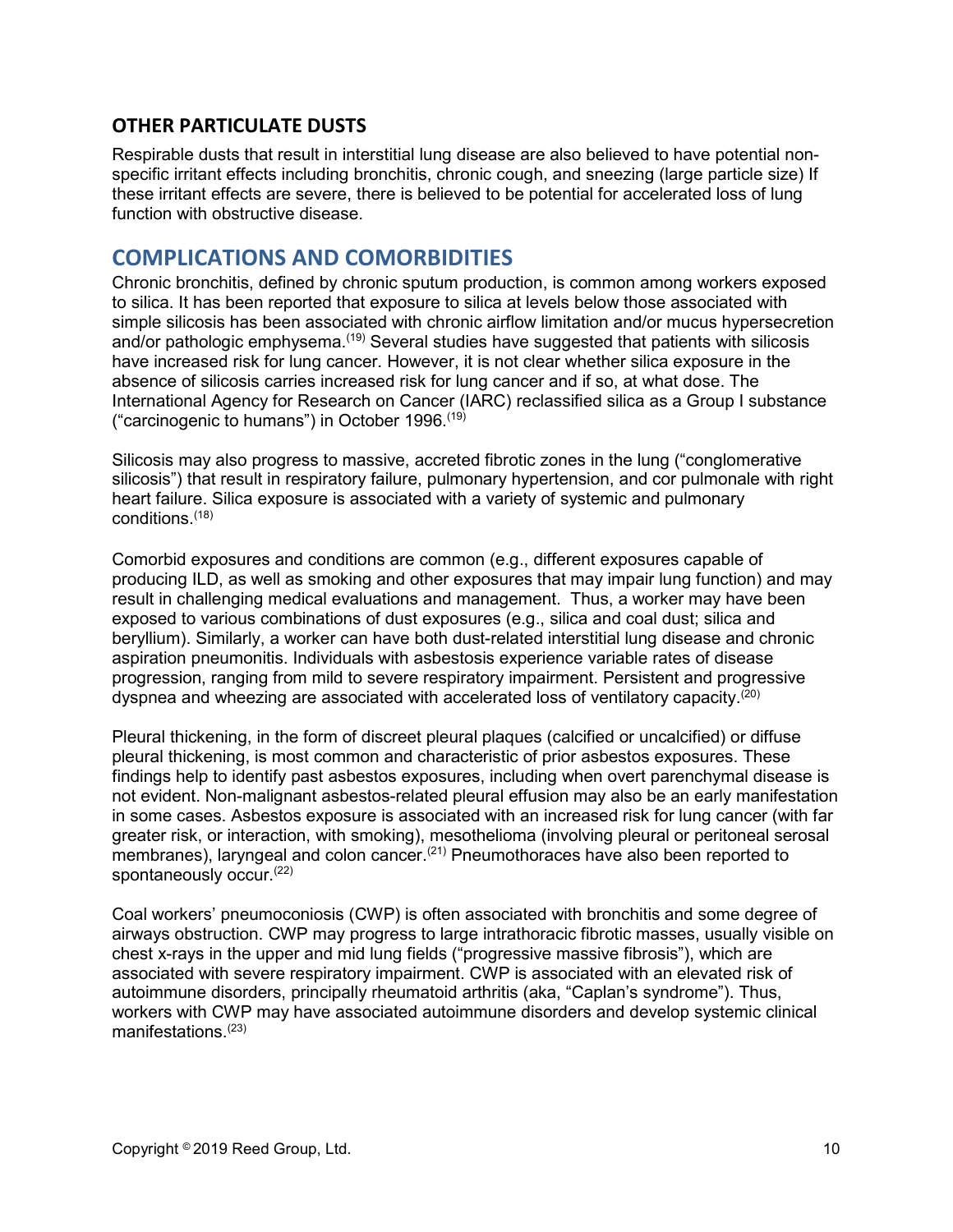HP often begins with wheezing and airways obstruction. Untreated and unmanaged, it may progress to respiratory insufficiency and profound impairment. Pigeon breeders' lung famously is associated with clubbing, unlike most hypersensitivity pneumonitides. $(24)$ 

Hard metal disease is an immune-mediated pneumoconiosis associated with airway hyperreactivity. It is often accompanied by cobalt-induced reversible airways disease. Clinical presentations typically include recurring, severe episodes of bronchospasm, with this entity sometimes called "hard metal asthma."<sup>(25)</sup>

Giant cell interstitial pneumonia is a rare disorder associated with cobalt in cemented tungsten carbide (hard metal disease)<sup>(26)</sup> Giant cell interstitial pneumonia is a pathological diagnosis in which interstitial fibrosis is accompanied by activated macrophages that fill alveoli and is part of a dysfunctional foreign body reaction.(27)

## <span id="page-10-0"></span>**INITIAL ASSESSMENT**

The general approach to diagnosing occupationally-related ILD involves satisfying four general criteria<sup>2</sup>:

- 1. Evidence of structural lesion consistent with the interstitial process (e.g. fibrosis);
- 2. Awareness of epidemiological or workplace studies with evidence of an agent-disease relationships;
- 3. Evidence of exposure to an agent(s) known to cause occupational ILD (e.g., asbestos), including sufficient dose and latency to cause the disease; and
- 4. Exclusion of alternative diagnoses as less likely (e.g., chronic aspiration/swallowing dysfunction, prior radiotherapy, chemotherapy, systemic rheumatological disorders).

In practice, evidence of a structural lesion is usually demonstrated by chest x-ray followed generally by high-resolution CT (HRCT) scan of the chest and lungs**.** Consideration of alternative diagnoses may require additional clinical tests and even biopsy. Biopsies are rarely necessary for the positive diagnosis of occupational ILD. Serological testing may be needed for beryllium disease. Clinical determination of causation by a particular agent may be satisfied by the occupational history and these initial steps. Conclusive evidence of causation may in some cases require considerably greater investigation (see Work-Relatedness Guideline).

## <span id="page-10-1"></span>**MEDICAL HISTORY**

The occupational history is usually specific for occupational ILD. Identification of a past, significant exposure usually suggests the diagnosis. Yet, in addition to describing the most recent work, it is essential to describe prior work due to the long latencies associated with some exposures. Patients with ILD of all types usually present with shortness of breath and cough. Unfortunately, those clinical symptoms are nonspecific and may be of limited value for recognition, diagnosis, and confirmation of either non-occupational or occupational ILD without additional objective testing. The presence of a comorbid condition that is associated with interstitial disease such as rheumatologic, autoimmune, inflammatory bowel, connective tissue disease (aka, collagen-vascular disorders), or drug reactions may render occupational causes less likely. However, in the case of some pneumoconioses, there may be confounding autoimmune pathology that may be related to work exposures. CWP and silicosis, in particular,

<span id="page-10-2"></span><sup>&</sup>lt;sup>2</sup>Two of the steps to determine work-relatedness are not generally needed for the initial assessment (Validity of Testimony and Conclusions).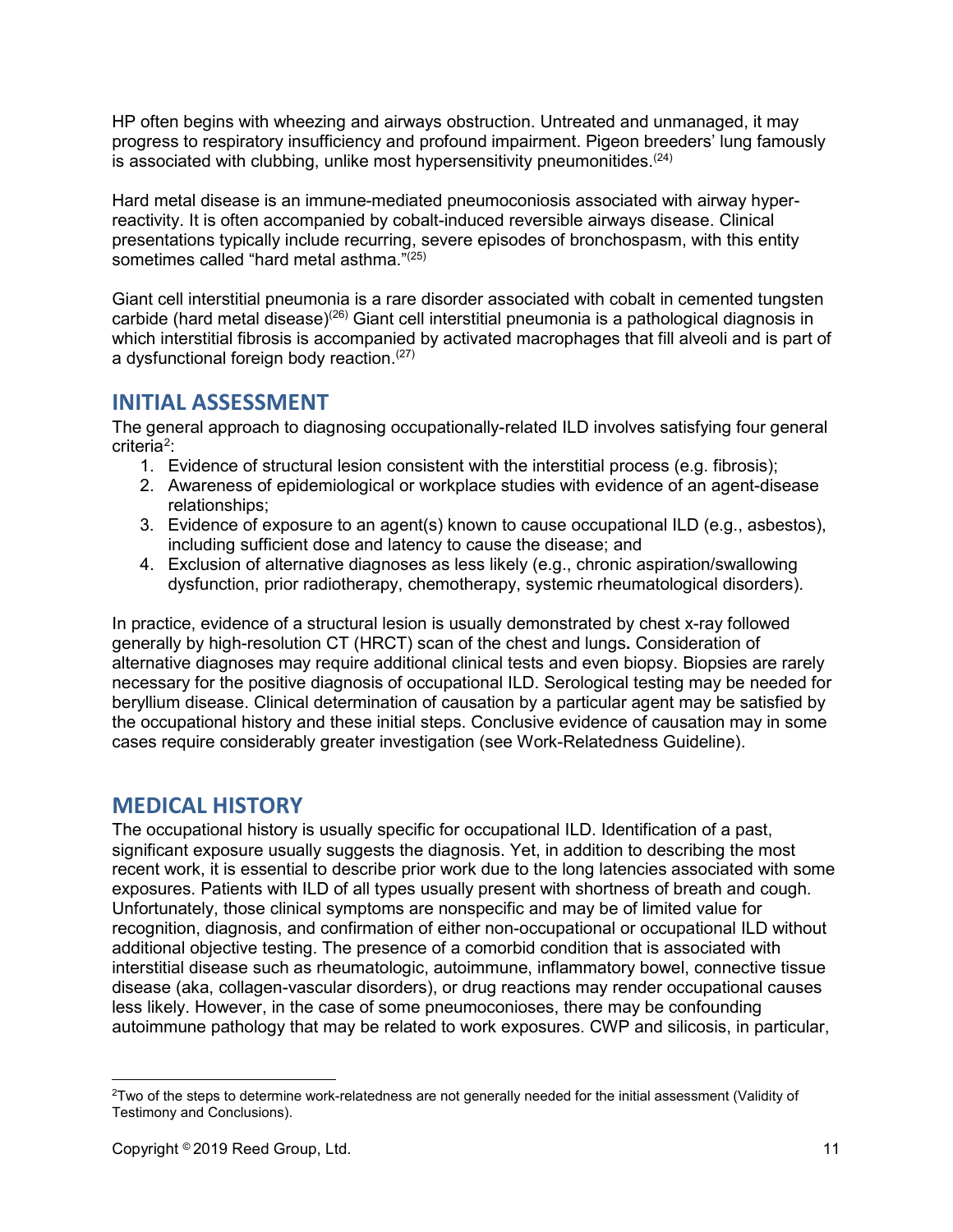are associated with an increased incidence of rheumatoid arthritis and, in the case of silicosis, systemic sclerosis, autoimmune vasculitis, and nephropathy.

Occupational ILD affects both sexes and workers of all ethnic backgrounds, although most are men due to the occupational distributions and pneumoconioses are much more prevalent in some racial/ethnic populations presumably due to greater exposures.<sup>(41, 42)</sup> While genetic factors have been identified and associated with immune mediated pneumoconioses, heredity has not been demonstrated to play a major role in ILD.<sup>(26)</sup>

The time since first exposure (latency) to development of clinically apparent ILD varies by exposure, but some generalizations can be made. Pneumoconioses typically become clinically apparent over a period of years, exceptions are rare and include accelerated silicosis and CWP associated with high exposure levels. In HP, sensitization may occur in the first few weeks after beginning exposure, yet in others, it may be delayed for months or years. The acute, predominant airways symptoms of HP or acute beryllium disease develop in a sensitized individual over days to weeks and progress over weeks to interstitial inflammation and ultimately to fibrosis, but may rarely also be hyperacute or sudden in onset, similar to some eosinophilic pneumonias or some drug-induced pneumonitis.

Differential diagnosis of an acute influenza-like or febrile disorder should include HP in a patient with a history of exposure to inhaled antigens. However, it may also suggest rheumatological or autoimmune lung disease and infection (mycoplasma, Legionella spp., or, rarely, diffuse mycosis) as a cause of interstitial disease, the latter especially in a host with a compromised immune system. A history of exposure to birds should also raise the possibility of other diseases including psittacosis.

While there are no well-established risk factors for development of HP, personal susceptibility may play a role. Personal risk factors may play an important role in idiopathic interstitial fibrosis (usual interstitial pneumonia), which has a strong genetic component; a small subset of sarcoidosis are thought to be familial. Tuberous sclerosis, neurofibromatosis, and metabolic diseases affecting the lung, such as Gaucher's disease, are hereditary but are individually rare. Other genetic impacts and interactions are not well defined.

### **INTERVIEW QUESTIONS**

Symptoms of occupational ILD most commonly include dyspnea, with variable cough (including recurrent attacks of bronchitis with phlegm production), wheezing and chest tightness. In addition to a standard medical history, the following questions may be considered: $^{\left(11\right)}$  (See also General Approach to Initial Assessment and Documentation and Initial Approaches to Treatment Guidelines).

- 1. **What do you hope to accomplish during this visit?**(43)
- 2. **What are your symptoms?**
	- What are your symptoms? Do you have cough, coughing up blood, shortness of breath, shortness of breath on exertion, or wheezing? Do you have chest pain? Pain when you take a deep breath?
	- **When did these symptoms first occur?**
	- When did these symptoms first occur relative to the beginning of your work in that location? In that department? In that work cell?
	- How frequently do symptoms occur?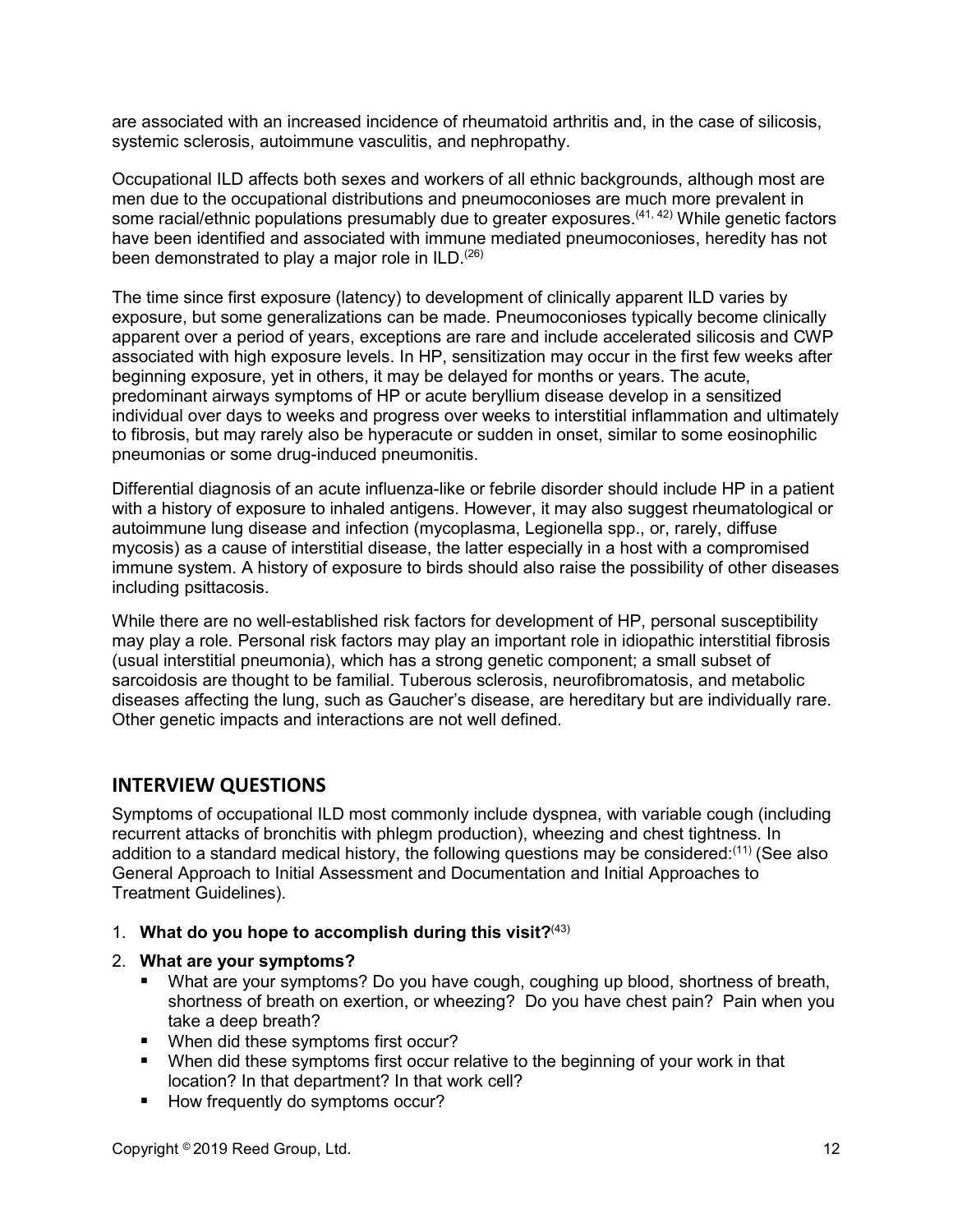- Is there a pattern to your symptoms?
	- **Are the symptoms worse at work?**
	- Do they improve when you are away from work such as on weekends, nighttime (offshift) or holidays or vacations?
	- Is there a seasonal pattern to your symptoms? What time of year are they the worst?
- How frequent and severe are your symptoms? Have your pulmonary symptoms included throat tightness, difficulty with inspiration or expiration, harsh sounds, cough, or sputum production?
- Did a physician or healthcare provider ever document your lung function?
- Do you have a history of past lung disease? Describe the prior frequency of symptoms, treatment with medication and response to medications.
- Do you have a history of allergy? Anaphylaxis?
- Did the symptoms begin after a one-time, high-level workplace inhalation exposure to an irritant gas, fume, smoke or vapor?
- What medications do you take? Did you start taking a medication before your symptoms started? Do you think that any of your medications affect your symptoms?
- Do others at work have the same symptoms you have?

#### 2. **How did your condition develop?**

PAST:

- Have you had previous similar episodes before your current job?
- What past treatment(s) did you receive for these symptoms?
- Were the treatments effective?
- Who was your doctor?

#### CAUSE:

- What do you think caused the problem?
- $\blacksquare$  If work-related, how do you think it is related to work?

OCCUPATIONS AND OUTSIDE ACTIVITIES (Lifetime):

- What do you do for work?
- **Describe your current occupation and specific work activities including shift, hours,** duration, days worked per week. (Subjects working 6 days a week or more may not have enough time away from work to symptomatically improve.)
- What were your prior jobs and what were the dust exposures have you had in each of your prior jobs (e.g., silica, coal, asbestos)? Describe each prior job including specific activities. Describe if there is a history of similar symptoms.
- List any chemicals or substances including gas, fumes, vapors, dusts, or aerosols that you work with. Do you have any possible exposures at home or during leisure activities?
- List any "secondary jobs" or concurrent occupations that may involve exposure to chemicals or substances including gas, fumes, vapors, dusts, or aerosols.
- What is the work area's room size, specific ventilation, other co-worker reports, exhaust hoods, remodeling, and recent change in processes? Are there Material Safety Data Sheets and industrial hygiene reports available?
- Were there changes in work processes in the period preceding the onset of symptoms?<sup>[3](#page-12-0)</sup>
- Does your employer provide protective equipment at work, such as masks or respirators? How often do you use them? Are they required? When were you last fit tested?

<span id="page-12-0"></span><sup>&</sup>lt;sup>3</sup>Symptoms of cough or dyspnea that develop or worsen after a worker starts a new job or after new materials are introduced on a job are suggestive (a substantial period – from months to years – can elapse between initial exposure and development of symptoms).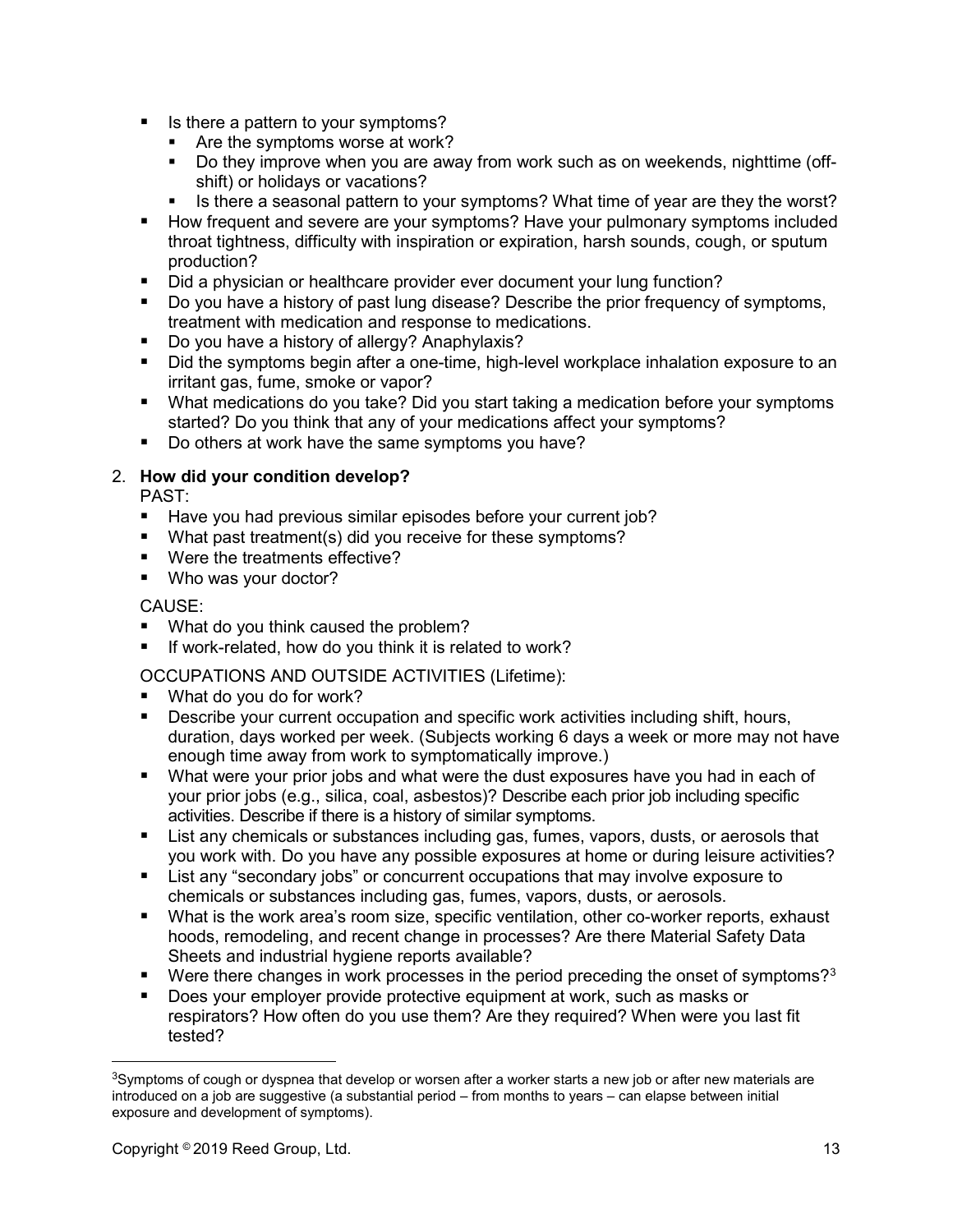- Are your symptoms constant or do they come and go?
- Does anything seem to make the problem worse or better? Do symptoms develop within minutes of specific activities or exposures at work?
- Describe when your symptoms first started? Was there an event at the time the symptoms started?
- Have your symptoms changed over time since then? How?
- Do your symptoms limit your work performance and if so, how?
- **Describe your living environment including any hobbies, crafts, pets, family members** who work with chemicals, family members who smoke, living near an industrial plant, or living near congested traffic area. $(4, 44)$

#### NON-OCCUPATIONAL ACTIVITIES:

- What is your lifetime exposure to tobacco? Second-hand exposure?
- What has your lifetime exposure been to other inhaled substances, marijuana, hookah, spice, etc?
- What are your leisure activities (e.g., woodworking, gardening, welding etc.)?
- Do you have a second job (moonlighting)?

#### 3. **How do these symptoms limit you?**

- Are there any activities that you can no longer perform?
- Do you feel very short of breath during exercise?
- Do you feel more short of breath when doing normal daily activities?
- How long have your activities been limited?

#### 4. **Do you have other medical problems?**

- Do you have headaches, fatigue, malaise, weight loss, changes in appetite, fever, physical abilities and exercise intolerance?
- Do you have any autoimmune, connective tissue, infectious, or metabolic diseases?
- Do you have any allergies?
- Do you have any other respiratory diseases or conditions?
- Do you have problems with swallowing and/or esophageal dysfunction?
- Do you smoke? Does someone else in your environment smoke?
- Do you use other drugs, including marijuana?
- Do you have diabetes, kidney disease, or HIV/AIDS?
- Have you ever had cancer? Radiation therapy? Chemotherapy?

## <span id="page-13-0"></span>**PHYSICAL EXAMINATION**

Other references provide detailed guidance on pulmonary examination.<sup>(45, 46)</sup> In general, an occupational pulmonary physical examination should include the following elements:

- Vital signs, including measured respiratory rate.
- Overall functional abilities, including ease of movement, walking and changing positions while assessing breathlessness.
- Assessment of respiratory status with quiet respirations (e.g., rate, depth, use of accessory muscles, nasal flaring).
- **Inspection for stigmata of pulmonary disease as well as potential etiologies including** mucous membrane abnormalities, nasal polyps/swelling, clubbing (asbestosis, idiopathic pulmonary fibrosis, some hypersensitivity pneumonitides), nasal crease line, and anterior-posterior diameter. While of limited sensitivity, clubbing, if present, may be useful in the diagnosis of asbestosis and idiopathic pulmonary fibrosis (IPF).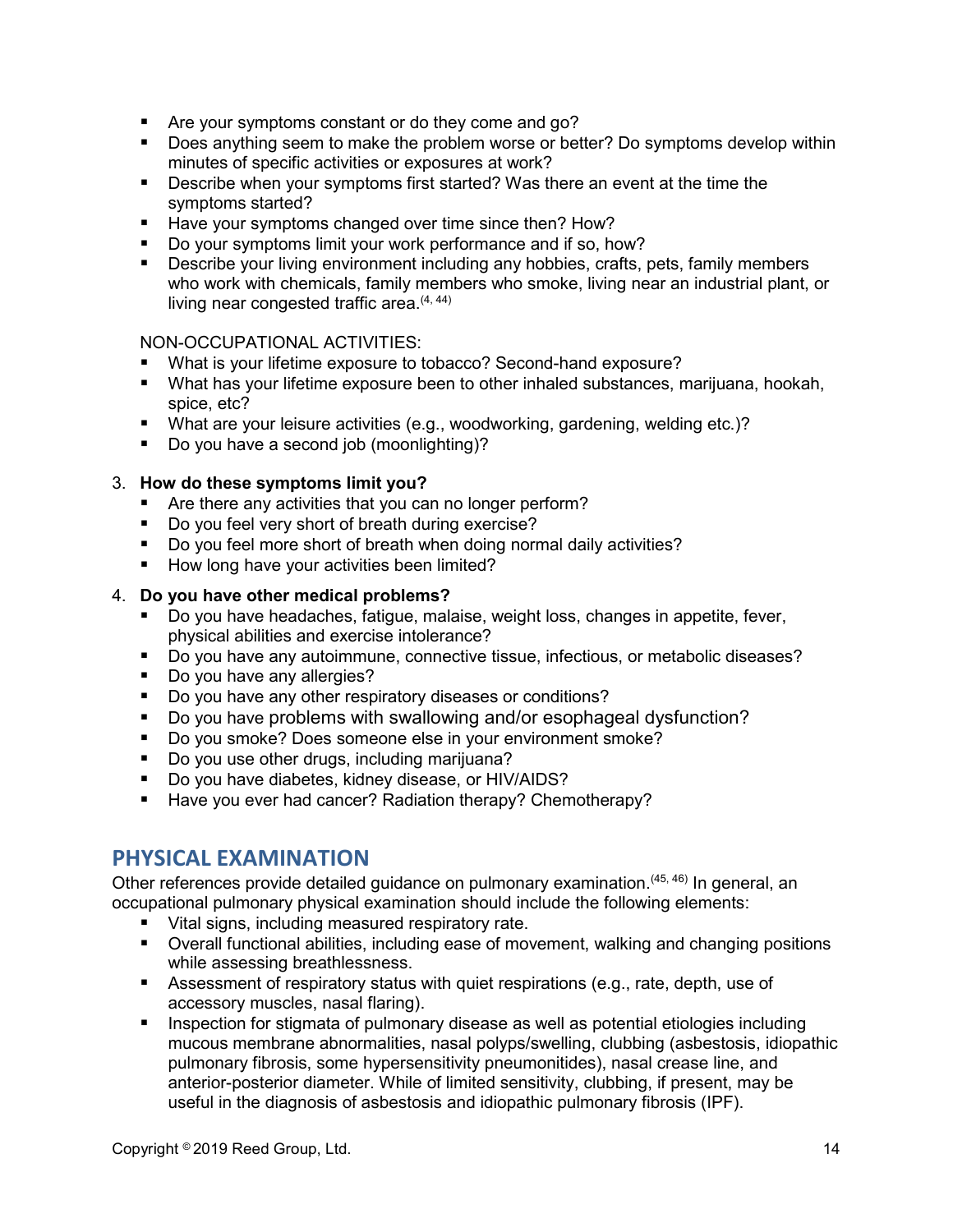- **Palpation primarily for chest wall abnormalities, tracheal deviation or tactile fremitus.**
- **Percussion for resonance to identify aeration, diaphragm level, suggestion for fluid** interface or consolidation.
- Auscultation for inspiration to expiration ratio, adventitious breath sounds including crackles, wheeze (often a secondary manifestation of HP and a primary manifestation of eosinophilic pneumonia) and pleural rubs, as well as timing, location and persistence of lung findings.
- Cardiac examination with attention to findings of cor pulmonale and heart failure.
- **Dermal examination for signs of disease, i.e., erythema nodosum (sarcoidosis).**<sup>(11)</sup>

## <span id="page-14-0"></span>**DIAGNOSTIC APPROACH**

The diagnoses of silicosis, asbestosis and CWP are typically made clinically, based on occupational history of sufficient exposure with appropriate latency, objective radiographic evidence (chest radiograph and/or HRCT), assessment of pulmonary function (including consistent changes in ventilatory capacity, static lung volumes or gas-exchange), and consideration of alternative differential diagnoses. While some reviews have recommended a surgical biopsy for diagnosis of non-occupational ILD, in the setting of an appropriate clinical presentation, several studies have established the diagnosis of ILD by HRCT at 70%.<sup>(11)</sup>

The diagnosis of most occupational ILDs may be suggested when the patient belongs to a group at high risk. The diagnosis is usually made from the combination of occupational exposure history and imaging studies, often a chest x-ray alone. The most common challenges in differential diagnosis include: 1) distinguishing between occupational interstitial disease and idiopathic pulmonary fibrosis, 2) identifying the responsible agent in a case of mixed-dust pneumoconiosis or HP, 3) identifying the agent when the history is unclear, and 4) differentiating between sarcoidosis and beryllium disease, generally using immunologic testing.

In a worker with a typical clinical picture (including exposure history, latency, and radiographic presentation), lung biopsy is rarely needed to provide a diagnosis of occupational ILD. Pathologic examination of lung tissue may at times be required in atypical settings, particularly to exclude treatable non-occupational disorders or malignancy. As in non-occupational settings, by using an interdisciplinary approach, including HRCT, to reach a diagnosis results in a lung biopsy being rarely helpful unless clinical or radiographic features are inconclusive or atypical.(11)

## <span id="page-14-1"></span>**DIAGNOSTIC RECOMMENDATIONS**

### <span id="page-14-2"></span>**SPIROMETRY**

Spirometry is an integral part of the evaluation of all patients with lung disease and should generally be done on all patients presenting with persistent or recurrent respiratory symptoms. Recommendations summarized below refer to the spirometry findings and how such findings can be utilized to make a diagnosis or to monitor ILD.

Spirometry is the most commonly performed of the pulmonary function tests (PFTs). Since spirometry is often the only PFT performed in the occupational setting, it is frequently simply called a "PFT." Spirometry measures the volumes and rates of flow during forced exhalation after a maximal inhalation. In the occupational setting, a calibrated volume or flow measuring device is used to monitor ventilatory function and to identify existing or incipient lung disorders involving the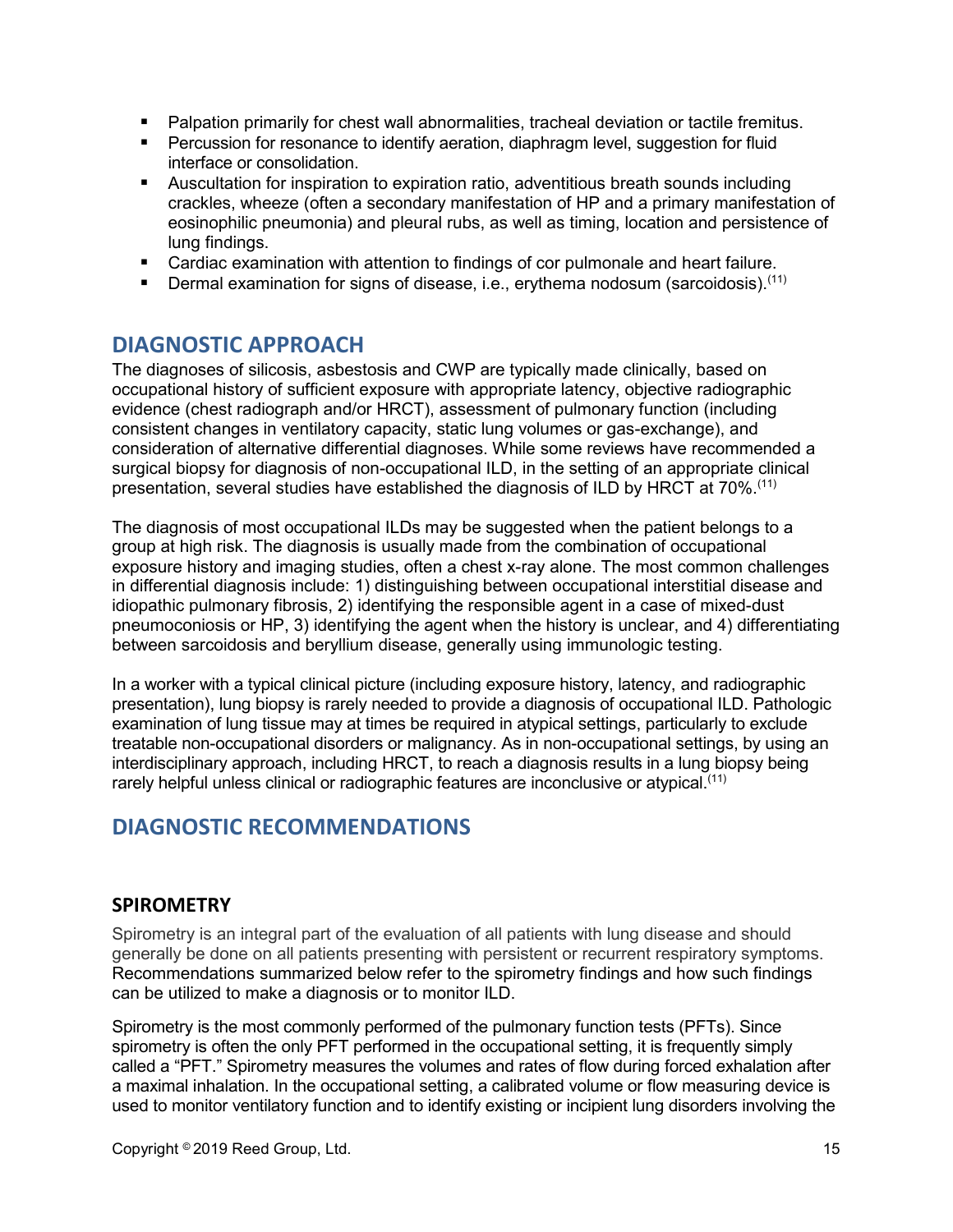airways, lungs, and chest wall.<sup>(47, 48)</sup> The forced vital capacity (FVC) reflects the capacity of the lung to hold air after a maximal inspiration and is the primary initial screening indicator of the presence of possible restrictive impairment. The FVC is reduced, or "restricted," when compliance of the lung is decreased, or when chest wall expansion or neuromuscular function are limited. Though the FVC may also be reduced in airway diseases that result in airway closure and trapping air in the lungs, the FVC reduction usually will not be accompanied by an equal reduction in the FEV<sub>1</sub>, so the ratio of FEV<sub>1</sub>/FVC is reduced in purely obstructive disorders. In contrast, in a purely restrictive disorder, both FVC and  $FEV<sub>1</sub>$  are reduced by a similar degree, yielding a normal or high FEV<sub>1</sub>/FVC ratio.<sup>(49-51)</sup>

In interpreting the results of spirometry, it is important to consider all aspects of the worker's health, including exposures, smoking status, and other conditions including adiposity that may affect the results. Spirometry patterns are generally not specific for any one type or cause of occupational ILD. However, spirometry provides important information regarding the functional status of the lungs, and is useful in initial assessment, evaluating prognosis, and monitoring the effectiveness of exposure controls and other therapeutic interventions. Spirometry is used for several distinct purposes: 1) routine surveillance testing to identify workers requiring more detailed evaluation; 2) as a key component in the diagnosis of occupational and other ILDs; 3) as a factor in considering work ability and appropriate assignments; 4) for monitoring course over time; and 5) as part of the assessment of compensable impairment. The appropriate criteria should be selected for each case.

#### *Recommendation: Spirometry for Occupational Interstitial Lung Disease Diagnosis and Surveillance*

**Spirometry is moderately recommended in the diagnostic work-up and monitoring of individuals at risk of occupationally related interstitial lung diseases and in surveillance programs in conjunction with other diagnostic testing.**

#### *Strength of Evidence –* **Moderately Recommended, Evidence (B)** *Level of Confidence* **– High**

*Indications – Diagnostic:* Patients with history and/or chest radiography consistent with ILD and workplace exposure consistent with plausible etiologies (e.g., worker complaining of chronic or intermittent cough, shortness of breath, or decreased physical abilities).<sup>(52)</sup> Reliable results may not be achieved in the presence of symptomatic upper or lower respiratory infections or painful disorders of the chest or mouth. (49) Thus, spirometry should generally be postponed if there has been recent surgery, respiratory infections, or recent cardiac problems.

*Indications – Surveillance:* For workers in occupations with exposures that are either known or thought to be associated with development of occupational ILD, the American College of Occupational and Environmental Medicine (ACOEM), NIOSH and the American Thoracic Society (ATS) currently recommend that a decrement in  $FEV<sub>1</sub>$  over time that is at least 15% more than that expected due to aging should trigger further medical evaluation of the worker.<sup>(47,</sup> 50) Computerized software is available to calculate trends over time, such as NIOSH's Spirola.<sup>(203)</sup> Such longitudinal evaluation should only be undertaken when spirometry tests are of adequate technical quality. It is recommended to perform periodic serial spirometry testing to assist in earlier determination of pulmonary decline.<sup>(47-49, 53)</sup>

*Harms* – Minimal.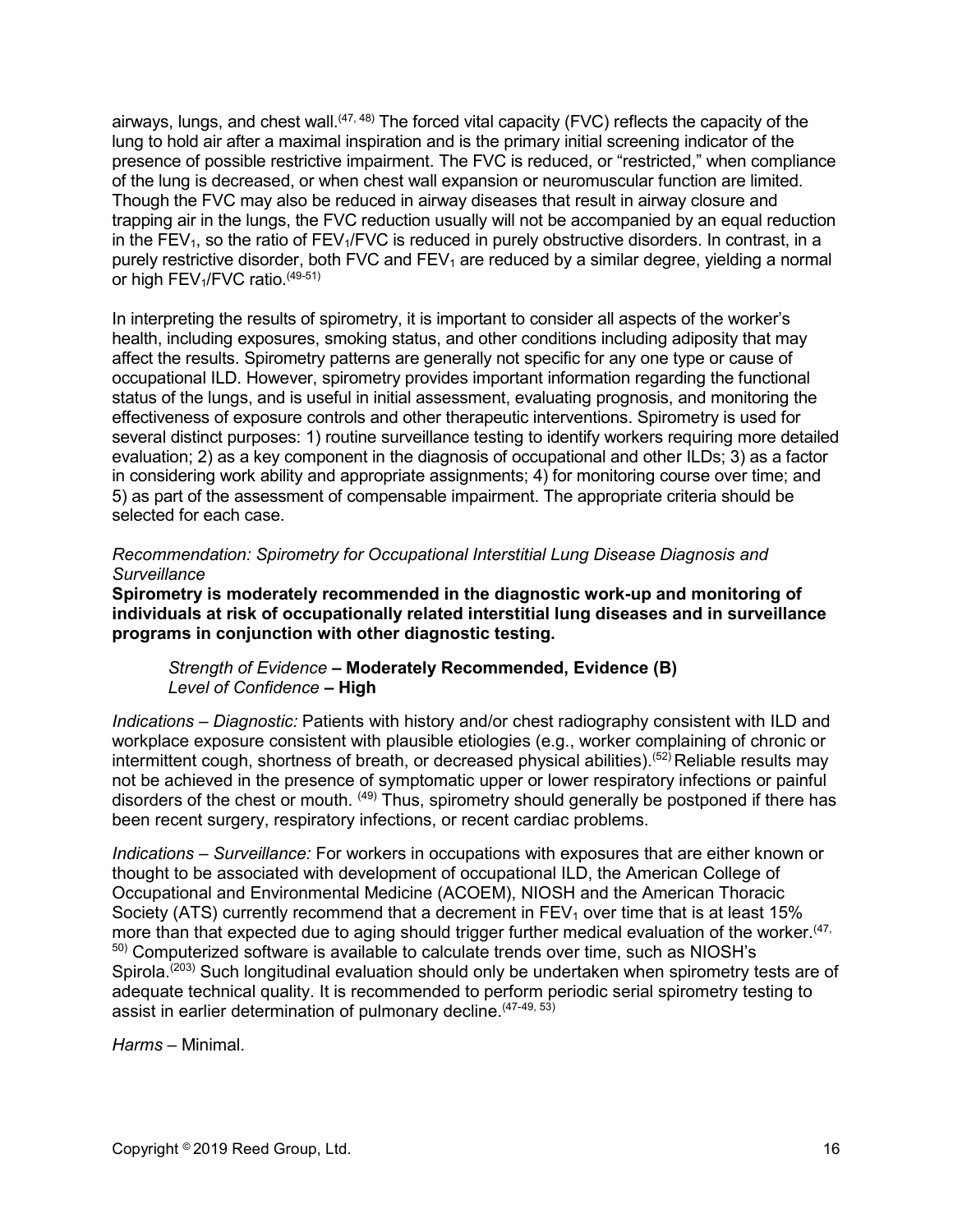*Benefits* – Provide physiologic evidence for occupational ILD, and differentiate between obstructive and restrictive patterns of lung function. Identification of those who need further testing with lung volumes (e.g., total lung volume).

*Technique* – Diagnostic spirometry testing should be performed using recommended equipment and procedures by an appropriately trained technician in accordance with recommendations or requirements of Occupational Safety and Health Administration (OSHA), NIOSH, and Mine Safety and Health Administration (MSHA). When diagnostic spirometry is abnormal, testing should first be repeated on another occasion, if possible, to ensure that a worker was maximally inhaling, blasting out hard, and exhaling fully during the test. If results remain abnormal, short term reversibility of the spirometry results should be assessed, most often by repeating the spirometry testing after the individual has undergone a standardized short-acting bronchodilator inhalation protocol. ACOEM recommends numerous quality controls, including that when performing occupational spirometry, technicians strive to meet ATS/ERS criteria for a valid test, that is, recording three or more acceptable curves, with the largest FVC and largest  $FEV<sub>1</sub>$ repeated to within  $0.15$  L (150 mL).<sup> $(50)$ </sup> Once a satisfactory test has been recorded for the worker, diagnostic interpretation may compare his/her largest results with normal ranges derived from appropriate similar populations. (49, 54, 55)

*Interpretation* – There are several steps in the interpretation of spirometry testing performed as part of the evaluation of workers at risk of occupational ILD. First, the interpreter must review and comment on test quality and determine whether within and between manoeuvre acceptability criteria were met. If the test is considered adequate for interpretation, then assess reference values (often called normal or predicted values) against which to compare the worker's results must be selected based on studies of asymptomatic and otherwise healthy persons of similar age, height, gender, and race/ethnicity. For workers in the U.S., ACOEM, (50) American Thoracic Society/European Respiratory Society (ATS/ERS),<sup>(56)</sup> OSHA,<sup>(51)</sup> and *AMA Guides to the Evaluation of Permanent Impairment*<sup>(57)</sup> recommend the use of reference values from the National Health and Nutrition Examination Survey (NHANES) III study, which included large numbers of subjects of varying race/ethnicities.<sup>(50)</sup> Measured worker results are compared to the NHANES III predicted/normal values that are specific for the tested individual's age, gender, self-reported race/ethnicity, and measured height. Normative values differ for African-Americans.(204,205) For Asian Americans, for whom there are no NHANES III reference values at this time, the worker's FVC and  $FEV<sub>1</sub>$  results should be compared to race-adjusted reference values. These adjusted values are obtained by determining the reference values (i.e., the predicted value and the Lower Limit of the Normal (LLN)) for a Caucasian of the same age, height, and gender and then multiplying those FVC and  $FEV<sub>1</sub>$  predicted and LLN values by a scaling factor of 0.88.<sup>(50, 51, 58)</sup> If this correction is omitted for Asian Americans, workers may be erroneously labeled with restrictive impairments. No other groups at this time are recognized as needing race-adjustment of reference values.

Since 1991, the ATS (1991, 2005), and more recently ACOEM (2000, 2011) and OSHA (2013) have recommended interpreting test results using two steps after verifying adequate test quality. The first measurement to be assessed is the  $FEV<sub>1</sub>/FVC$ . If the worker's measured ratio is below the predicted LLN ratio, the worker has airways obstruction. The severity of obstruction is assessed by comparing the worker's measured  $FEV<sub>1</sub>$  to the appropriate predicted or reference value. Percent of predicted is calculated, with decreasing values indicating worsening severity of obstruction.

The second step in interpretation of results is to assess the worker's vital capacity relative to the normal range for individuals with the worker's characteristics. Percent predicted values for FVC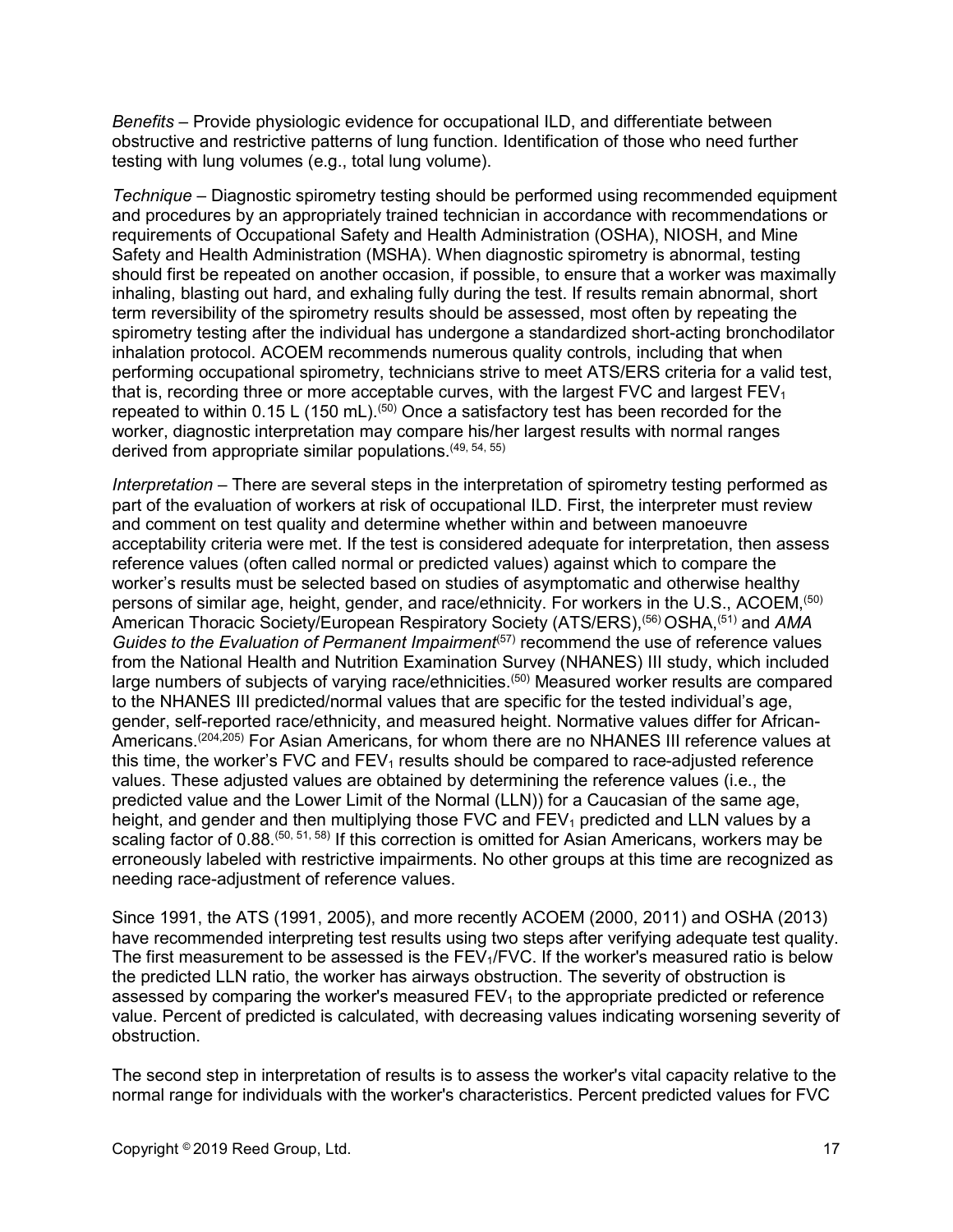are also used clinically to assess restrictive ventilatory impairment (e.g., in various workers' compensation systems). Since the FVC is the measure of vital capacity obtained from the spirometric forced expiratory maneuver, the measured FVC is compared to the lower limit of normal for the worker's FVC. If the results fall below the lower limit, it is interpreted as having possible restrictive impairment and may need further tests of pulmonary function and/or imaging studies to confirm a true restrictive impairment. Severity of a possible restrictive impairment also may be assessed using percent of predicted  $FEV_1$  as recommended by the ATS/ERS – "Mild: FEV<sub>1</sub> >70% of predicted, Moderate: FEV<sub>1</sub> 60-69% of predicted, Moderately Severe: FEV<sub>1</sub> 50-59% of predicted, Severe: FEV<sub>1</sub> 35-49% of predicted, Very Severe: FEV<sub>1</sub> < 35% of predicted."<sup>(56)</sup>

Current ATS/ERS recommendations determine the severity of impairment based solely upon reduction in the  $FEV<sub>1</sub>$  as a percent of predicted since this measurement will decrease along with FVC in moderate to severe restrictive impairment. However, this approach may not entirely reflect the impact of the occupational ILD disease process on the individual's functional status.(56)

ILD is also defined by lung volumes (including, e.g., total lung volume), not merely spirometry. If spirometry is abnormal and ILD is suspected, measurement of lung volumes is typically performed to confirm a reduction in volume consistent with ILD.

The absence of both an obstructive and restrictive impairment pattern indicates normal pulmonary function. The presence of both obstructive and restrictive patterns indicates a mixed pattern.

While findings consistent with asthma are not typical of ILD (e.g., bronchodilator responsiveness, which is a short-term reversibility of the spirometry results consistent with the duration of the bronchodilator's effectiveness), it may be assessed to evaluate mixed disease, most often by repeating the spirometry testing after undergoing a standardized short-acting bronchodilator inhalation protocol. The pattern and severity should be reported for the results obtained both before and after inhaled bronchodilator, as well as the magnitude and significance of any change from pre-bronchilator values.

For examinees who have previously completed spirometry, changes in test results are evaluated over time. Interpretation of spirometry values over time takes into account the magnitude of the loss, the number and variability of the earlier results, and the duration of follow-up. When appropriate methods are used, longitudinal interpretation may facilitate early detection of important disease processes and provide objective correlation with changes in reported respiratory symptoms over time.<sup>(20, 47, 58)</sup>

Although spirometry provides information regarding the functional status of the lungs, spirometry patterns are generally not specific for any one type or cause of occupational ILD. Borderline normal, indeterminate, or unusual patterns of impairment may also be noted. Those patterns or any spirometry results that appear inconsistent with other clinical findings, may require either repeated testing and/or referral to a pulmonary specialist. Current treatments which may affect lung function should be recorded. Because healthy workers often have above average lung function, earlier tests may provide a subsequently useful comparison value, which is uniquely appropriate to the tested individual.

#### *Rationale for Recommendation*

There are 11 moderate-quality studies specific to the diagnosis and management of occupational ILD that use spirometry for diagnostic testing. Other evidence-based guidelines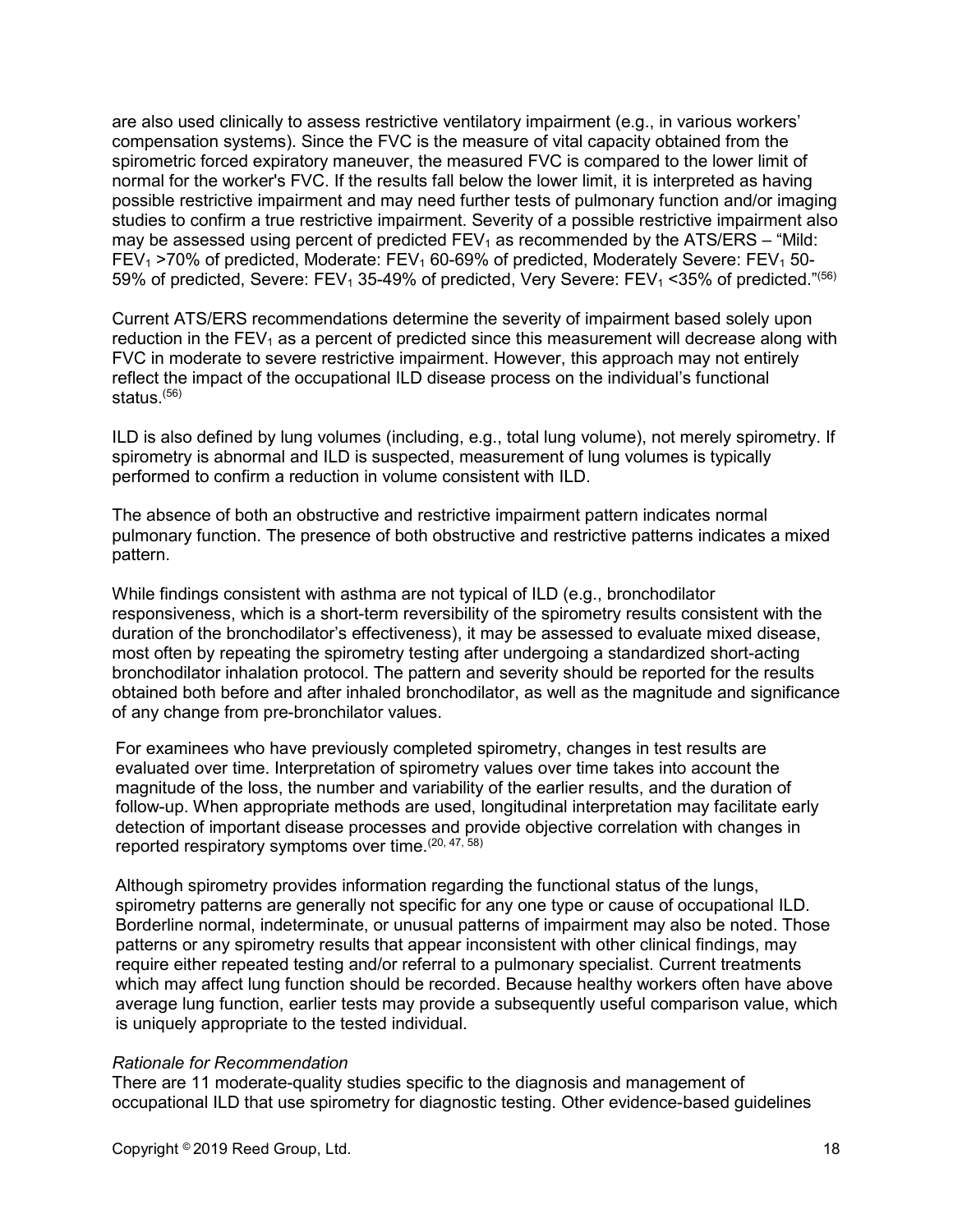address spirometry testing for the diagnosis and management of general ILD.<sup>(49)</sup> Leung et al. reported radiographic findings paralleled more severe findings on spirometry (FVC <80%). They also reported that 56% of patients with a diagnosis of silicosis had normal spirometry.<sup>(52)</sup> Wang et al. reported a decrease in FVC,  $FEV<sub>1</sub>$ , and  $FEV<sub>1</sub>/FVC$  among refractory workers with radiographic silicosis that was attributed to the emphysema and hyperinflation associated with silica exposure.(59) Miller et al. evaluated workers exposed to asbestos in insulation and smoking habits. They reported a decrease in spirometry values compared to the general population, and associated the decrements with both smoking and exposure to asbestos. $(60)$  Kilburn et al. reported significant differences in spirometric values in smokers exposed to asbestos and nonsmokers with asbestosis compared to unexposed controls.<sup>(61)</sup> Barnhart et al. stressed the importance in considering both restrictive and obstructive lung disease when monitoring with spirometry.<sup>(62)</sup> In several studies, spirometry in combination with history and chest radiography aided in the diagnosis of lung disease in workers, but workers with abnormal chest radiography may often still have normal spirometric testing results.<sup>(63-65)</sup> Kilburn et al. reported relatively normal spirometric values in non-smoking shipyard workers with 1/1 International Labour Office (ILO) classification on chest radiographs. $(65)$ 

Spirometry is not invasive, has few adverse effects, and is low to moderate cost. Thus, it is highly recommended, although the evidence base is moderate, as part of a diagnostic workup and monitoring of occupational ILDs.

#### *Evidence for the Use of Spirometry*

There are 11 moderate-quality diagnostic studies incorporated into this analysis.  $(7, 52, 59-67)$  There are 7 other studies in Appendix 2.<sup>(47, 48, 54, 68-71)</sup>

### <span id="page-18-0"></span>**CHEST RADIOGRAPHS**

Chest radiographs are part of the usual evaluation of patients with respiratory symptoms. They historically have been used to investigate the relationship between exposure to respirable particles (dusts) and disease,<sup>(72)</sup> and are widely used for diagnosing and monitoring ILD. Chest radiographs show opacities which represent the accumulation of dust and the body's reaction to the exposure.<sup> $(73-77)$ </sup> Of the ILDs, some have more easily identifiable lesions supporting a diagnosis with radiographic testing than others. Many diseases require consideration of clinical findings, occupational history, and radiographic findings for the diagnosis.<sup> $(78, 79)$ </sup> Silicosis and CWP, while distinct diseases, have similar radiographic appearances that generally necessitate a well-focused occupational history to help differentiate between the two disorders.

Radiographs should be interpreted by a physician with *appropriate training, experience, and skills* in interpretation of radiographs for diagnosis of ILD. To document the patterns and severity of radiographic appearances of pneumoconiosis, radiographs are often interpreted according to the International Labour Organization (ILO) classification.<sup>(80)</sup> The size, shape and number of the opacities recorded using the ILO classification system have been shown to be related to the amount and composition of dust retained in the lung.  $(73, 74, 81-85)$  Comparison of radiographic appearances with associated pathology and lung dust content in a group of coal workers have been reported.<sup>(73)</sup> ILO classification of pneumoconiosis is recommended for worker screening and epidemiological purposes.<sup>(80, 86)</sup>

*Recommendation: Posterior-Anterior (PA) and Lateral Chest Radiographs*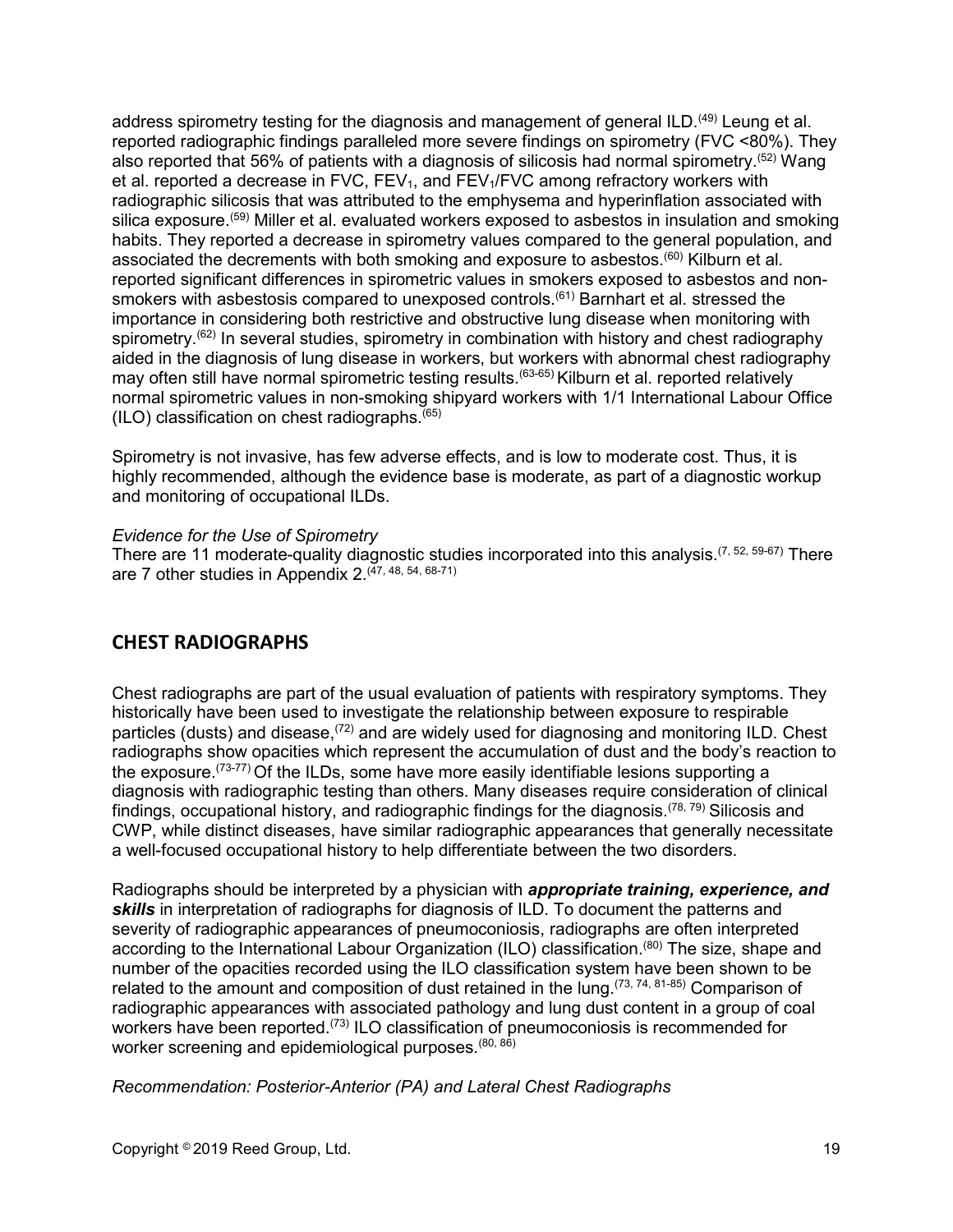**Chest radiographs – posterior-anterior (PA) and lateral – are recommended for the diagnosis of occupational interstitial lung disease based on the following criteria.**

1. **Diagnosis of silicosis, asbestosis, or coal workers' pneumoconiosis (CWP).**

*Strength of Evidence –* **Moderately Recommended, Evidence (B)** *Level of Confidence –* **High**

2. **Other occupational ILD – including but not limited to chronic beryllium disease (CBD), HP, and hard metal disease.**

> *Strength of Evidence –* **Recommended, Insufficient Evidence (I)** *Level of Confidence –* **Moderate**

*Performed* – Chest radiographs should be performed by trained technicians and according to the ACR-SPR Practice Guidelines for the performance of chest radiography.(87) Physicians who interpret chest radiographs for diagnosis or medical surveillance of occupational lung disease should have appropriate training, experience, and skills. The International Labor Organization's criteria are the most widely used criteria for radiograph interpretation in the context of pneumoconiosis and require specific training and certification, which in the United States is certification as a B-reader administered by NIOSH.<sup>(80, 86, 206)</sup> Interpretation of the radiographs includes numerous standardized ratings to include separate ratings for interstitial changes, size/shape of opacities, and pleural disease.

*Indications* – To assist in the diagnosis of ILD in workers.(88, 89)

*Harms* – Small amount of radiation exposure 0.1mSV. (87) Not as sensitive or specific as HRCT, which has a central role in the evaluation of ILD (see HRCT recommendations below).

*Benefits* – Provides structural anatomic information about the lung parenchyma and pleura that informs the differential diagnosis of occupational ILD and also provides information about the extent of involvement and progression of disease.

*Advantages and Limitations* – Chest radiographs are widely available and relatively inexpensive. Radiographs may assist in the diagnosis of occupational lung diseases, but cases will often need additional testing and history.<sup>(85, 88, 89)</sup>

#### *Rationale for Recommendations*

Chest radiographs are effective in identifying ILD; however, they are less sensitive and less specific than CT scans (see below). There are studies evaluating the use of chest radiographs in diagnosis of occupational ILDs. The majority of the high and moderate quality studies are done in populations exposed to coal, silica, and asbestos.

Paris et al. reported the use of total lung capacity (TLC) in combination with high exposure, basilar crackles on exam and positive x-ray findings for diagnosing asbestosis to a sensitivity of 76% and specificity of 57%.(90) A study comparing PA x-rays to autopsy results in veterans exposed to asbestos recommended x-ray in the diagnosis of pleural plaques.<sup>(91)</sup> Ruckley et al. compared chest x-rays within four years of death to the autopsy lung tissue in coal miners reported important correlations in the type of lesions seen on x-ray and the degree of exposure. They also reported that certain types of opacities (p in the ILO classification) are more common in miners with emphysema. However, they also reported that up to 45% of patients with evidence of simple pneumoconiosis had no findings on x-ray.<sup>(73)</sup> In 1987, a follow-up study also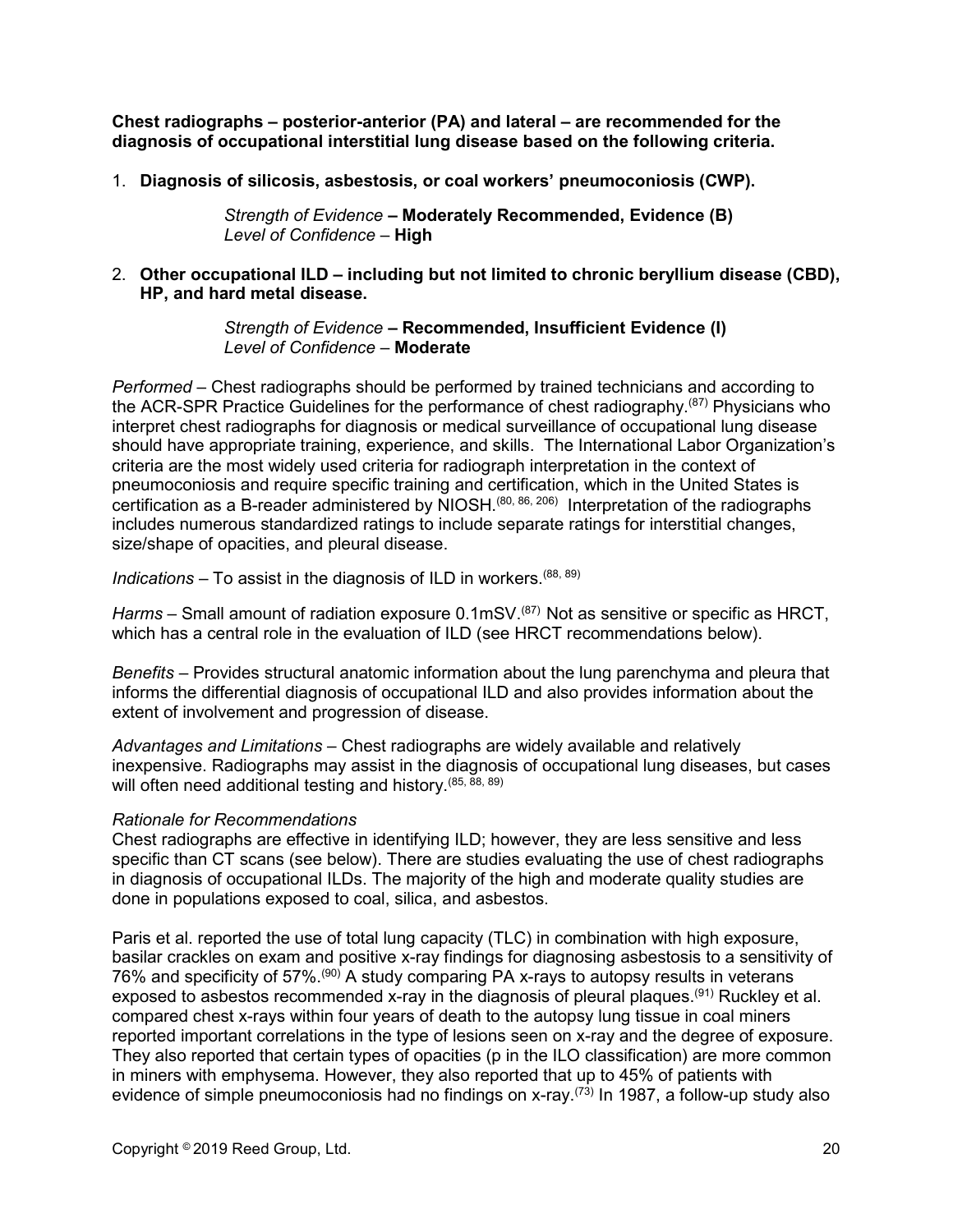reported fibrotic lesions in lungs in x-rays classified as normal.(75) Another study in coal workers reported benefit in using x-rays in the diagnosis of CWP, but also reported that x-rays often missed lesions if they were less than 3-5mm in diameter.<sup>(92)</sup> Other studies of coal miners also reported a strong correlation between ILO readings and dust burden in lung tissue.<sup>(77)</sup> Other studies also reported findings on x-ray and comparisons to other diagnostic tests and recommended x-rays in the diagnosis of ILDs.<sup>(64, 81-83, 88, 93-95)</sup> Sun et al. published data on silicosis that supports the use of both x-ray and high resolution CT scans (HRCT). $^{\left( 96\right) }$ 

#### *Evidence for the Use of Chest Radiographs*

There are 4 high-<sup>(90-92, 96)</sup> and 13 moderate-quality<sup>(64, 73-75, 77, 81, 86, 88, 93-95, 97, 98) studies</sup> incorporated into this analysis. There is 1 low-quality study in Appendix  $2^{(83)}$ 

## <span id="page-20-0"></span>**HIGH-RESOLUTION COMPUTED TOMOGRAPHY (HRCT) SCANS**

Since the late 1980s, CT scans have been used in diagnosis of ILD. Contemporary practice is to use high resolution CT scanning (HRCT) for pulmonary evaluation. Several studies have reported both greater sensitivity and specificity compared to chest x-ray in detecting both parenchymal and airway changes.(99-110) However, with the newer technologies, it is becoming more difficult to separate between subnormal radiological findings that may occur in normal working populations, especially as the working population ages and these findings must be evaluated in context of exposures and other comorbidities. Although grading systems for HRCT have been proposed, there is currently no widely adopted counterpart to the ILO Classification system for chest x-rays.

Although useful in diagnosis of occupational ILD, HRCT is not considered an essential part of the evaluation if there are existing radiographs documenting occupational ILD consistent with the worker's exposure. On the other hand, if there are atypical features, subtle abnormalities on routine radiography, and/or competing causes for the findings, then an HRCT may be quite helpful in confirming or excluding a diagnosis of occupational ILD. HRCT also has a role in screening for lung cancer.

#### *Recommendation: High-Resolution CT Scan*

**High-resolution CT scans are recommended for the diagnosis of occupational interstitial lung disease based on the following criteria:**

1. **Diagnosis of coal workers' pneumoconiosis, asbestosis, or chronic beryllium disease.**

*Strength of Evidence –* **Strongly Recommended, Evidence (A)** *Level of Confidence –* **High**

#### 2. **Diagnosis of silicosis.**

*Strength of Evidence –* **Moderately Recommended, Evidence (B)** *Level of Confidence –* **High**

*Performed* – CT scans should be performed by trained technicians and according to the American College of Radiology (ACR) guidelines. Readers of CT scans for occupational lung disease should have appropriate training and experience. They are generally performed in the supine position, but prone imaging may be of use in certain circumstances, for example, detection of subtle peripheral and/or basilar findings.<sup>(102)</sup> There is also evidence to support scanning the entire thorax in patients with asbestosis to look for apical disease.<sup>(111)</sup>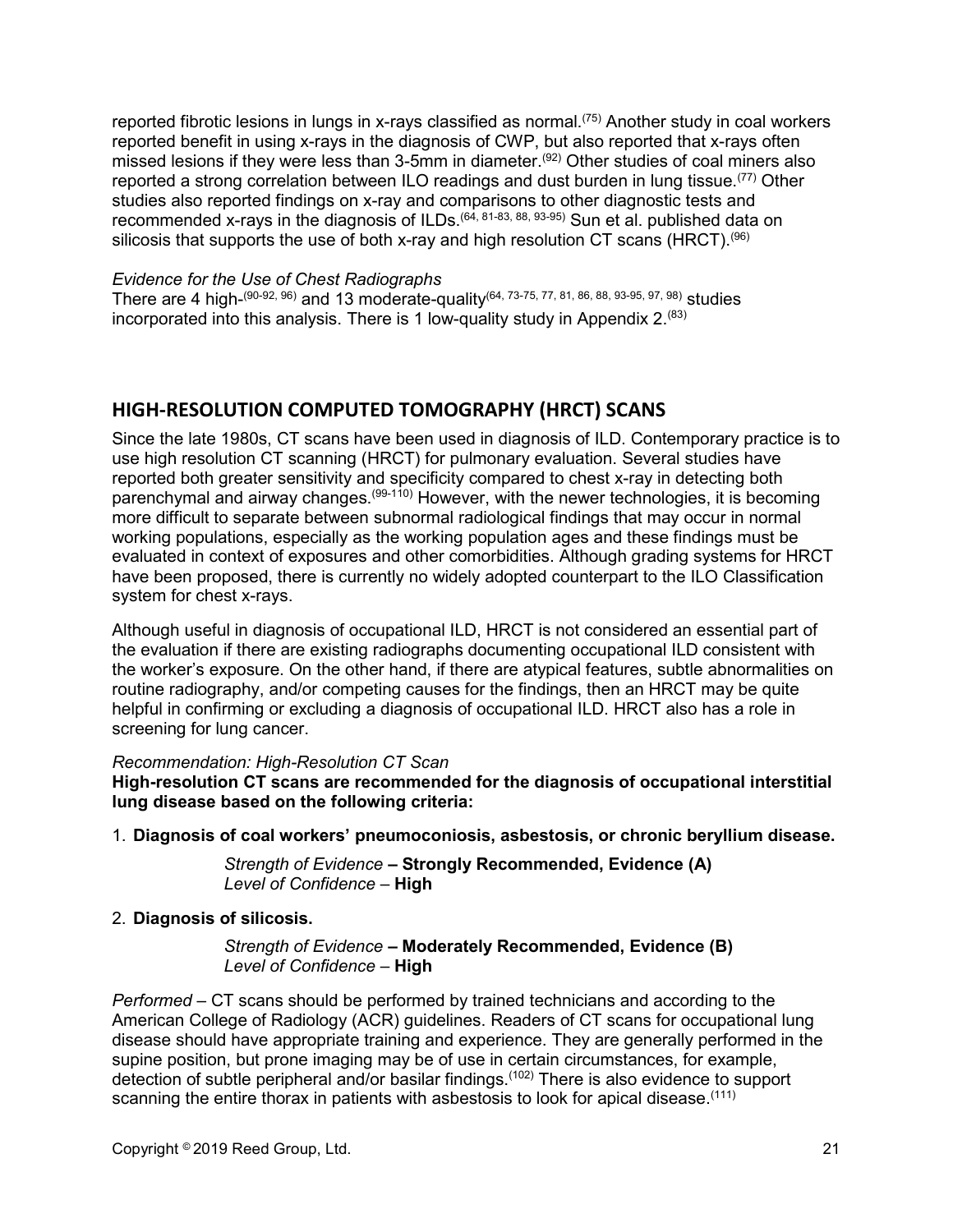Indications – Generally considered the diagnostic test for evaluation of ILD.<sup>(106)</sup> HRCT scanning is strongly recommended when the findings make occupational ILD reasonably likely and when the chest radiograph alone is insufficient. If there are atypical features, subtle abnormalities on routine radiography, and/or competing causes for the findings, then an HRCT may be especially helpful in confirming or excluding a diagnosis of occupational ILD.

*Harms* – Spurious findings resulting in performance of invasive studies that carry inherent risks (e.g., thoracotomy, biopsy).<sup>(87)</sup>

*Benefits* – Provides detailed information regarding structural parenchymal and pleural changes to support differential diagnosis of occupational ILD. May potentially lead to diagnosis of other (e.g., neoplastic) lung findings.

*Advantages and Limitations* – CT scans are moderately costly and have increased radiation exposure compared to chest radiography.<sup> $(112)$ </sup> Many of the findings on CT scan may also be related to other health conditions, such as idiopathic pulmonary fibrosis; therefore, the findings must be considered in context with clinical history and work-related exposures. HRCT may demonstrate patterns of structural abnormality that may permit specific categorization of occupational ILD particularly as silicosis, with a high degree of diagnostic certainty.

#### *Rationale for Recommendations*

There are 5 high- and 8 moderate-quality studies evaluating the use of HRCT scans in the diagnosis of occupational ILDs. Many of the studies did not include baseline smoking status, which may make drawing conclusions more difficult.

Gamsu et al. conducted HRCT scans both in the prone and supine positions at maximal inspiration. They compared HRCT scan results to biopsy results and chest radiography. They reported greater specificity of asbestosis diagnosis with at least two findings on HRCT scan.<sup>(102)</sup> Several other moderate-quality studies reported greater sensitivity by HRCT scan compared to chest radiography in the detection of abnormalities associated with a diagnosis of asbestosis.<sup>(100, 103, 107, 109)</sup> Collins et al. reported that HRCT scans may detect CWP at earlier stages than chest radiography, but that the workers with HRCT findings and normal chest radiographs did not have any physiological abnormalities.<sup>(106)</sup> Gevenois et al. also reported greater detection of abnormalities on HRCT compared to chest radiography in low grade CWP.(99) Other studies also reported HRCT detecting more findings compared to chest radiography in worker's exposed to coal dust.<sup>(105)</sup>

#### *Evidence for the Use of HRCT*

There are 5 high-<sup>(99, 102, 104, 106, 113)</sup> and 9 moderate-quality<sup>(100, 101, 103, 105, 107, 111, 112, 114, 115) studies</sup> incorporated into this analysis.

### <span id="page-21-0"></span>**MAGNETIC RESONANCE IMAGING (MRI) OF THE CHEST**

There is no recommendation regarding the role of MRI of the lung in the diagnosis of occupational lung disease. MRI is not currently used as a primary diagnostic tool for occupational ILD.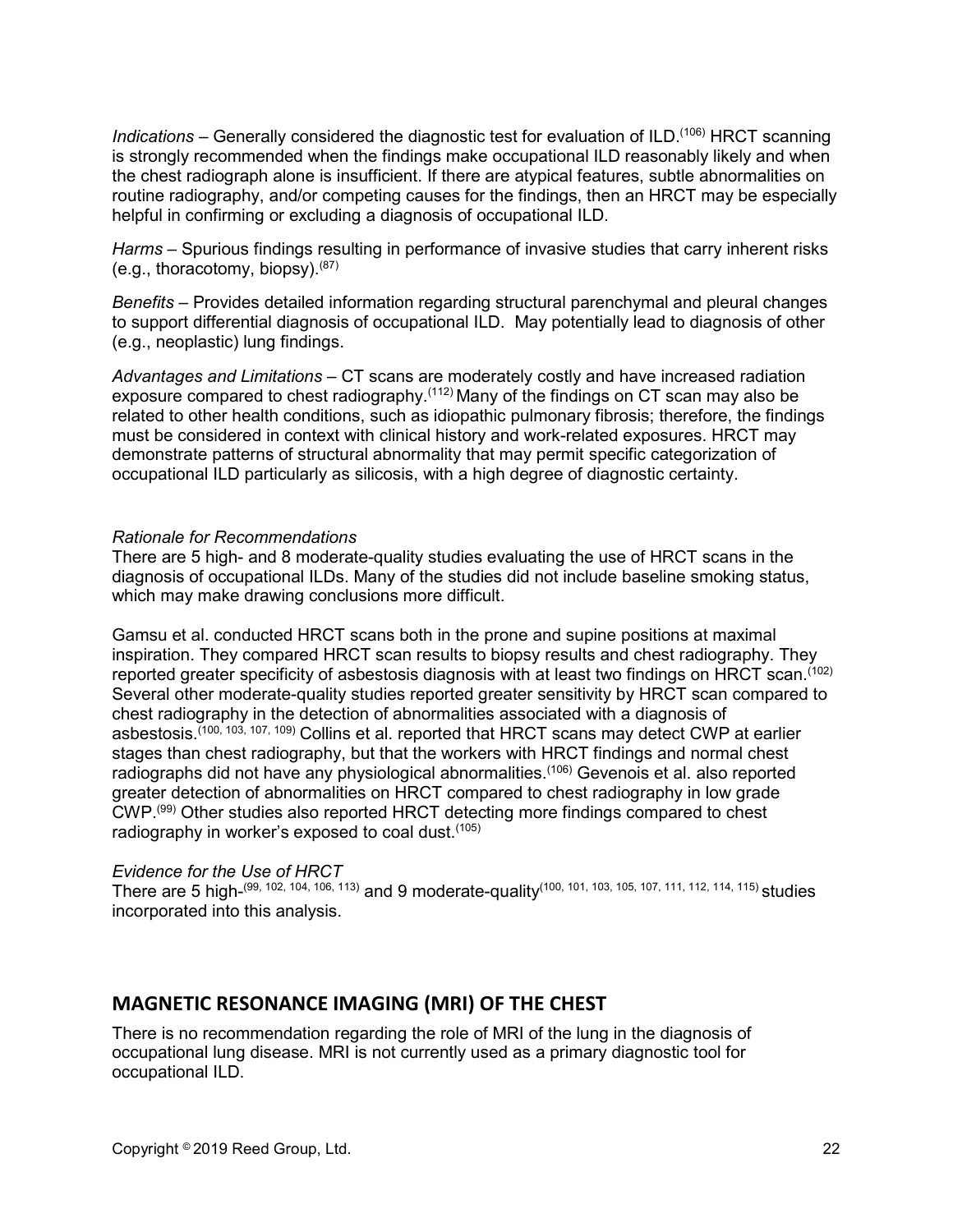## <span id="page-22-0"></span>**PET/CT SCANS OF THE CHEST**

PET/CT scans are beyond the scope of this guideline. These are generally used in cases with questions of mass lesions or invasion of chest wall and not used either for surveillance or firstline diagnosis of occupational ILD. They may be used to evaluate cases of cancer, including cancer associated with ILD.

## <span id="page-22-1"></span>**CARBON MONOXIDE DIFFUSING CAPACITY (DLco)**

 $D<sub>CO</sub>$  is a measurement of carbon monoxide transfer from inspired gas to pulmonary capillary blood.  $D<sub>CO</sub>$  is a product of two measurements during breath holding at full inhalation, carbon monoxide uptake from the alveolar gas space, and the accessible alveolar volume. The singlebreath diffusion capacity testing is a common method for measuring diffusing capacity of the lung.(103, 116, 117) The lung volume during breath holding is measured simultaneously by dilution of a non-absorbable gas such as helium or methane.<sup> $(118)$ </sup> DL<sub>co</sub> measures CO transfer from the inspired air to the pulmonary capillary blood and this includes all the following steps:

- 1. Bulk flow delivery of CO to the airways and alveolar spaces;
- 2. Mixing and diffusion of CO in the alveolar ducts, air sacs and alveoli;
- 3. Transfer of CO across the gaseous to liquid interface of the alveolar membrane;
- 4. Mixing and diffusion of CO in the lung parenchyma and alveolar capillary plasma;
- 5. Diffusion across the red cell membrane and within the interior of the red blood cell; and
- 6. Chemical reaction with constituents of blood hemoglobin.(119)

 $D<sub>Co</sub>$  has long been used in the diagnosis of lung disease in both the non-occupational and occupational setting. It has been reported to be a sensitive indicator of gas exchange, being abnormal in patients with ILD, pulmonary vascular lung disease, and emphysema.<sup>(120)</sup> However, although  $DL_{CO}$  may be a useful test for assessing the presence of ILD in general, it is not diagnostic for any specific type of ILD. The measurement of carboxyhemoglobin (COHb) levels and hemoglobin (Hb) concentrations for adjustment of  $DL_{CO}$  results is important for correct interpretation of both individual and group studies of  $D<sub>CO</sub>$  and should be performed whenever possible. $(121, 122)$ 

#### *Recommendation: Carbon Monoxide Diffusing Capacity (DLco)*

**Carbon monoxide diffusing capacity is recommended for use in diagnosing occupational lung disease.**

#### *Strength of Evidence –* **Recommended, Evidence (C)** *Level of Confidence –* **High**

*Performed* – DL<sub>co</sub> should be performed according to the ATS/ERS statement published in 2005. Standardized predicted values are required.(207, 208) Correction for hemoglobin should be included. It is recommended that at least two  $DL_{CO}$  tests should be performed and the average reported. It is recommended that the two measurements for the  $D<sub>CO</sub>$  agree within 10%.<sup>(119)</sup> It is important to assess smoking status because smoking increases baseline levels of CO, causing increased back-pressure and carboxyhemoglobin.(119)

*Indications* – DL<sub>co</sub> may be used to help in diagnosing gas exchange abnormalities in patients with lung disease. (123)

*Harms* – None.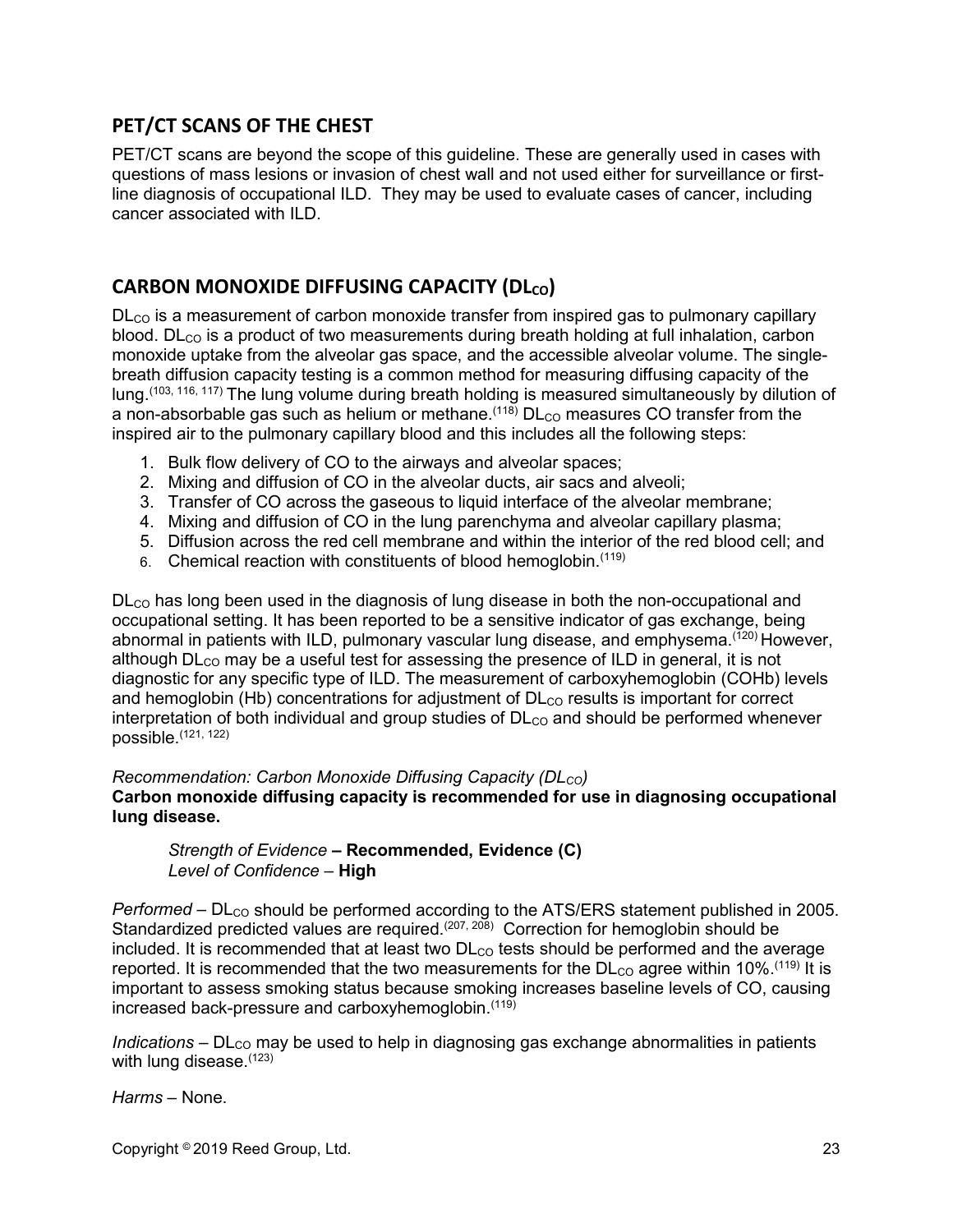*Benefits* – Accurate assessment of gas exchange abnormalities in patients with lung disease.

Advantages and Limitations – DL<sub>co</sub> may be affected by different diseases and exposures (Table 4). These must be considered when interpreting the test results.

### **Table 4. Diseases /Conditions Associated with Alterations in DLco**

| Diseases/Conditions that Decrease DLco |                                                       |  |
|----------------------------------------|-------------------------------------------------------|--|
|                                        | Reduced effort or respiratory muscle weakness         |  |
|                                        | Thoracic deformity preventing full inflation          |  |
|                                        | Anemia                                                |  |
| $\bullet$                              | Pulmonary emboli                                      |  |
| $\bullet$                              | Hb binding changes (e.g., HbCO, increased FI, $O_2$ ) |  |
|                                        | Valsalva maneuver                                     |  |
|                                        | Lung resection                                        |  |
|                                        | Emphysema                                             |  |
| $\bullet$                              | Interstitial lung disease (e.g., IPF, sarcoidosis)    |  |
| $\bullet$                              | Chronic beryllium disease (CBD)                       |  |
| $\bullet$                              | Pulmonary edema                                       |  |
|                                        | Pulmonary vasculitis                                  |  |
|                                        | Pulmonary hypertension                                |  |
|                                        | Diseases/Conditions that Increase DLco                |  |
|                                        | Polycythemia                                          |  |
|                                        | Left to right shunt                                   |  |
|                                        | Pulmonary hemorrhage                                  |  |
|                                        | Asthma                                                |  |
| $\bullet$                              | Exercise                                              |  |
|                                        | Hb binding changes                                    |  |
|                                        | Muller maneuver                                       |  |
|                                        | Supine position                                       |  |
|                                        | Obesity                                               |  |

Adapted from MacIntyre N, Crapo R, Viegi G. Stadardization of the single-breath determination of carbon monoxide uptake in the lung. *Eur Respir J*. 2005;26:720-35. Additional source: Pappas GP, Newman LS. Early pulmonary physiologic abnormalities in beryllium disease. *Am Rev Respir Dis*. 1993;148:661-6.

#### *Rationale for Recommendations*

Eterovic et al. reported good correlation between changes in  $DL_{CO}$  values and asbestos-related lung disease.<sup>(103)</sup> Dujic et al. reported  $\mathsf{DL}_{\mathsf{CO}}$  value changes may precede radiographic evidence of asbestos-related lung disease and pleural/parenchymal lung disease.<sup>(124)</sup> Abejie et al. reported a decrease in  $D<sub>CO</sub>$  values in employees exposed to asbestos fibers without evidence of asbestosis on chest radiographs and even larger decreases in employees with findings consistent with asbestosis on chest radiographs.(125)

#### *Evidence for the Use of DLco*

There are 6 moderate-quality studies incorporated into this analysis.<sup>(103, 124-128)</sup>

## <span id="page-23-0"></span>**SPUTUM SAMPLES AND BRONCHOALVEOLAR LAVAGE (BAL)**

If insufficient clinical objective evidence is obtained from physical examination, chest radiographs and spirometry, additional testing including biological sampling may be indicated to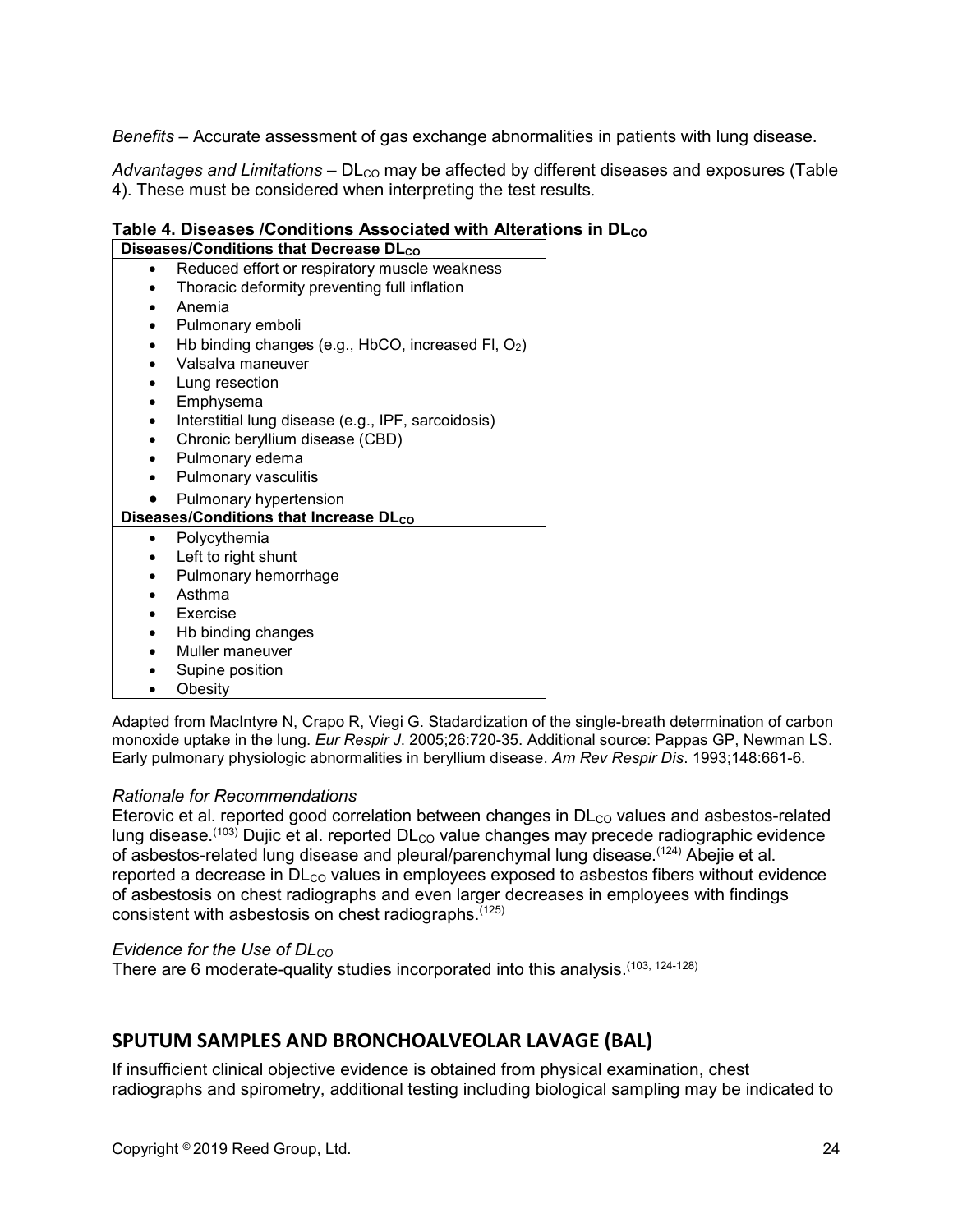confirm the diagnosis of occupational ILD. The following discussion includes specific indications for biological sampling for each major category of occupational ILD.

Bronchoalveolar lavage (BAL) has been suggested as a potentially important diagnostic tool in the evaluation of exposure to asbestos and other occupational lung diseases.<sup>(129-131)</sup> This method of testing has been used in the diagnosis of lower respiratory tract disease prior to the use of HRCT of the chest.<sup>(132)</sup>

Collection of sputum is simpler, less invasive and less expensive than BAL.<sup>(133)</sup> Sputum collection is done by having the patient cough to attempt to produce sputum from deep within the lungs. It is recommended that each sample be at least 15mL to help increase the sensitivity of the sample.

Inhaled asbestos fibers that are coated with iron-containing mucoprotein and imbedded in lung tissue are referred to as asbestos bodies (AB). Ferruginous bodies (FB) result from the deposition of an iron-rich protein layer at the cell-particle interface of any type of fiber and when asbestos is verified they are called asbestos bodies.<sup>(134)</sup> Ferruginous/asbestos bodies are detectible by light microscopy, whereas asbestos fibers are detected with electron microscopy.

#### *Recommendation: Bronchoalveolar Lavage*

**Bronchoalveolar lavage is recommended as an aid for the diagnosis of occupational lung disease caused by asbestos.**

1. **Diagnosis of asbestos-related occupational interstitial lung disease.**

*Strength of Evidence –* **Recommended, Evidence (C)** *Level of Confidence –* **Low**

*Performed* – BAL should be performed according to the ATS guidelines on performance of BAL for  $ILD.$   $(132)$ 

*Indications* – To assist in the diagnosis of occupationally-related asbestos interstitial lung disease.(129, 132, 135, 136)

*Harms* – Low incidence of paroxysmal coughing, vomiting, syncope.

*Benefits* – Support for diagnosis (though not required given modern testing i.e., HRCT).

*Advantages and Limitations –* Smoking is an important confounder in the assessment of BAL fluid (BALF) as it may interfere with cellular profiles of the lavage. BAL has been reported to be more beneficial in diagnosing occupational lung disease in non-smoking populations.<sup>(132)</sup> Presence of specific fibers or dusts in asbestos exposure, coal or silica does not discriminate well between exposure and disease.<sup>(132)</sup> The type of asbestos fiber may also influence the results with reports of less ABs found with chrysotile exposure.<sup>(133, 137)</sup> Differences in sampling, preparation and counting techniques, definitions of reference populations and expression of results have previously caused major difficulties in comparing results from different laboratories.(138)

#### *Rationale for Recommendation*

Teschler et al. reported a greater sensitivity with BAL compared to sputum among a selected sample group.<sup>(133)</sup> Vathesatogkit et al. reported more FBs detected in the BALF of exposed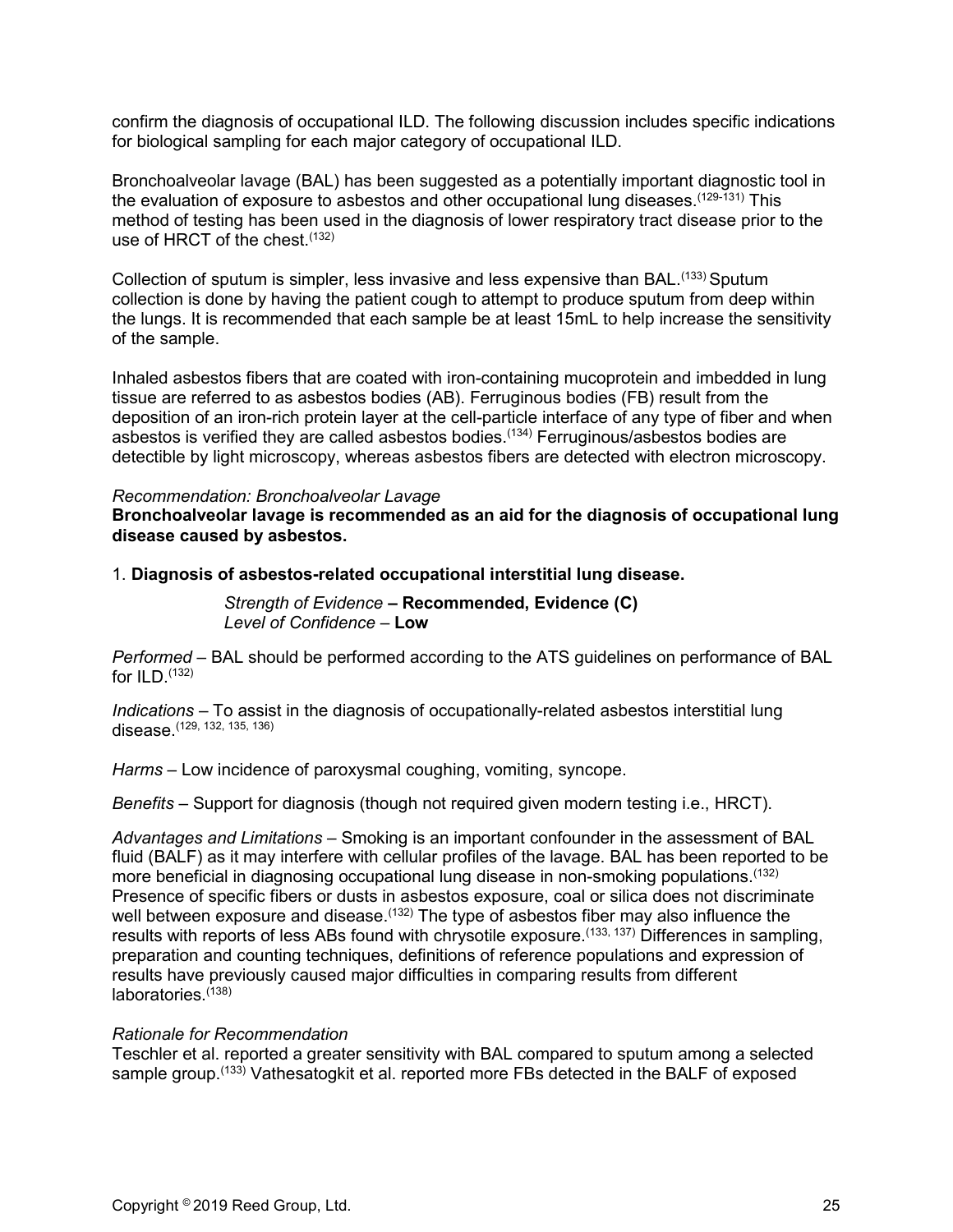versus unexposed subjects, and also reported a decrease in spirometry and  $D<sub>CO</sub>$  in subjects with FBs in their BALF. $(130)$ 

BAL is a high-cost procedure with moderate risk of adverse events, but has fewer adverse events also costing less when compared to open lung biopsy. Therefore, it is recommended in select cases.

#### *Recommendation: Sputum Sampling*

**Sputum, both induced and spontaneous, is recommended as an aid for the diagnosis of occupational lung disease caused by asbestos.**

#### 1. **Diagnosis of asbestos-related occupational interstitial lung disease.**

*Strength of Evidence –* **Recommended, Evidence (C)** *Level of Confidence –* **Low**

*Harms* – Paroxysmal coughing, vomiting, syncope.

*Benefits* – Support for diagnosis (though not current given modern imaging techniques such as HRCT).

#### *Rationale for Recommendation*

Sputum has been less reliable than BAL samples largely because of inability to obtain quality specimens.<sup>(134)</sup> However, sputum has the advantages of being a noninvasive and less expensive method when compared to BAL, thoracoscopic or open lung biopsy. Overall, the sensitivity of identifying asbestos bodies in sputum is poor but specificity is reportedly high.<sup>(135, 139,</sup> 140)

Collection of sputum is simpler when compared to BAL and biopsy. It is also less expensive and has fewer adverse effects. ABs in sputum is considered a highly specific marker of asbestos exposure, but it is considered insensitive.<sup> $(133, 141)$ </sup> In a study of 11,000 sputum samples from the general population, no false-positive samples were reported.(142) Sulotto et al. reported ABs found in workers exposed to both chrysotile and amphibole fibers, while there was no direct correlation between ABs in sputum samples and asbestos-related disease.(141)

#### *Evidence for the Use of Bronchial Alveolar Lavage (BAL) and Sputum*

There are 4 moderate-quality studies on BAL $^{(130, 133, 137, 143)}$  and 4 moderate-quality studies on sputum incorporated into this analysis.<sup>(135, 139-141)</sup> There is 1 low-quality study and 2 other studies in Appendix 2.(129, 131, 134)

## <span id="page-25-0"></span>**TREATMENT OVERVIEW**

Management of workers diagnosed with occupational ILD consists of the coordinated use of five strategies:

- 1. General management of restrictive lung disease due to interstitial fibrosis.
- 2. Specific management of the underlying disease.
- 3. Specific management of comorbidities.
- 4. Prevention of further loss of lung function and major complications.
- 5. Evaluation of work capacity and fitness for duty.

The *general management of restrictive lung disease due to interstitial fibrosis* primarily consists of avoiding further exposures and supporting oxygenation. This includes use of supplemental oxygen if desaturation is documented during exertion or sleep. In advanced or rapidly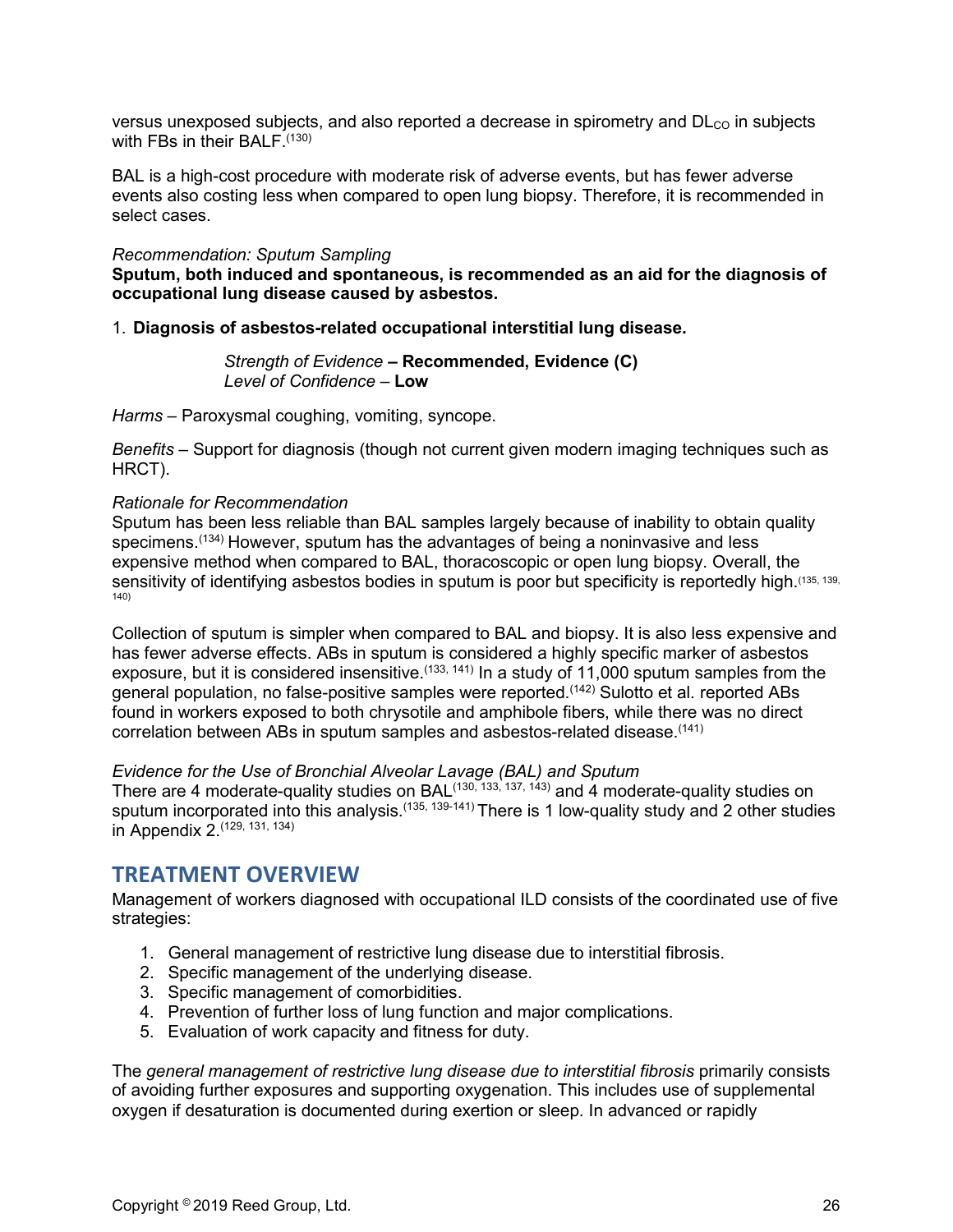progressive cases, evaluation for lung transplantation should be performed. ILD, as it advances, is often associated with a chronic dry cough, which may require suppression, particularly when it interferes with sleep. Smoking cessation is indicated.

Fibrosis associated with pneumoconioses and autoimmune processes tends to progress through stages, ultimately reaching a similar "end stage" condition characterized by restrictive disease, pulmonary hypertension, cor pulmonale, congestive heart failure, and lung infections due to loss of host defense mechanisms. Extensive fibrosis, which may occur following recovery from diffuse alveolar damage by toxic inhalation, is refractory to direct management.

*Specific management of the underlying disease* is more critical for a good outcome than general management of fibrotic lung disease. Systemic glucocorticosteroids (aka "steroids") may be effective when used judiciously in HP and beryllium disease. Steroids are rarely used for other pneumoconiosis, although some modest improvements have been documented (e.g., in silicosis, asbestosis, and CWP). Yet adverse effects of steroids are considerable.<sup>(144, 145)</sup>

Treatment options that may be proposed for rheumatologic ILD (e.g., systemic sclerosis), such as cytotoxic drugs or immunotherapy, are not known to have any benefit in occupational ILD or idiopathic ILD.

Bronchodilators and inhaled corticosteroids may have a role in the presence of an accompanying airways effect, as in HP, cobalt-induced asthma, or dust-related airway diseases. Among fibrotic lung diseases, asbestosis and IPF are associated with a high rate of lung cancer. Although it has not been validated in asbestosis specifically, this screening modality (and possibly others in the future) may also reasonably be considered in cases of asbestosis.<sup>(146)</sup>

Screening for colon cancer has been recommended for patients with asbestosis.<sup>(22)</sup> Silicosis also confers a risk for lung cancer, but not as great as asbestosis and without known risk for other malignancies. Screening with helical high-resolution CT scanning has been recommended for cigarette smokers, who are a high-risk group.

*Specific management of comorbidities* is important in occupational ILD, particularly for silicosis. Silicosis is sometimes complicated by opportunistic infections, particularly tuberculosis and atypical mycobacteria. The resulting "silicotuberculosis" may be refractory to management and may require highly individualized and prolonged multi-drug treatment. Coexisting airways disease is managed with standard treatment approaches.

*Preventing further loss of lung function* by preventing respiratory comorbidity is essential, as the natural history of occupational ILD is an accelerated decline in lung function, often with sporadic incremental drops due to decompensation and exacerbation following which the patient usually does not return to baseline. This naturally includes smoking cessation. (See also Cornerstones of Disability Prevention and Management Guideline). Patients with ILD require immunization against pneumococcal pneumonia and influenza. Respiratory infections are recommended to be treated aggressively, with a low threshold for hospitalization if the ILD is advanced.

Pulmonary rehabilitation may be effective even in the complex settings of occupational respiratory diseases (e.g., asthma), providing sustained improvement of functional capacity, preventing deconditioning, and reducing health care utilization.  $(147, 148)$  No studies have made direct comparisons between different systems of rehabilitation.<sup>(149)</sup>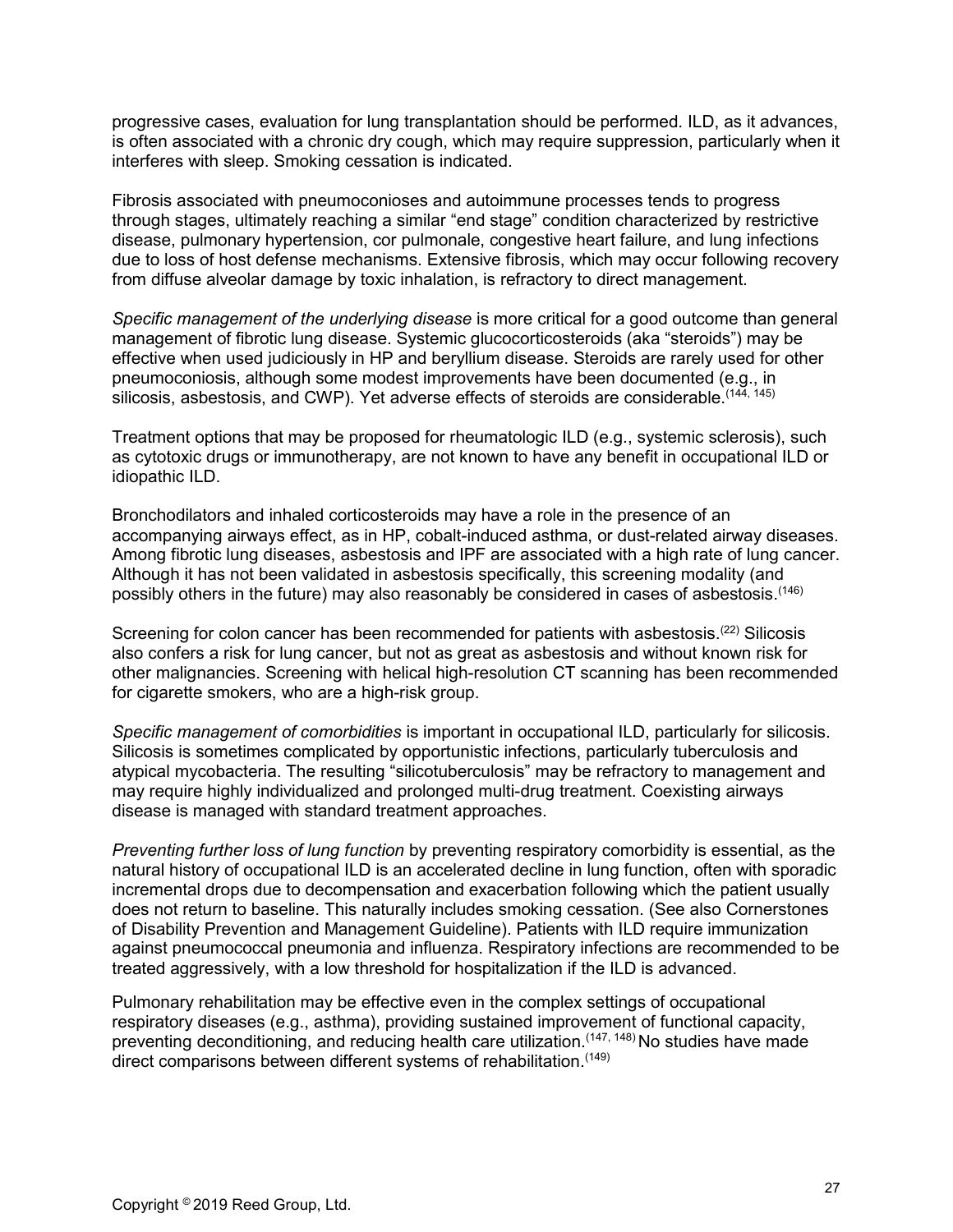*Preventing further loss of lung function* by avoiding provocative exposures is essential and has implications for fitness for duty in work that involves airborne exposures. Smoking, of any variety, including exposure to sidestream smoke, should be strictly avoided, as the resulting respiratory irritation further compromises lung function. Avoidance of airway irritants, including fragrances, alcohols and aldehydes, solvents, and dusts may help some patients to preserve lung function, prevent episodes of shortness of breath, and to reduce the propensity to cough. On the other hand, low-level exposure, when easily tolerated by the patient, is not necessarily a contraindication to continued work, although as discussed below, monitoring is recommended to assure early recognition of disease acceleration or cardiopulmonary complications.

*Evaluation of work capacity and fitness for duty* is an important function when the patient is capable of working. A fitness-for-duty evaluation should be performed with detailed knowledge of workplace exposures. The worker should be identified as fit for duty, fit for duty with accommodation, or unfit for duty. Workers who are thought to be fit for duty with accommodation should have the recommended work limitations identified in as much detail as necessary to support an appropriate job placement (i.e., "light duty" is not sufficient). Patients who are unfit for duty should generally be further evaluated using their state's system and/or the relevant edition of the American Medical Association's *AMA Guides to the Evaluation of Permanent Impairment*, which provides detailed guidance on respiratory impairment,<sup>[iv](#page-27-0)</sup> or the relevant guidelines for state or federal programs (e.g., reference the extensive procedures specified in the Code of Federal Regulations (CFR).<sup>(150)</sup>

*Medical removal* is a strategy used to permit an individual to avoid further exposures that might lead to progression or resulting in earlier impairment. "Medical removal" is the decision to move a worker to an alternative work assignment in order to protect them from a potential occupational hazard. It applies when the worker is believed to be unusually susceptible to exposure levels below existing occupational exposure limits (usually the OSHA or MSHA permissible exposure limits (PELs) or NIOSH-recommended exposure limits (RELs)) and ongoing potential exposures are judged to represent an excessive health risk to the individual. Workers who have developed evidence of pneumoconiosis, particularly with fewer than 20 years of exposure, may be particularly susceptible and should be considered for recommending medical removal. Whenever medical removal is contemplated due to the recognition of an occupational disease, it is essential to concurrently analyze ongoing exposures in the applicable working environments, and to identify potential explanations for the failure of primary protection.

If a worker has minor impairment(s) and when current exposures have been consistently shown to be well-controlled during all tasks, there may be no compelling rationale for medical removal. In such cases, it is reasonable for the affected worker to continue working in the assignment if both the worker and the employer will carefully avoid sporadic conditions that have potential for exposure at greater than minimal acceptable levels. In such instances, it is important to monitor dust levels and control measures as well as periodically reevaluate the worker's health.

For affected workers, participation in professionally administered personal respiratory protection programs may be especially useful under mildly dusty conditions, near the PEL, or in moderately dusty conditions near the PEL where there is no spillover of dust and dust levels are low where workers wear their respirators. Respirators may not be completely protective in cases of exposure to high airborne particulate levels. Additionally, periodic medical monitoring is important for individuals with symptoms or findings of occupational lung effects who continue to experience workplace exposures. Progressing ILD may make the worker intolerant of respirators, especially when moderately severe or worse, due to the increased work of breathing

<span id="page-27-0"></span>ivStates have adopted a wide range of editions of the *AMA Guides to the Evaluation of Permanent Impairment*.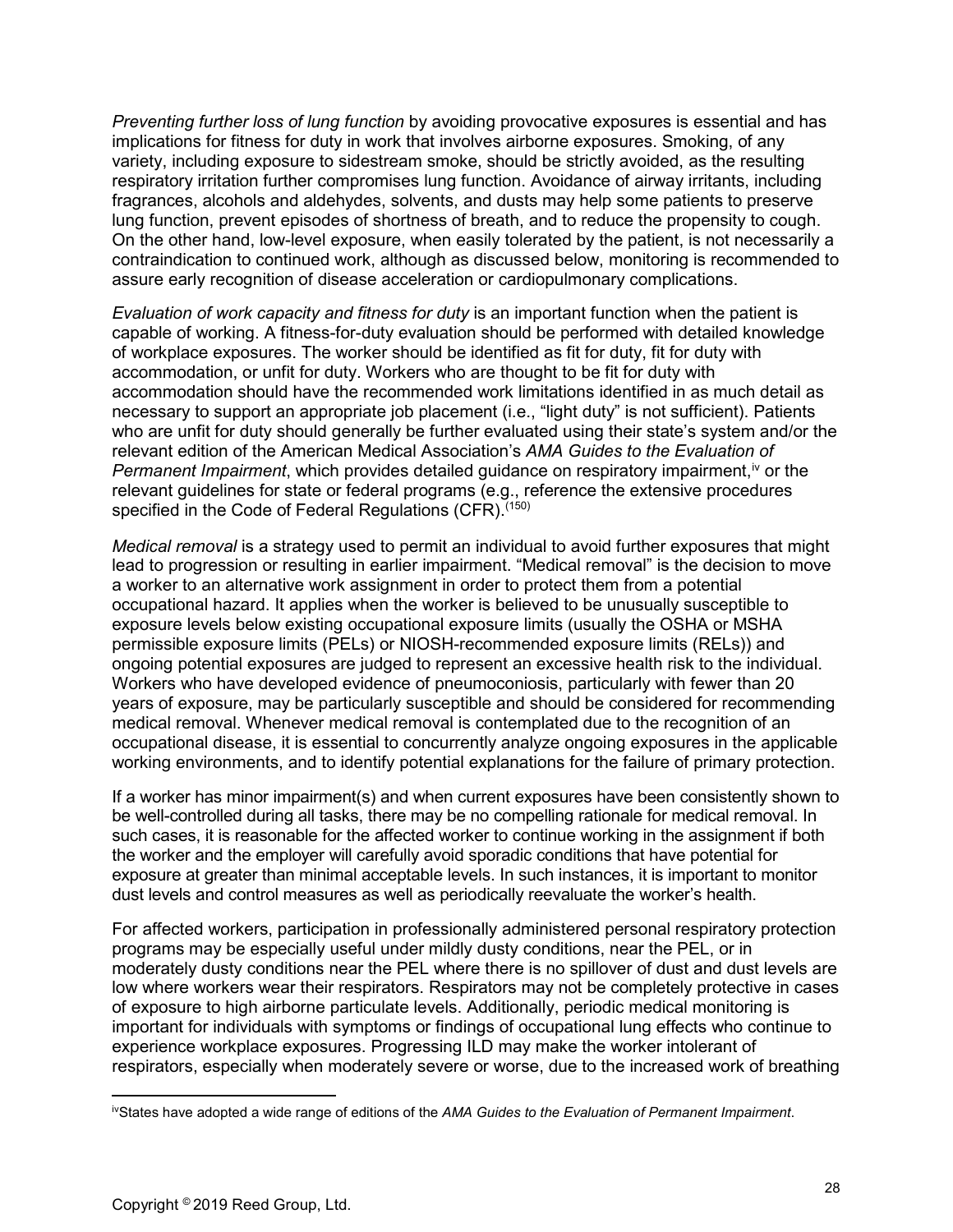and increased dead space.<sup>(151)</sup> Therefore, queries about compliance to be sure that the worker is not removing the respirator during work for reasons of communication, discomfort, or health (e.g., expectoration), thus defeating its purpose.

*Maintenance of work capacity and fitness for duty through exercise* is important to prevent deconditioning. This is also important for patients who are unfit for work so that they may retain capacity for activities of daily living. Pulmonary rehabilitation programs, as for COPD and asthma, have not been shown to have a benefit for restrictive lung disease. However, in cases of mixed disease or when depression or lack of adherence is an issue, participation in rehabilitation programs may provide motivation, peer support, and better monitoring and control of comorbid conditions, such as airways disease.

## <span id="page-28-0"></span>**TREATMENT RECOMMENDATIONS**

## <span id="page-28-1"></span>**PHARMACOLOGICAL TREATMENT**

*Recommendation: Pharmacological Treatment Management of Occupational Interstitial Lung Disease*

**It is recommended that the pharmacological treatment of occupational interstitial lung disease follow established guidelines for treatment of interstitial lung disease (152, 153).**

*Strength of Evidence –* **Recommended, Insufficient Evidence (I)** *Level of Confidence* **– Moderate**

#### *Pharmacologic Treatment of Occupational ILD*

The goal of pharmacologic treatment of occupational ILD primarily addresses symptoms and limitations. It cannot reduce fibrosis. The pharmacologic treatment of occupational ILD does not differ from the treatment of ILD that is not work related. Workers with clinical findings consistent with a given type of occupational ILD should be referred to a physician with training and experience in medical management of that condition.

*Rationale –* Existing guidelines from the American Thoracic Society provide evidence-based treatment recommendations for interstitial lung disease (1).

*Evidence –* A comprehensive literature search was conducted using PubMed, Scopus, CINAHL, Cochrane Library, and Google Scholar without date limits using the following terms: glucocorticoids, steroids, corticosteroids, adrenal cortex hormones; interstitial lung disease, sarcoidosis, pneumonitis, asbestosis, idiopathic pulmonary fibrosis; controlled clinical trial, controlled trials, randomized controlled trial, randomized controlled trials, random allocation, random\*, randomized, randomization, randomly; systematic, systematic review, retrospective, prospective studies; not pediatric, and not adolescents. We found and reviewed 322 articles in PubMed, 6126 in Scopus, 53 in CINAHL, 48 in Cochrane Library, 12800 in Google Scholar, and 4 from other sources† . We considered for inclusion 9 from PubMed, 3 from Scopus, 1 from CINAHL, 4 from Cochrane Library, 0 from Google Scholar, and 4 from other sources. Of the 21 articles considered for inclusion, 2 randomized trials and 4 systematic studies met the inclusion criteria.

† The results for databases are sorted by relevancy based on customized search term algorithms. Algorithms for each database determine relevancy. The first 100 articles are reviewed in each search, and if relevant literature appears in the first 100 articles, we review an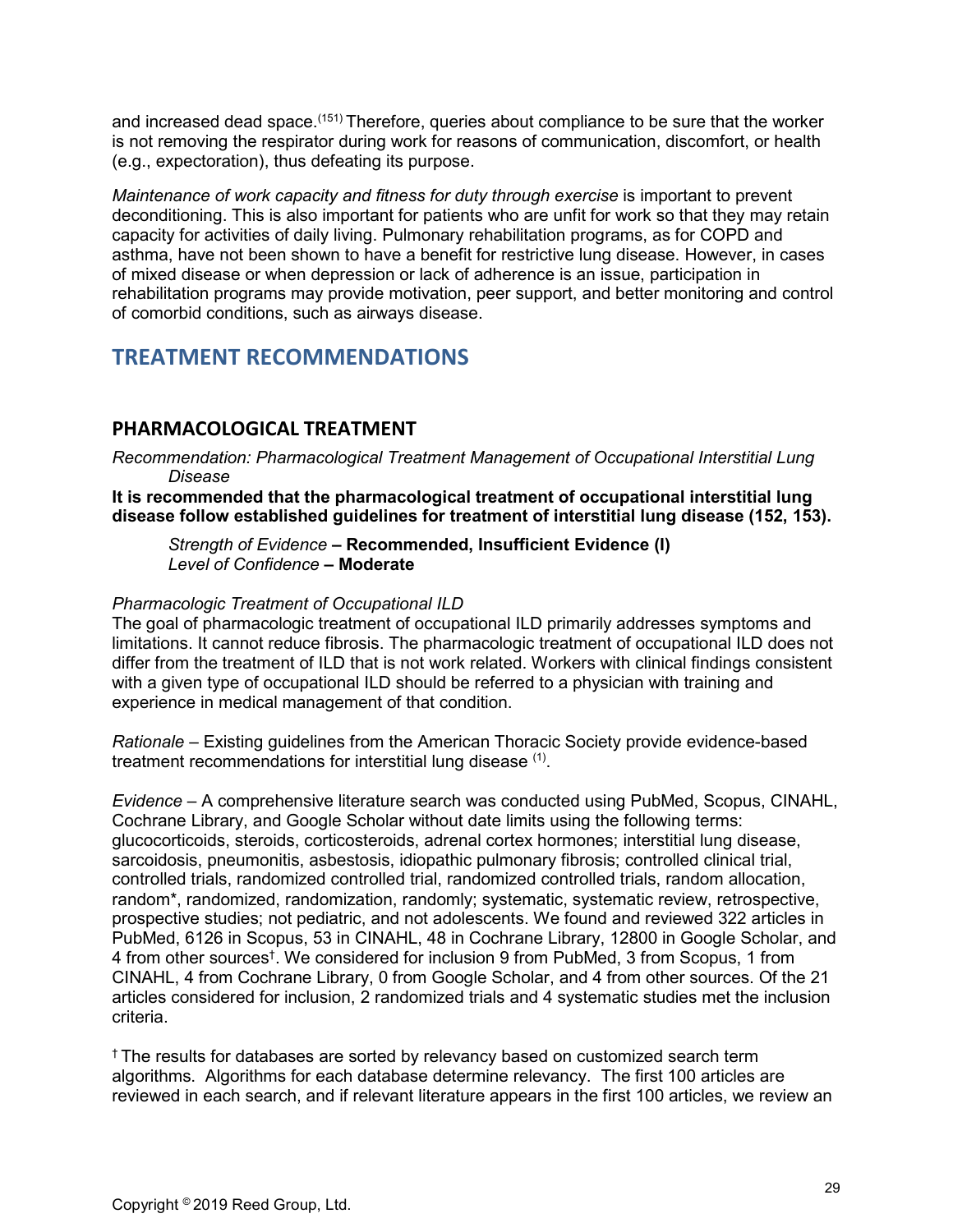additional 100 articles. If relevant articles appear in these additional 100 articles, we then review another 100. We continue this pattern of review until we review a batch of 100 articles that contains no relevant literature. When this happens, then the remaining articles are not reviewed due to a lack of relevancy.

### <span id="page-29-0"></span>**EXPOSURE ASSESSMENT**

*Recommendation: Management of Occupational ILD (Exposure Assessment)* **It is recommended that an exposure assessment be completed for workers diagnosed with occupational interstitial lung disease.**

*Strength of Evidence –* **Recommended, Insufficient Evidence (I)** *Level of Confidence –* **Moderate**

*Benefits* – Accurate identification of etiologic agents for occupational ILD and provision of data to support evidence-based decision making regarding personal protective equipment and return to work.

#### *Exposure Assessment for Workers with Occupational ILD*

Exposure data from industrial hygiene surveys and Safety Data Sheets (formerly known as Material Safety Data Sheets) and other sources such as area or personal monitoring data should be reviewed and considered for each worker diagnosed with occupational ILD. It is recommended that those evaluating workers with occupational ILD should request this information from the worker's employer(s) rather than relying solely on the worker's selfreported exposures (e.g., Safety Data Sheets; personal or area quantified industrial hygiene exposure data). Additional data such as medical surveillance records from periodic examinations performed in compliance with OSHA standards may also be available for review to support past evaluation of pulmonary status.

#### *Rationale for Recommendations*

Exposure assessment data are necessary to determine past and present exposures to specific agents, to ascertain the degree of respiratory hazards that exist, and to identify appropriate personal protective equipment to reduce exposure. In addition, as continued occupational exposure to certain agents such as beryllium would not be advisable for workers who have developed occupational ILD, identification of this exposure is essential for fitness for duty/return to work decision-making. The ability of a worker to use appropriate personal protective equipment to protect from further exposure is dependent upon pulmonary function and the physical demands of the job. Generally speaking, workers with severe to very severe respiratory impairment may not have sufficient inspiratory capacity to work while wearing respirators that increase the work of breathing (such as half-or full-face filtering respirators), and likewise may not be able to perform the functions of an occupation requiring moderate physical activity.

## <span id="page-29-1"></span>**6-MINUTE WALK TEST AND DISTANCE-SATURATION PRODUCT**

The 6-minute walk test (6MWT) is described as a prognostic tool for patients with various pulmonary diseases, although this is not a diagnostic test.(152-162) The test measures the distance a patient can walk on a flat, hard surface in a period of 6 minutes. Results provide objective measurement of the pulmonary system, as well as the cardiovascular, musculoskeletal, and nervous systems. The distance-saturation product (DSP) is the product of the distance walked during the  $6MWT$  and the lowest oxygen saturation during the test.<sup> $(155)$ </sup> This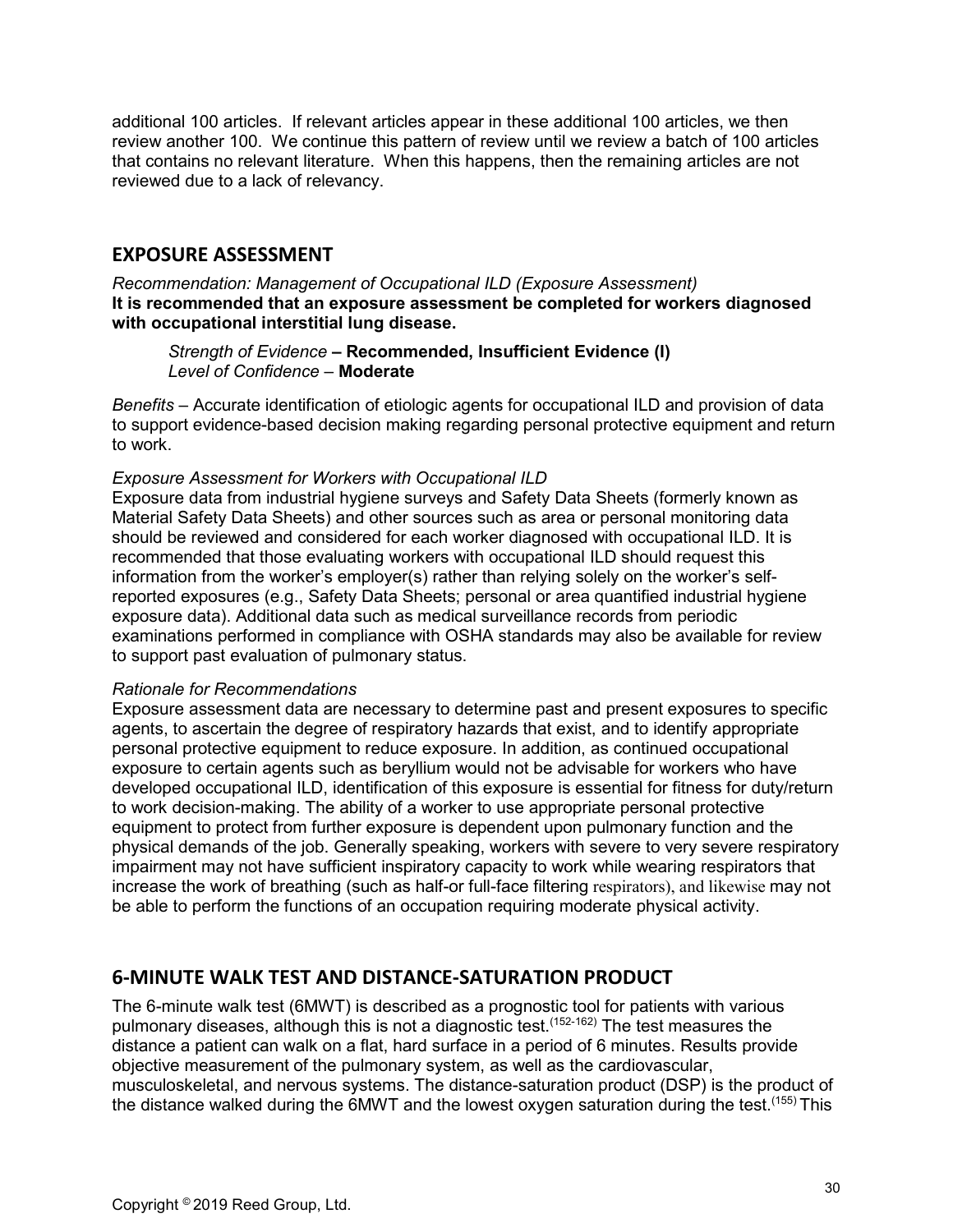has been reported to be a more reliable indicator of prognosis with lung disease than either parameter alone.(153)

The 6MWT is relatively inexpensive to perform, and is accessible in most clinical settings. Current studies support that the 6MWT is useful in research settings to evaluate grouped data, and in individuals with non-occupational ILD. The 6MWT may be useful for monitoring individuals with ILD, to assess individual performance over time. The presence of peripheral vascular disease, muscle weakness, deconditioning, and nutritional status are other important determinants of functional performance that may impact the results of the 6MWT. Although the 6MWT result correlates with performance, it may not provide sufficient information to assess maximum exercise performance. The 6MWT is not a substitute for maximal exercise testing, and thus may not provide sufficient information for decision-making regarding an individual worker's functional ability to perform the duties of a specific occupation or position, or for determination of impairment.<sup>(159, 161-181)</sup> Therefore, referral to a physician with skills and expertise in evaluating workers with ILD is generally indicated for assessment for fitness for duty for moderately strenuous jobs, particularly if the ILD is more than mild.

#### *Recommendation: 6-Minute Walk Test*

**The 6-minute walk test is recommended in individuals with interstitial lung disease as a means to monitor response to treatment or progression of the disease.**

#### *Strength of Evidence –* **Recommended, Evidence (C)** *Level of Confidence* **– Moderate**

*Technique* – The walking course should be 30 meters or more. The corridor should be marked off every 3 meters. Treadmills are not recommended as the patient cannot pace themselves and studies have reported significant differences between treadmill 6MWT and hallway 6MWT.(152, <sup>182)</sup> Pulse oximetry is optional for the 6MWT but required for DSP testing. It is recommended to use both the walking distance and the body weight as it has been shown to correlate closer with lung function, anaerobic threshold, and maximal oxygen uptake.<sup>(183, 184)</sup> It is recommended that the patient walk alone, including pushing their own oxygen tank as this more accurately represents their independent function.<sup>(187)</sup>

Absolute contraindications for the 6MWT include:

- 1. History of unstable angina.
- 2. Heart attack within the previous month.

Relative contraindications for the 6MWT include:

- 1. Resting tachycardia (>120 beats/minute)
- 2. Uncontrolled hypertension. (152, 185)

Reasons for immediately stopping the test are chest pain, intolerable dyspnea, leg cramps, staggering, excessive diaphoresis, and pale or ashen appearance.<sup>(152, 185)</sup> An example of a reference equation for the 6-minute walk distance in healthy adults is "6MWD pred = 218+(5.14 x height (cm)-5.32 x age (years)) – 1.8 x height (cm)) + (51.31 x sex) where sex = 1 for males, 0 for females." $(188)$  Other gender-specific reference equations are also available. $(187)$ 

*Criteria and Standards for Use* – To be used as a measure of functional capacity targeted at people with at least moderately to severe impairment from lung disease. The 6-minute walk distance has variability based on age, gender, ethnicity, and height and weight in patients without any disease.<sup>(157, 186, 188)</sup> It has been recommended that the six minute walk distance be interpreted as a percentage of the predicted value much like spirometry.<sup>(184, 186)</sup>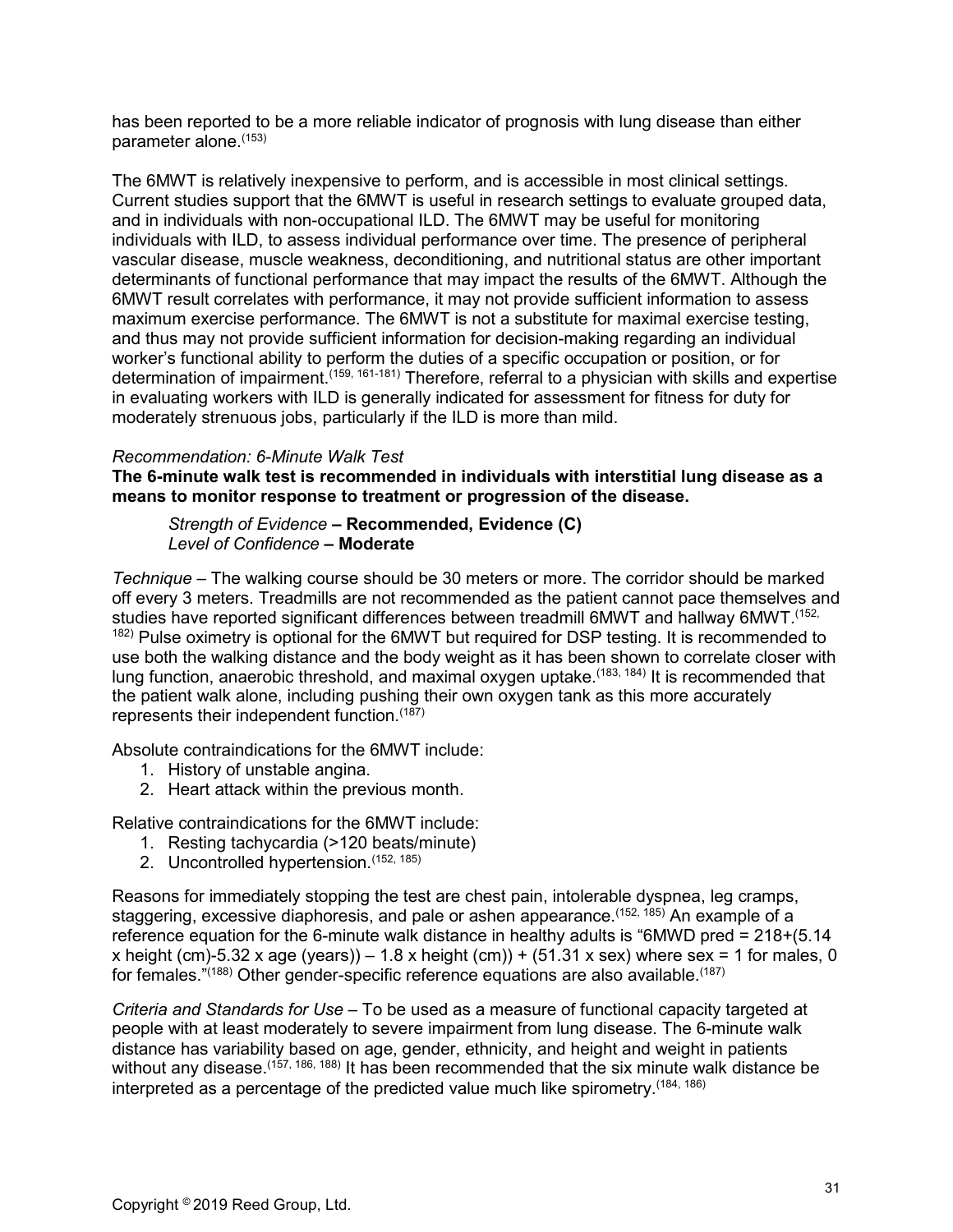*Indications* – To measure the response to medical interventions in patients with moderate to severe heart or lung disease. It may also be used as a measure of functional status of patients as well as a predictor of morbidity and mortality.(152, 189)

*Harms* – Potential dyspnea, rare myocardial infarctions.

*Benefits* – Assessment of exercise tolerance to inform fitness for duty and return to work decisions, relative ease of performance in a clinical setting.

*Advantages and Limitations –* The 6MWT is a more realistic test for testing the patient's ability to perform daily activities. Changes in 6 minute walk distance after therapeutic interventions correlate with subjective improvements in dyspnea.<sup>(152, 168)</sup> The walk distance increases with repeated testing which can confound treatment monitoring with ongoing testing.<sup>(173)</sup> The 6MWT does not diagnose the cause of dyspnea on exertion or evaluate the causes or mechanisms of exercise limitation.(154) The 6MWT in occupationally related ILDs is not well studied. The 6MWT is relatively easy to perform, low cost, with minimal risk and therefore, has been recommended for evaluation and treatment of occupationally-related ILDs.

A change in distance walked  $>54$ m has been reported to be clinically significant.<sup>(158, 185, 190)</sup> A 6minute walk distance of <350m in COPD patients has been reported to predict mortality.<sup>(191)</sup> A total distance under 200 meters is consistent with poor functional capacity, while a total distance of under 350 meters is consistent with low functional capacity and a higher risk of complications.(194)

#### *Rationale for Recommendations*

There are 5 moderate-quality studies in non-occupationally-related ILD. These studies suggest that the 6MWT with saturations help monitor treatment response and assess mortality risks in patients with at least moderate lung disease.

#### *Evidence for the Use of the 6-Minute Walk Test*

<span id="page-31-0"></span>There are 5 moderate-quality studies incorporated into this analysis.<sup>(153, 156, 162, 168, 193)</sup> There are 2 low-quality studies and 6 other studies in Appendix 2.(154, 157, 160, 161, 171, 186, 187, 194)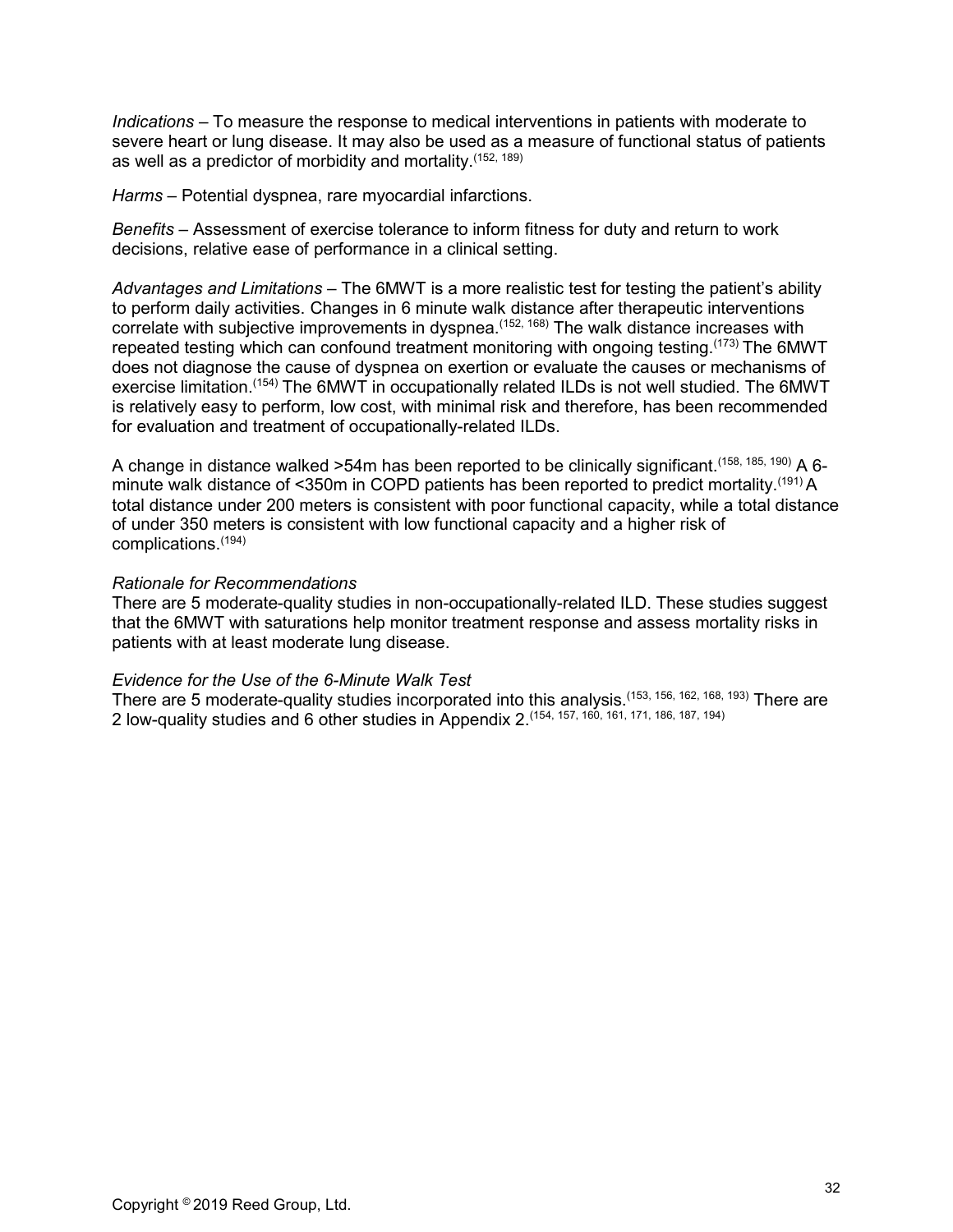# **FLOWCHART FOR WORK DISPOSITION DETERMINATIONS FOR WORKERS WITH OCCUPATIONAL ILD**

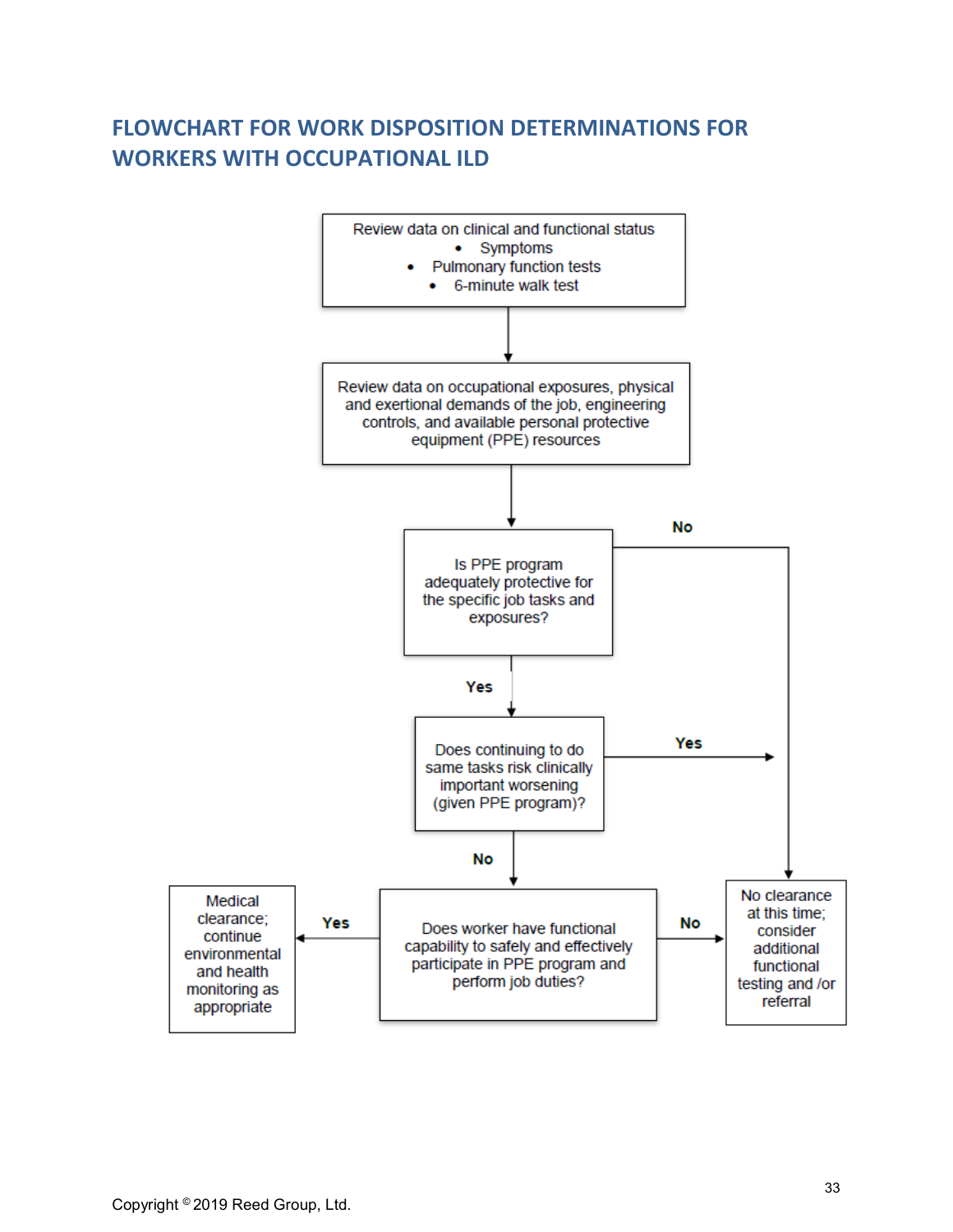<span id="page-33-0"></span>

## **ALGORITHM 1. DIAGNOSTIC TESTING OF OCCUPATIONAL INTERSTITIAL LUNG DISEASE**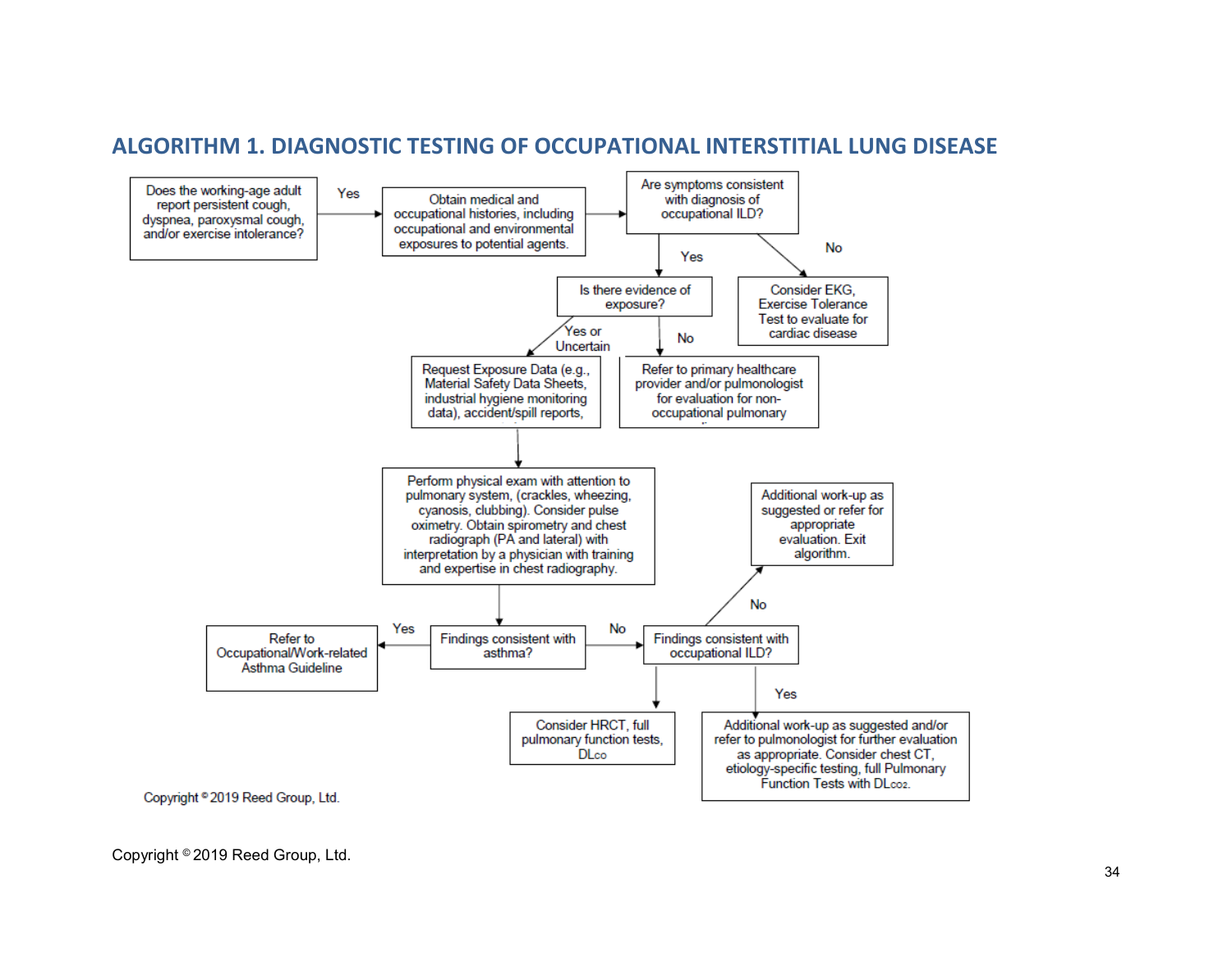# <span id="page-34-0"></span>**APPENDIX 1. CHEST RADIOGRAPHS**

The International Labour Organization (ILO) pneumoconioses classification system provides specific ratings for opacity size, shape and number seen on routine chest radiographics, and is most commonly used globally and in the United States.<sup>(81)</sup> It is a descriptive method that standardizes the interpretation and reporting of both the type and degree of changes on chest xray. However, it does not provide diagnostic criteria for the pneumoconioses.

The Coal Workers' X-Ray Surveillance Program was established under the Federal Coal Mine Health and Safety Act of 1969 (P.L. 91-173), which was amended by the Federal Mine Safety and Health Act of 1977 [30 USC 843]. In 2014, the MSHA extended coverage to surface, as well as, underground miners. Currently, mandatory x-rays include the following:

- An initial chest x-ray within 6 months of beginning employment,
- Another chest x-ray 3 years after the initial examination,
- A third chest x-ray 2 years following the second one if a miner is still engaged in underground coal mining and if the second chest x-ray shows evidence of category 1 or higher pneumoconiosis according to the ILO classification.<sup>(197)</sup>

In addition to these mandatory chest x-rays, mine operators are required to offer an opportunity for periodic, voluntary chest x-rays approximately every 5 years. The chest x-rays obtained under the Coal Workers' X-Ray Surveillance Program are submitted to and become the property of NIOSH.

## <span id="page-34-1"></span>**APPENDIX 2: LOW-QUALITY/SUPPLEMENTARY STUDIES**

The following low-quality/supplementary studies were reviewed by the Evidence-based Practice Interstitial Lung Disease Panel to be all inclusive, but were not relied upon for purpose of developing this document's guidance because they were not of high quality due to one or more errors (e.g., lack of defined methodology, incomplete database searches, selective use of the studies and inadequate or incorrect interpretation of the studies' results, etc.), which may render the conclusions invalid. ACOEM's Methodology requires that only moderate- to high-quality literature be used in making recommendations.<sup>(198)</sup>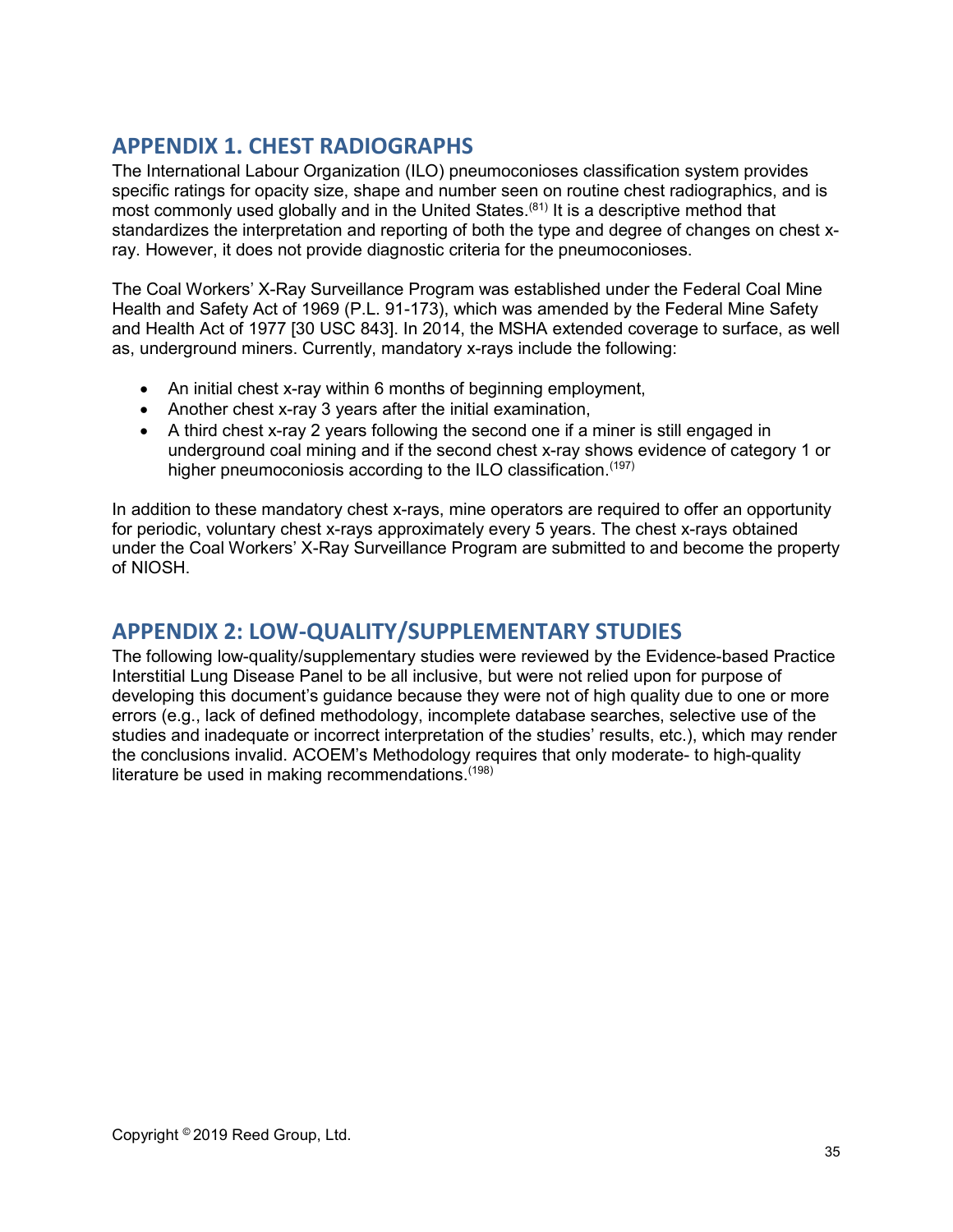## <span id="page-35-0"></span>**REFERENCES**

1. Raghu G, Collard H, Egan J, et al. An official ATS/ERS/JRS/ALAT statement: idiopathic pulmonary fibrosis: evidence-based guidelines for diagnosis and management. *Am J Respir Crit Care Med*. 2011;183::788-824.

2. Ryu JH, Daniels CE, Hartman TE, Yi ES. Diagnosis of interstitial lung diseases. *Mayo Clinic proceedings*. 2007;82:976-986.

3. King TE, Jr. Clinical advances in the diagnosis and therapy of the interstitial lung diseases. *American journal of respiratory and critical care medicine*. 2005;172:268-279.

4. Bates DV, Gotsch AR, Brooks S, Landrigan PJ, Hankinson JL, Merchant JA. Prevention of occupational lung disease. Task Force on Research and Education for the Prevention and Control of Respiratory Diseases. *Chest*. 1992;102:257S-276S.

American Thoracic Society, European Respiratory Society. American Thoracic Society/European Respiratory Society International Multidisciplinary Consensus Classification of the Idiopathic Interstitial Pneumonias. *American journal of respiratory and critical care medicine*. 2002;165:277-304.

6. Petsonk EL, Rose C, Cohen R. Coal mine dust lung disease. New lessons from old exposure. *American journal of respiratory and critical care medicine*. 2013;187:1178-1185.

7. Boros PW, Franczuk M, Wesolowski S. Value of spirometry in detecting volume restriction in interstitial lung disease patients. Spirometry in interstitial lung diseases. *Respiration; international review of thoracic diseases*. 2004;71:374-379.

8. Stansbury RC, Beeckman-Wagner LA, Wang ML, Hogg JP, Petsonk EL. Rapid decline in lung function in coal miners: evidence of disease in small airways. *American journal of industrial medicine*. 2013;56:1107-1112.

9. Allen B, Garland B. Patient's page. Interstitial lung disease. *Southern medical journal*. 2007;100:619.

10. Olson A, Schwarz, M, Roman J. Interstitial lung disease. In: Schraufnagel D, ed. *Breathing in America: Diseases, Progress, and Hope*: American Thoracic Society; 2010:99-108.

11. Wells A, Hirani N, and on behalf of the British Thoracic Society Interstitial Lung Disease Guideline Group, a subgroup of the British Thoracic Society Standards of Care Committee, in collaboration with the Thoracic Society of Australia, and New Zealand and the Irish Thoracic Society. Interstitial lung disease guideline: the British Thoracic Society in collaboration with the Thoracic Society of Australia and New Zealand and the Irish Thoracic Society. *Thorax*. 2008;63:v1-58.

12. Glenn D. Current issues surrounding silica. *Professional Safety*. 2008;53:37-46. Schenker MB, ed. Respiratory health hazards in agriculture. American Thoracic Society Consensus Report. *American journal of respiratory and critical care medicine*. 1998;158:S1-76.

14. Cummings KJ, Deubner DC, Day GA, et al. Enhanced preventive programme at a beryllium oxide ceramics facility reduces beryllium sensitisation among new workers. *Occupational and environmental medicine*. 2007;64:134-140.

15. Infante PF, Newman LS. Beryllium exposure and chronic beryllium disease. *Lancet*. 2004;363:415-416.

16. Silver K, Kukulka G, Gorniewicz J, Rayman K, Sharp R. Genetic susceptibility testing for beryllium: worker knowledge, beliefs, and attitudes. *American journal of industrial medicine*. 2011;54:521- 532.

17. Thomas CA, Bailey RL, Kent MS, Deubner DC, Kreiss K, Schuler CR. Efficacy of a program to prevent beryllium sensitization among new employees at a copper-beryllium alloy processing facility. *Public health reports*. 2009;124 112-124.

18. Steenland K, Brown D. Mortality study of gold miners exposed to silica and nonasbestiform amphibole minerals: an update with 14 more years of follow-up. *American journal of industrial medicine*. 1995;27:217-229.

19. American Thoracic Society. Adverse effects of crystalline silica exposure. *American journal of respiratory and critical care medicine*. 1997;155::761-765.

20. Brodkin CA, Barnhart S, Checkoway H, Balmes J, Omenn GS, Rosenstock L. Longitudinal pattern of reported respiratory symptoms and accelerated ventilatory loss in asbestos-exposed workers. *Chest*. 1996;109:120-126.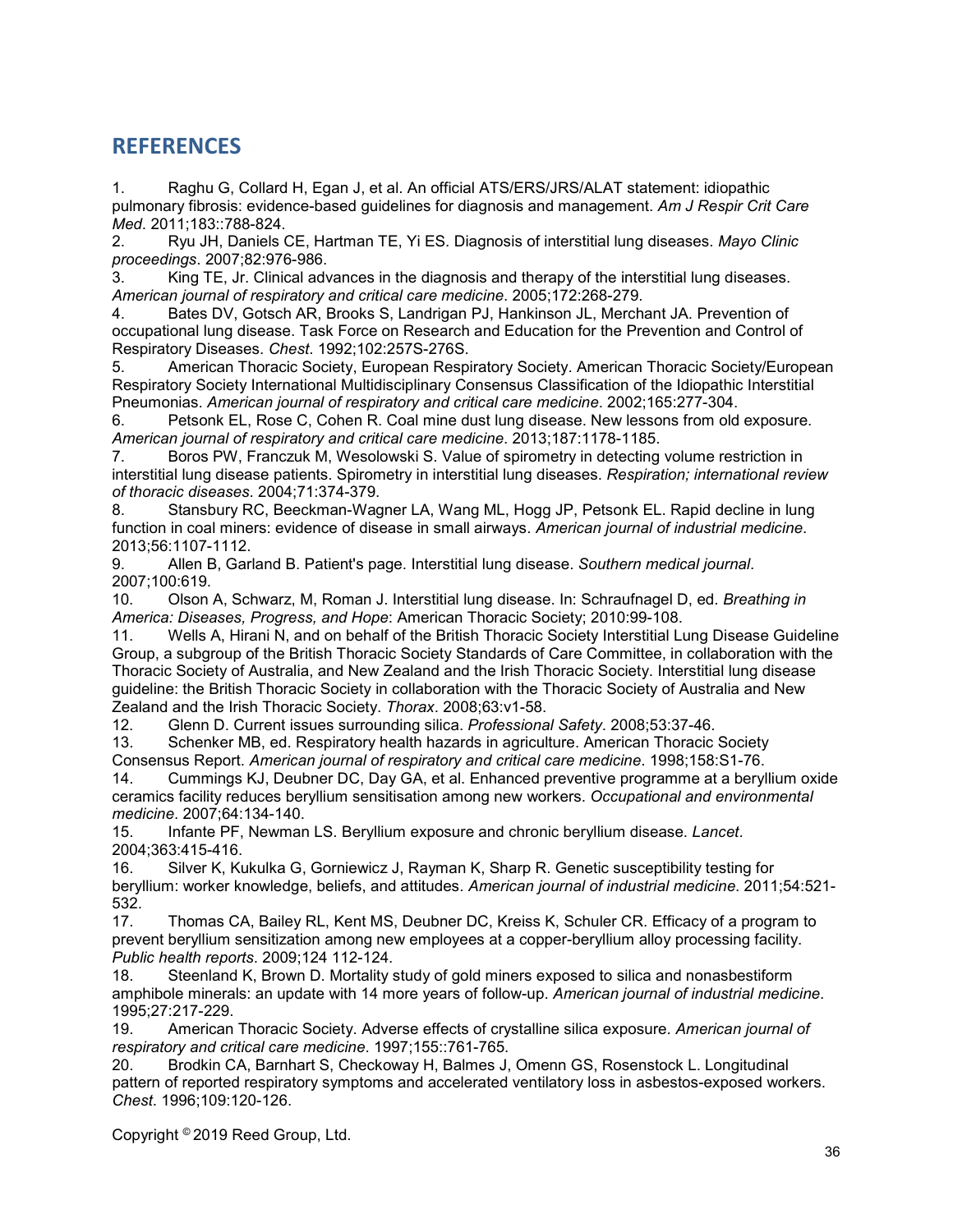21. Straif K, Benbrahim-Tallaa L, Baan R, et al. A review of human carcinogens-Part C: metals, arsenic, dusts, and fibres. *Lancet Oncology*. 2009;10:453-454.

22. American Thoracic Society. Diagnosis and initial management of nonmalignant diseases related to asbestos. *American journal of respiratory and critical care medicine*. 2004;170::691-715.

23. Caplan A. Correlation of radiological category with lung pathology in coal-workers' pneumoconiosis. *British journal of industrial medicine*. 1962;19:171-179.

24. Patel AM, Ryu JH, Reed CE. Hypersensitivity pneumonitis: current concepts and future questions. *The Journal of allergy and clinical immunology*. 2001;108:661-670.

Lison D, Lauwerys R, Demedts M, Nemery B. Experimental research into the pathogenesis of cobalt/hard metal lung disease. *The European respiratory journal*. 1996;9:1024-1028.

26. Naqvi AH, Hunt A, Burnett BR, Abraham JL. Pathologic spectrum and lung dust burden in giant cell interstitial pneumonia (hard metal disease/cobalt pneumonitis): review of 100 cases. *Arch Environ Occup Health*. 2008;63:51-70.

27. Choi JW, Lee KS, Chung MP, Han J, Chung MJ, Park JS. Giant cell interstitial pneumonia: highresolution CT and pathologic findings in four adult patients. *AJR American journal of roentgenology*. 2005;184:268-272.

28. Rosenman KD, Reilly MJ, Henneberger PK. Estimating the total number of newly-recognized silicosis cases in the United States. *American journal of industrial medicine*. 2003;44:141-147.

29. Mazurek J, Wood J. Asbestosis-Related Years of Potential Life Lost Before Age 65 Years --- United States, 1968--2005. *MMWR*. 2008;57:1321-1325.

Mazurek J, Laney A, Wood J. Coal Workers' Pneumoconiosis-Related Years of Potential Life Lost Before Age 65 Years --- United States, 1968--2006. *MMWR*. 2009;58:1412-1416.

31. Loomis D. Basic protections are still lacking. *Occupational and environmental medicine*. 2010;67:361.

32. Cummings KJ, Nakano M, Omae K, et al. Indium lung disease. *Chest*. 2012;141:1512-1521. 33. Department of Health and Human Services, Centers for Disease Control and Prevention, National

Institute for Occupational Safety and Health. Publication Number 2002-129 - NIOSH Hazard Review: Health Effects of Occupational Exposure to Respirable Crystalline Silica. Available at: [http://www.cdc.gov/niosh/docs/2002-129/.](http://www.cdc.gov/niosh/docs/2002-129/) 2002 (April).<br>34. Hueper W. Section IV. Human exposure to asb

Hueper W. Section IV. Human exposure to asbestos: community studies. Occupational and nonoccupational exposures to asbestos. *Annals New York Academy of Sciences*. 1965;:184-195.

35. Wolff H, Vehmas T, Oksa P, Rantanen J, Vainio H. Asbestos, asbestosis, and cancer: Helsinki Criteria update 2014: Recommendations. Consensus Report. *Scandinavian journal of work, environment & health*. 2014;:Online-first article.

36. Agency for Toxic Substances and Disease Registry. What Is Asbestos? . 2008. Retrieved December 22, 2014 from: [http://www.atsdr.cdc.gov/asbestos.](http://www.atsdr.cdc.gov/asbestos)

37. Agency for Toxic Substances and Disease Registry. Toxicological Profile for Asbestos. 2001. Retrieved December 22, 2014 from[: http://www.atsdr.cdc.gov/toxprofiles/tp61.pdf.](http://www.atsdr.cdc.gov/toxprofiles/tp61.pdf)

38. World Health Organization. *International Programme on Chemical Safety. Environmental Health Criteria 53. Asbestos and Other Natural Mineral Fibers*. Geneva; 1986.

39. Mayer AS, Hamzeh N, Maier LA. Sarcoidosis and chronic beryllium disease: similarities and differences. *Seminars in respiratory and critical care medicine*. 2014;35:316-329.

Hypersensitivity Pneumonitis Update (Review). Diffuse Lung Disease & Interstitial Lung Disease, Society Journal 1. Available at: [http://pulmccm.org/2012/review-articles/hypersensitivity-pneumonitis-](http://pulmccm.org/2012/review-articles/hypersensitivity-pneumonitis-2012-update-review-chest/)[2012-update-review-chest/.](http://pulmccm.org/2012/review-articles/hypersensitivity-pneumonitis-2012-update-review-chest/) 2012.<br>41. U.S. Department of Health

41. U.S. Department of Health and Human Services, National Institute for Occupational Safety and Health, Division of Respiratory Disease Studies. Work-related Lung Disease Surveillance Report 1999. DHHS (NIOSH) Number 2000-105. Available at: [http://www.cdc.gov/niosh/docs/2000-105/pdfs/2000-](http://www.cdc.gov/niosh/docs/2000-105/pdfs/2000-105.pdf) [105.pdf.](http://www.cdc.gov/niosh/docs/2000-105/pdfs/2000-105.pdf) 1999.

42. Mapel DW, Coultas DB, James DS, Hunt WC, Stidley CA, Gilliland FD. Ethnic differences in the prevalence of nonmalignant respiratory disease among uranium miners. *American journal of public health*. 1997;87:833-838.

43. Cowl CT. Occupational asthma: review of assessment, treatment, and compensation. *Chest*. 2011;139:674-681.<br>44. Blanc P. Ba

Blanc P, Balmes J. History and physical examination. In: Harber P, Schenker M, J B, eds. *Occupational and Environmental Respiratory Diseases*. St. Louis, MO: Mosby; 1995:28-38.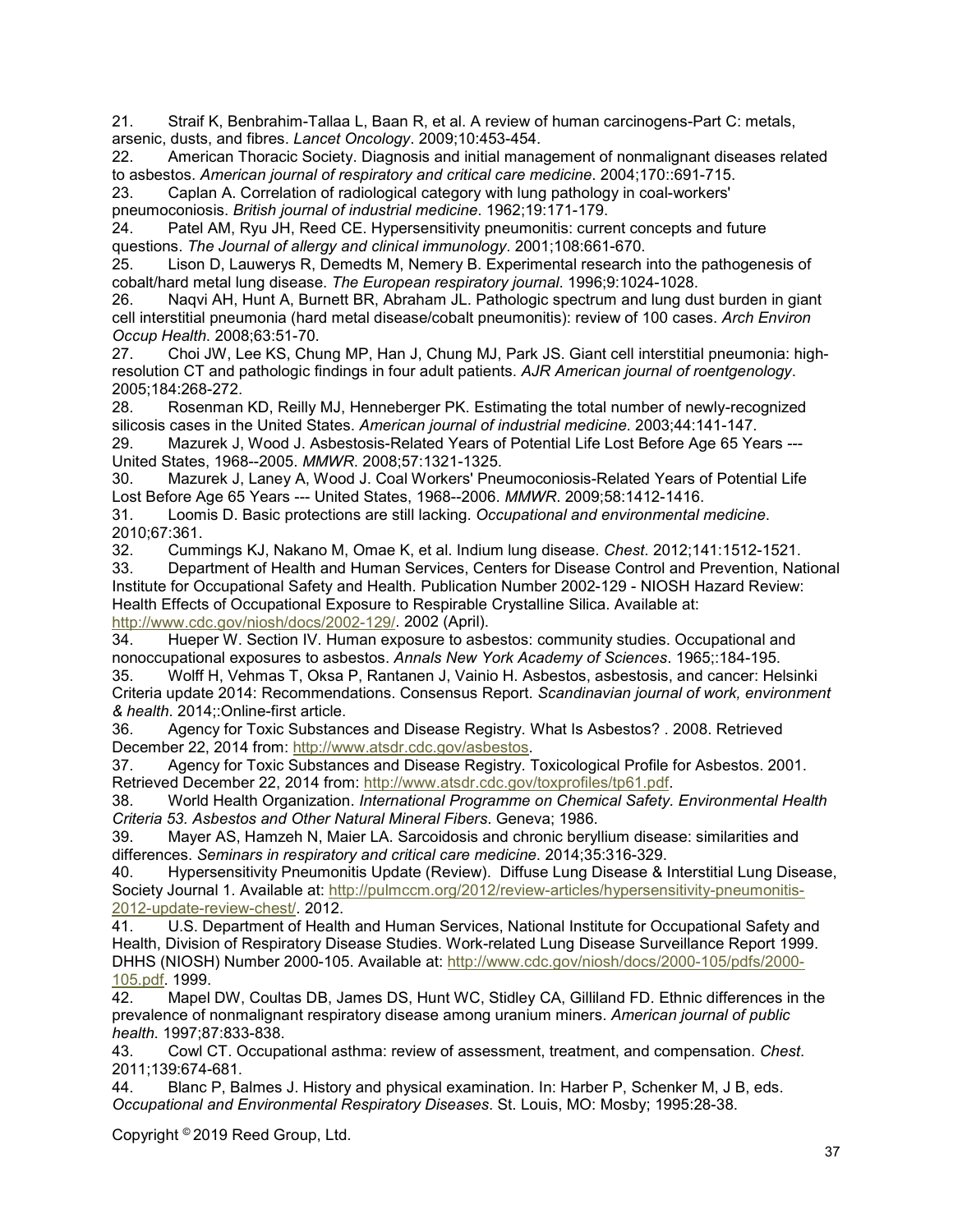45. Bickley L, Szilagyi P, Bates B. *Bates' Guide to Physical Examination and History Taking*: Lippincott Williams & Wilkins; 2009.

46. LeBlond R, Brown D, DeGowin R. *DeGowin's Diagnostic Examination, Ninth Edition*: McGraw-Hill Professional; 2008.

47. Wang ML, Avashia BH, Petsonk EL. Interpreting periodic lung function tests in individuals: the relationship between 1- to 5-year and long-term FEV1 changes. *Chest*. 2006;130:493-499.

48. Beeckman LA, Wang ML, Petsonk EL, Wagner GR. Rapid declines in FEV1 and subsequent respiratory symptoms, illnesses, and mortality in coal miners in the United States. *American journal of respiratory and critical care medicine*. 2001;163:633-639.

49. Miller MR, Crapo R, Hankinson J, et al. General considerations for lung function testing. *The European respiratory journal*. 2005;26:153-161.

50. Townsend M, Occupational and Environmental Lung Disorders Committee. Spirometry in the occupational health setting - 2011 update. *JOEM*. 2011;53:569-584.

51. U.S. Department of Labor, Occupational Safety and Health Administration. OSHA Publication No. 3637-2013. Spirometry Testing in Occupational Health Programs. Best Practices for Healthcare Professionals. Available at: [https://www.osha.gov/Publications/OSHA3637.pdf.](https://www.osha.gov/Publications/OSHA3637.pdf) 2013.

52. Leung CC, Chang KC, Law WS, et al. Determinants of spirometric abnormalities among silicotic patients in Hong Kong. *Occup Med (Lond)*. 2005;55:490-493.

53. Townsend MC. Evaluating pulmonary function change over time in the occupational setting. *Journal of occupational and environmental medicine / American College of Occupational and Environmental Medicine*. 2005;47:1307-1316.

54. Hankinson JL. Pulmonary function testing in the screening of workers: guidelines for instrumentation, performance, and interpretation. *Journal of occupational medicine : official publication of the Industrial Medical Association*. 1986;28:1081-1092.

55. Hankinson JL, Bang KM. Acceptability and reproducibility criteria of the American Thoracic Society as observed in a sample of the general population. *The American review of respiratory disease*. 1991;143:516-521.

56. Pellegrino R, Viegi G, Brusasco V, et al. Interpretative strategies for lung function tests. *The European respiratory journal*. 2005;26:948-968.

57. Rondinelli R. *AMA Guides to the Evaluation of Permanent Impairment, Sixth Edition*. Chicago, IL: American Medical Association; 2007.

58. Redlich CA, Tarlo SM, Hankinson JL, et al. Official American Thoracic Society technical standards: spirometry in the occupational setting. *American journal of respiratory and critical care medicine*. 2014;189:983-993.

59. Wang X, Yano E. Pulmonary dysfunction in silica-exposed workers: a relationship to radiographic signs of silicosis and emphysema. *American journal of industrial medicine*. 1999;36:299-306.

60. Miller A, Lilis R, Godbold J, Chan E, Wu X, Selikoff IJ. Spirometric impairments in long-term insulators. Relationships to duration of exposure, smoking, and radiographic abnormalities. *Chest*. 1994;105:175-182.

61. Kilburn KH, Warshaw RH. Airways obstruction from asbestos exposure. Effects of asbestosis and smoking. *Chest*. 1994;106:1061-1070.

62. Barnhart S, Hudson LD, Mason SE, Pierson DJ, Rosenstock L. Total lung capacity. An insensitive measure of impairment in patients with asbestosis and chronic obstructive pulmonary disease? *Chest*. 1988;93:299-302.

63. Rosenman KD, Reilly MJ, Gardiner J. Results of spirometry among individuals in a silicosis registry. *Journal of occupational and environmental medicine / American College of Occupational and Environmental Medicine*. 2010;52:1173-1178.

64. Brodkin CA, Barnhart S, Anderson G, Checkoway H, Omenn GS, Rosenstock L. Correlation between respiratory symptoms and pulmonary function in asbestos-exposed workers. *The American review of respiratory disease*. 1993;148:32-37.

65. Kilburn KH, Warshaw R, Thornton JC. Asbestosis, pulmonary symptoms and functional impairment in shipyard workers. *Chest*. 1985;88:254-259.

66. Aaron SD, Dales RE, Cardinal P. How accurate is spirometry at predicting restrictive pulmonary impairment? *Chest*. 1999;115:869-873.

67. Sircar K, Hnizdo E, Petsonk E, Attfield M. Decline in lung function and mortality: implications for medical monitoring. *Occupational and environmental medicine*. 2007;64:461-466.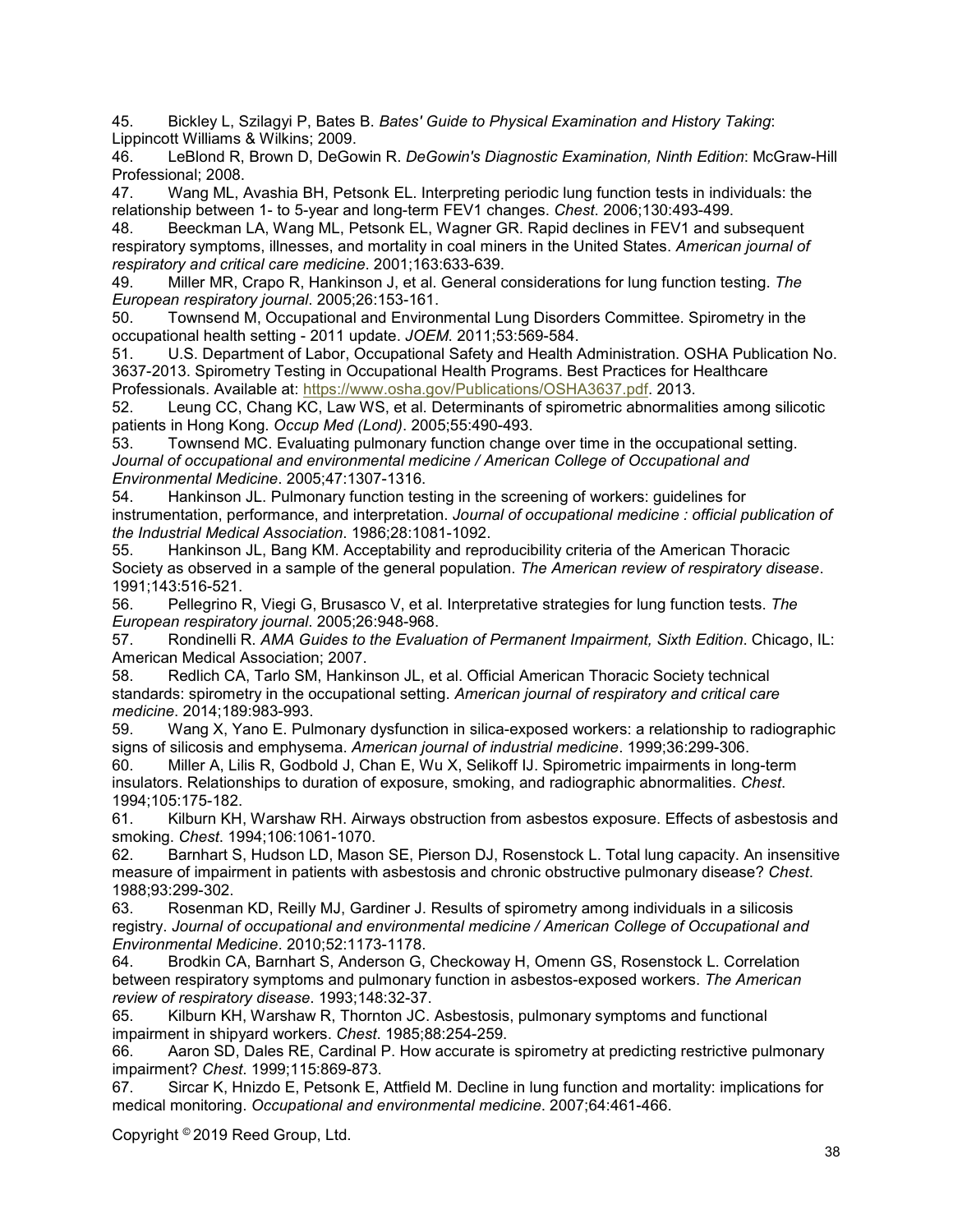68. Ng TP, Chan SL, Lam KP. Radiological progression and lung function in silicosis: a ten year follow up study. *Br Med J (Clin Res Ed)*. 1987;295:164-168.

69. Cowie RL. The influence of silicosis on deteriorating lung function in gold miners. *Chest*. 1998;113:340-343.

70. Hankinson JL, Wagner GR. Medical screening using periodic spirometry for detection of chronic lung disease. *Occup Med*. 1993;8:353-361.

71. Wang ML, Wu ZE, Du QG, et al. A prospective cohort study among new Chinese coal miners: the early pattern of lung function change. *Occupational and environmental medicine*. 2005;62:800-805.

72. Hourihane DO, Lessof L, Richardson PC. Hyaline and calcified pleural plaques as an index of exposure to asbestos. *British medical journal*. 1966;1:1069-1074.

73. Ruckley VA, Fernie JM, Chapman JS, et al. Comparison of radiographic appearances with associated pathology and lung dust content in a group of coalworkers. *British journal of industrial medicine*. 1984;41:459-467.

74. Musk AW, Cotes JE, Bevan C, Campbell MJ. Relationship between type of simple coalworkers' pneumoconiosis and lung function. A nine-year follow-up study of subjects with small rounded opacities. *British journal of industrial medicine*. 1981;38:313-320.

75. Fernie JM, Ruckley VA. Coalworkers' pneumoconiosis: correlation between opacity profusion and number and type of dust lesions with special reference to opacity type. *British journal of industrial medicine*. 1987;44:273-277.

76. Uragoda CG. Graphite pneumoconiosis and its declining prevalence in Sri Lanka. *The Journal of tropical medicine and hygiene*. 1989;92:422-424.

77. Rossiter CE. Relation between content and composition of coalworkers' lungs and radiological appearances. *British journal of industrial medicine*. 1972;29:31-44.

78. Kim KI, Kim CW, Lee MK, et al. Imaging of occupational lung disease. *Radiographics : a review publication of the Radiological Society of North America, Inc*. 2001;21:1371-1391.

79. Epler GR. Clinical overview of occupational lung disease. *Radiologic clinics of North America*. 1992;30:1121-1133.

80. International Labour Office. *Guidelines for the use of the ILO International Classification of Radiographs of Pneumoconioses, Revised edition 2011*. Geneva: International Labour Office; 2011.

81. Cockcroft A, Lyons JP, Andersson N, Saunders MJ. Prevalence and relation to underground exposure of radiological irregular opacities in South Wales coal workers with pneumoconiosis. *British journal of industrial medicine*. 1983;40:169-172.

82. Attfield M, Morring K. An investigation into the relationship between coal workers'

pneumoconiosis and dust exposure in U.S. coal miners. *Am Ind Hyg Assoc*. 1992;53::486-492.

83. Attfield MD, Seixas NS. Prevalence of pneumoconiosis and its relationship to dust exposure in a cohort of U.S. bituminous coal miners and ex-miners. *American journal of industrial medicine*. 1995;27:137-151.

84. Stark P, Jacobson F, Shaffer K. Standard imaging in silicosis and coal worker's pneumoconiosis. *Radiologic clinics of North America*. 1992;30:1147-1154.

85. Gefter WB, Conant EF. Issues and controversies in the plain-film diagnosis of asbestos-related disorders in the chest. *Journal of thoracic imaging*. 1988;3:11-28.

86. Lopes A, Mogami R, Capone D, Tessarollo B, Lopes De Melo P, Jansen J. High-resolution computed tomography in silicosis: correlation with chest radiography and pulmonary function tests. *J Bras Pneumol*. 2008;34:264-272.

87. American College of Radiology (ACR), Society for Pediatric Radiology (SPR). ACR–SPR Practice Guideline for the Performance of Chest Radiography. Available at: [https://www.acr.org/-](https://www.acr.org/-/media/ACR/Files/Practice-Parameters/ChestRad.pdf) [/media/ACR/Files/Practice-Parameters/ChestRad.pdf.](https://www.acr.org/-/media/ACR/Files/Practice-Parameters/ChestRad.pdf) 2011.

88. Kipen HM, Lilis R, Suzuki Y, Valciukas JA, Selikoff IJ. Pulmonary fibrosis in asbestos insulation workers with lung cancer: a radiological and histopathological evaluation. *British journal of industrial medicine*. 1987;44:96-100.

89. Laney AS, Attfield MD. Coal workers' pneumoconiosis and progressive massive fibrosis are increasingly more prevalent among workers in small underground coal mines in the United States. *Occupational and environmental medicine*. 2010;67:428-431.

90. Paris C, Benichou J, Raffaelli C, et al. Factors associated with early-stage pulmonary fibrosis as determined by high-resolution computed tomography among persons occupationally exposed to asbestos. *Scandinavian journal of work, environment & health*. 2004;30:206-214.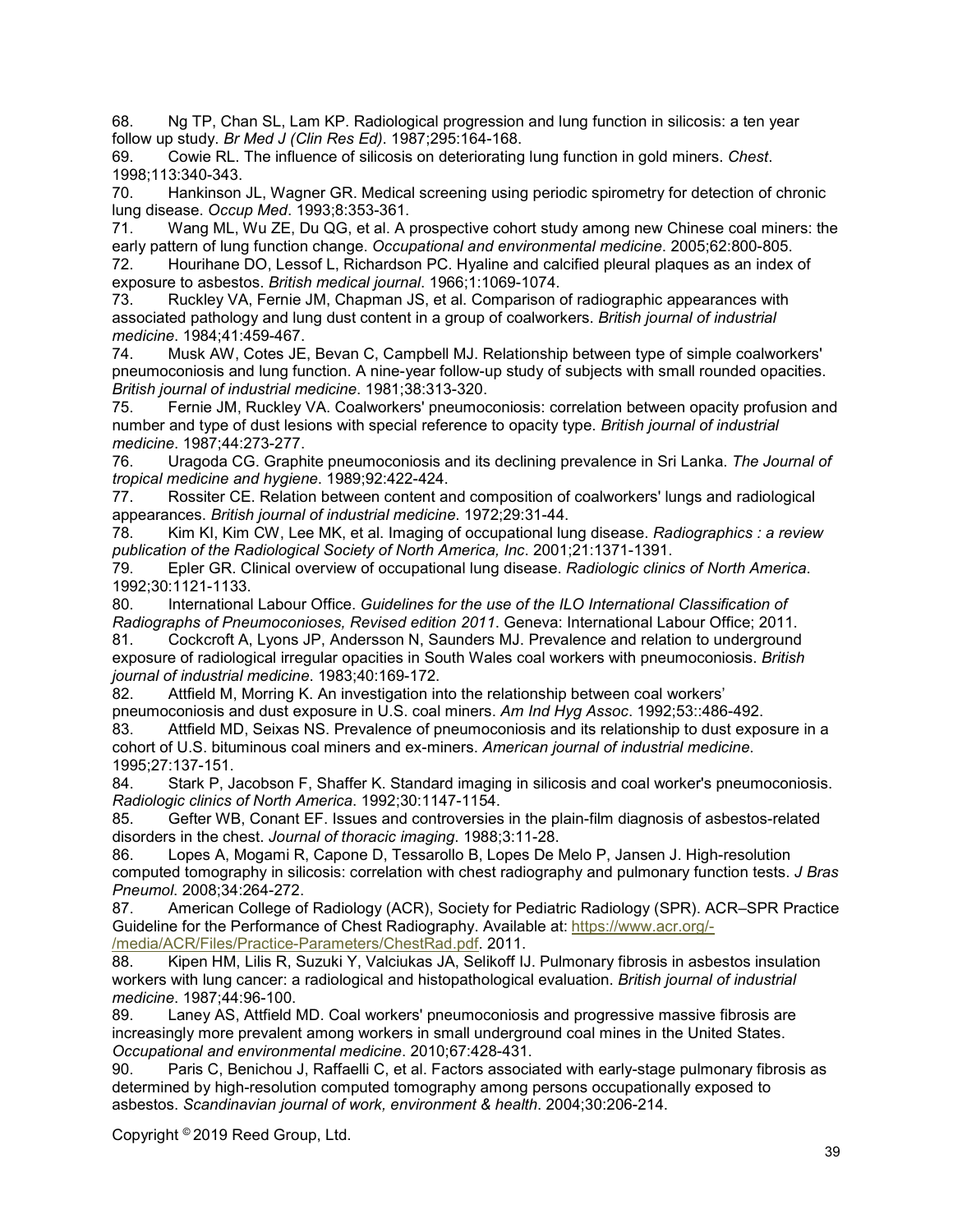91. Wain SL, Roggli VL, Foster WL, Jr. Parietal pleural plaques, asbestos bodies, and neoplasia. A clinical, pathologic, and roentgenographic correlation of 25 consecutive cases. *Chest*. 1984;86:707-713. 92. Vallyathan V, Brower PS, Green FH, Attfield MD. Radiographic and pathologic correlation of coal

workers' pneumoconiosis. *American journal of respiratory and critical care medicine*. 1996;154:741-748. 93. Hurley JF, Burns J, Copland L, Dodgson J, Jacobsen M. Coalworkers' simple pneumoconiosis and exposure to dust at 10 British coalmines. *British journal of industrial medicine*. 1982;39:120-127.

94. Bourgkard E, Bernadac P, Chau N, Bertrand JP, Teculescu D, Pham QT. Can the evolution to pneumoconiosis be suspected in coal miners? A longitudinal study. *American journal of respiratory and critical care medicine*. 1998;158:504-509.

95. Amandus HE, Lapp NL, Jacobson G, Reger RB. Significance of irregular small opacities in radiographs of coalminers in the USA. *British journal of industrial medicine*. 1976;33:13-17.

Sun J, Weng D, Jin C, et al. The value of high resolution computed tomography in the diagnostics of small opacities and complications of silicosis in mine machinery manufacturing workers, compared to radiography. *Journal of occupational health*. 2008;50:400-405.

97. Larson TC, Lewin M, Gottschall EB, Antao VC, Kapil V, Rose CS. Associations between radiographic findings and spirometry in a community exposed to Libby amphibole. *Occupational and environmental medicine*. 2012;69:361-366.

98. Collins HP, Dick JA, Bennett JG, et al. Irregularly shaped small shadows on chest radiographs, dust exposure, and lung function in coalworkers' pneumoconiosis. *British journal of industrial medicine*. 1988;45:43-55.

99. Gevenois PA, Pichot E, Dargent F, Dedeire S, Vande Weyer R, De Vuyst P. Low grade coal worker's pneumoconiosis. Comparison of CT and chest radiography. *Acta radiologica*. 1994;35:351-356. 100. Huuskonen O, Kivisaari L, Zitting A, Taskinen K, Tossavainen A, Vehmas T. High-resolution computed tomography classification of lung fibrosis for patients with asbestos-related disease. *Scandinavian journal of work, environment & health*. 2001;27:106-112.

101. Hanak V, Golbin JM, Hartman TE, Ryu JH. High-resolution CT findings of parenchymal fibrosis correlate with prognosis in hypersensitivity pneumonitis. *Chest*. 2008;134:133-138.

102. Gamsu G, Salmon CJ, Warnock ML, Blanc PD. CT quantification of interstitial fibrosis in patients with asbestosis: a comparison of two methods. *AJR American journal of roentgenology*. 1995;164:63-68. 103. Eterovic D, Dujic Z, Tocilj J, Capkun V. High resolution pulmonary computed tomography scans quantified by analysis of density distribution: application to asbestosis. *British journal of industrial medicine*. 1993;50:514-519.

104. Newman LS, Buschman DL, Newell JD, Jr., Lynch DA. Beryllium disease: assessment with CT. *Radiology*. 1994;190:835-840.

105. Mosiewicz J, Myslinski W, Zlomaniec G, Czabak-Garbacz R, Krupski W, Dzida G. Diagnostic value of high resolution computed tomography in the assessment of nodular changes in pneumoconiosis in foundry workers in Lublin. *Annals of agricultural and environmental medicine : AAEM*. 2004;11:279- 284.

106. Collins LC, Willing S, Bretz R, Harty M, Lane E, Anderson WH. High-resolution CT in simple coal workers' pneumoconiosis. Lack of correlation with pulmonary function tests and arterial blood gas values. *Chest*. 1993;104:1156-1162.

Aberle DR, Gamsu G, Ray CS, Feuerstein IM. Asbestos-related pleural and parenchymal fibrosis: detection with high-resolution CT. *Radiology*. 1988;166:729-734.

108. Bergin CJ, Castellino RA, Blank N, Moses L. Specificity of high-resolution CT findings in pulmonary asbestosis: do patients scanned for other indications have similar findings? *AJR American journal of roentgenology*. 1994;163:551-555.

109. Akira M, Yokoyama K, Yamamoto S, et al. Early asbestosis: evaluation with high-resolution CT. *Radiology*. 1991;178:409-416.

110. Afeltra A, Zennaro D, Garzia P, et al. Prevalence of interstitial lung involvement in patients with connective tissue diseases assessed with high-resolution computed tomography. *Scandinavian journal of rheumatology*. 2006;35:388-394.

111. Topcu F, Bayram H, Simsek M, et al. High-resolution computed tomography in cases with environmental exposure to asbestos in Turkey. *Respiration; international review of thoracic diseases*. 2000;67::139-145.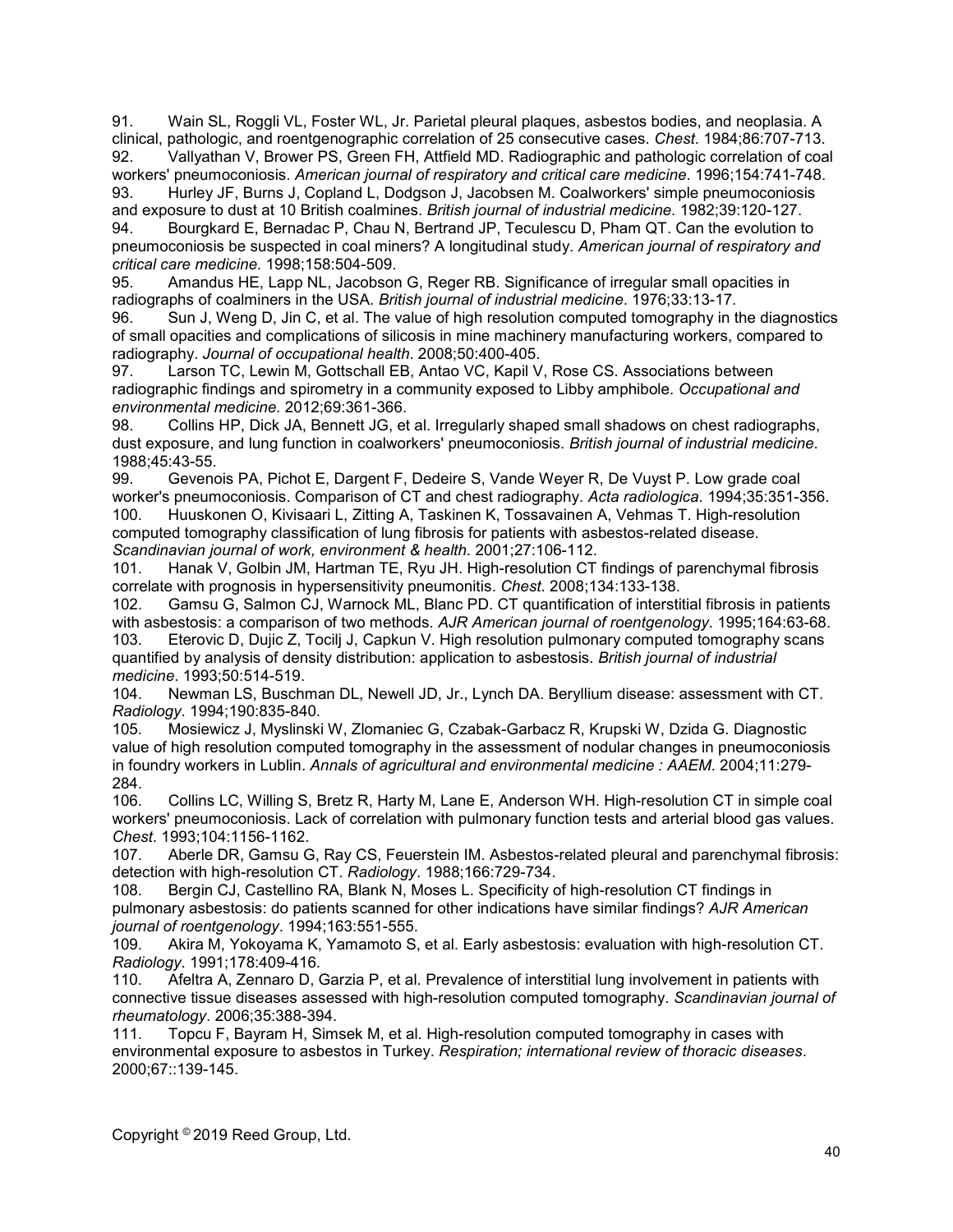112. Han D, Goo JM, Im JG, Lee KS, Paek DM, Park SH. Thin-section CT findings of arc-welders' pneumoconiosis. *Korean journal of radiology : official journal of the Korean Radiological Society*. 2000;1:79-83.

113. Lynch DA, Newell JD, Logan PM, King TE, Jr., Muller NL. Can CT distinguish hypersensitivity pneumonitis from idiopathic pulmonary fibrosis? *Ajr*. 1995;165:807-811.

114. Ziora D, Jastrzebski D, Lubina M, Wojdala A, Kozielski J. High-resolution computed tomography in hypersensitivity pneumonitis - correlation with pulmonary function. *Annals of agricultural and environmental medicine : AAEM*. 2005;12:31-34.

Lynch DA, Gamsu G, Ray CS, Aberle DR. Asbestos-related focal lung masses: manifestations on conventional and high-resolution CT scans. *Radiology*. 1988;169:603-607.

116. Punjabi NM, Shade D, Patel AM, Wise RA. Measurement variability in single-breath diffusing capacity of the lung. *Chest*. 2003;123:1082-1089.

117. Gaensler EA, Smith AA. Attachment for automated single breath diffusing capacity measurement. *Chest*. 1973;63:136-145.

118. Hughes JM, Pride NB. Examination of the carbon monoxide diffusing capacity (DL(CO)) in relation to its KCO and VA components. *American journal of respiratory and critical care medicine*. 2012;186:132-139.

119. Macintyre N, Crapo RO, Viegi G, et al. Standardisation of the single-breath determination of carbon monoxide uptake in the lung. *Eur Respir J*. 2005;26:720-735.

120. Johnson DC. Importance of adjusting carbon monoxide diffusing capacity (DLCO) and carbon monoxide transfer coefficient (KCO) for alveolar volume. *Respiratory medicine*. 2000;94:28-37.

121. Frey TM, Crapo RO, Jensen RL, Elliott CG. Diurnal variation of the diffusing capacity of the lung: is it real? *The American review of respiratory disease*. 1987;136:1381-1384.

American Thoracic Society. Single-breath carbon monoxide diffusing capacity (transfer factor). Recommendations for a standard technique - 1995 update. *American journal of respiratory and critical care medicine*. 1995;152::2185-2198.

123. Kaminsky DA, Whitman T, Callas PW. DLCO versus DLCO/VA as predictors of pulmonary gas exchange. *Respiratory medicine*. 2007;101:989-994.

124. Dujic Z, Tocilj J, Boschi S, Saric M, Eterovic D. Biphasic lung diffusing capacity: detection of early asbestos induced changes in lung function. *British journal of industrial medicine*. 1992;49:260-267.

125. Abejie BA, Wang X, Kales SN, Christiani DC. Patterns of pulmonary dysfunction in asbestos workers: a cross-sectional study. *Journal of occupational medicine and toxicology*. 2010;5:12.

126. Orens JB, Kazerooni EA, Martinez FJ, et al. The sensitivity of high-resolution CT in detecting idiopathic pulmonary fibrosis proved by open lung biopsy. A prospective study. *Chest*. 1995;108:109-115. 127. Sette A, Neder JA, Nery LE, et al. Thin-section CT abnormalities and pulmonary gas exchange impairment in workers exposed to asbestos. *Radiology*. 2004;232:66-74.

128. Boros PW, Enright PL, Quanjer PH, Borsboom GJ, Wesolowski SP, Hyatt RE. Impaired lung compliance and DL,CO but no restrictive ventilatory defect in sarcoidosis. *Eur Respir J*. 2010;36:1315- 1322.

129. Dodson RF, O'Sullivan M, Corn CJ, Garcia JG, Stocks JM, Griffith DE. Analysis of ferruginous bodies in bronchoalveolar lavage from foundry workers. *British journal of industrial medicine*. 1993;50:1032-1038.

130. Vathesatogkit P, Harkin TJ, Addrizzo-Harris DJ, Bodkin M, Crane M, Rom WN. Clinical correlation of asbestos bodies in BAL fluid. *Chest*. 2004;126:966-971.

131. Christman JW, Emerson RJ, Hemenway DR, Graham WG, Davis GS. Effects of work exposure, retirement, and smoking on bronchoalveolar lavage measurements of lung dust in Vermont granite workers. *The American review of respiratory disease*. 1991;144:1307-1313.

132. Meyer KC, Raghu G, Baughman RP, et al. An official American Thoracic Society clinical practice guideline: the clinical utility of bronchoalveolar lavage cellular analysis in interstitial lung disease. *American journal of respiratory and critical care medicine*. 2012;185:1004-1014.

133. Teschler H, Thompson AB, Dollenkamp R, Konietzko N, Costabel U. Relevance of asbestos bodies in sputum. *Eur Respir J*. 1996;9:680-686.

134. Havarneanu D, Alexandrescu I, Popa D. The risk assessment in occupational exposure to asbestos dusts through sputum cytologic examination. *J Prev Med*. 2008;16:46-53.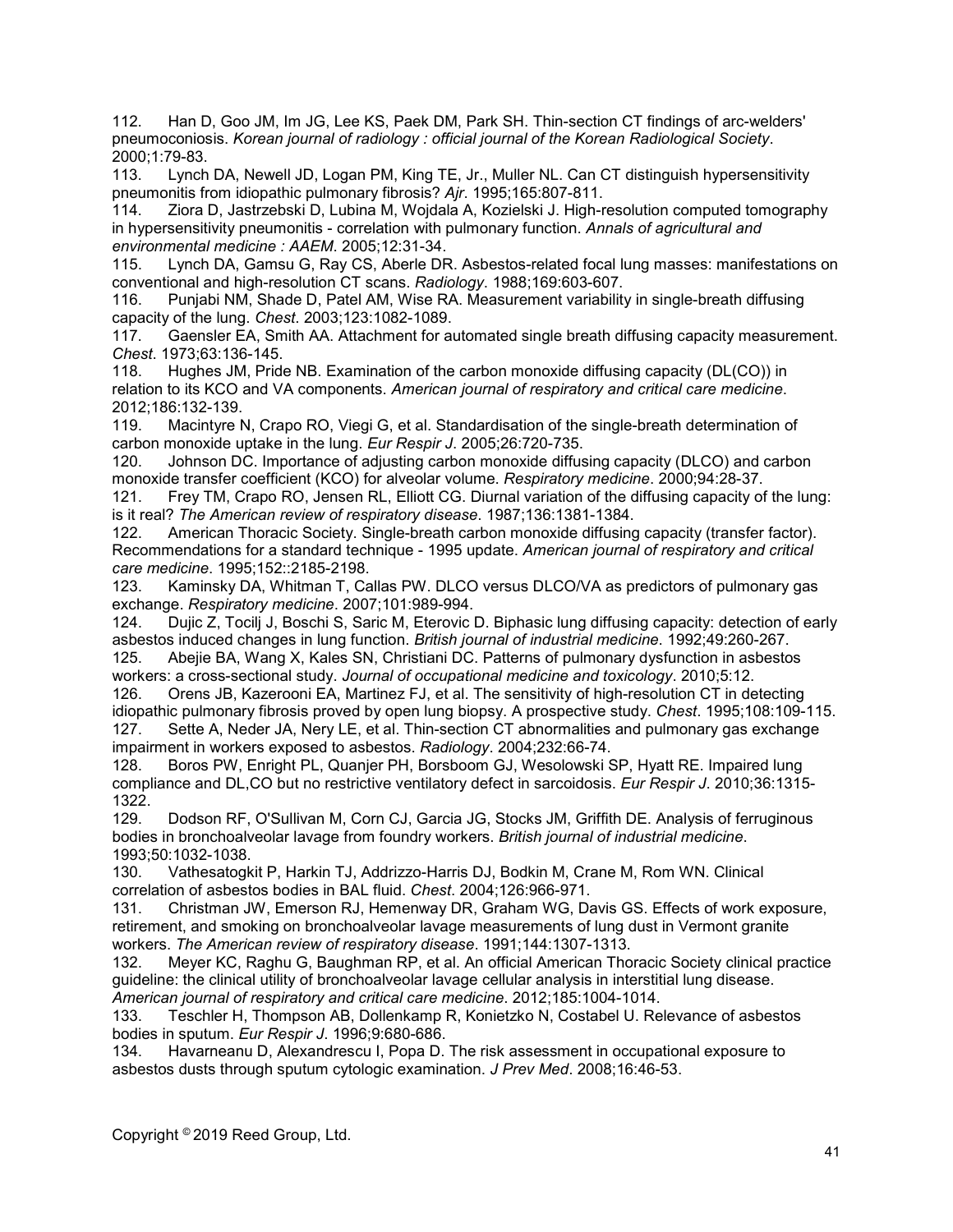135. Alexopoulos EC, Bouros D, Dimadi M, Serbescu A, Bakoyannis G, Kokkinis FP. Comparative analysis of induced sputum and bronchoalveolar lavage fluid (BALF) profile in asbestos exposed workers. *J Occup Med Toxicol*. 2011;6:23.

136. Pairon JC, Martinon L, Iwatsubo Y, et al. Retention of asbestos bodies in the lungs of welders. *American journal of industrial medicine*. 1994;25:793-804.

137. Corhay JL, Delavignette JP, Bury T, Saint-Remy P, Radermecker MF. Occult exposure to asbestos in steel workers revealed by bronchoalveolar lavage. *Archives of environmental health*. 1990;45:278-282.

De Vuyst P, Karjalainen A, Dumortier P, et al. Guidelines for mineral fibre analyses in biological samples: report of the ERS Working Group. European Respiratory Society. *The European respiratory journal*. 1998;11:1416-1426.

139. McLarty JW, Greenberg SD, Hurst GA, et al. The clinical significance of ferruginous bodies in sputa. *Journal of occupational medicine : official publication of the Industrial Medical Association*. 1980;22:92-96.

Paris C, Galateau-Salle F, Creveuil C, et al. Asbestos bodies in the sputum of asbestos workers: correlation with occupational exposure. *Eur Respir J*. 2002;20:1167-1173.

141. Sulotto F, Capellaro E, Chiesa A, Villari S, Bontempi S, Scansetti G. Relationship between asbestos bodies in sputum and the number of specimens. *Scandinavian journal of work, environment & health*. 1997;23:48-53.

142. Modin BE, Greenberg SD, Buffler PA, Lockhart JA, Seitzman LH, Awe RJ. Asbestos bodies in a general hospital/clinic population. *Acta cytologica*. 1982;26:667-677.

143. Karjalainen A, Anttila S, Mantyla T, Taskinen E, Kyyronen P, Tukiainen P. Asbestos bodies in bronchoalveolar lavage fluid in relation to occupational history. *American journal of industrial medicine*. 1994;26:645-654.

144. Sharma S, Pane J, Verma K. Effect of prednisolone treatment in chronic silicosis. *The American review of respiratory disease*. 1991;143 814-821.

145. Goodman G, Kaplan P, Stachura I, et al. Acute silicosis responding to corticosteroid therapy. *Chest*. 1992;101:366-370.

146. Wood DE, Eapen GA, Ettinger DS, et al. Lung cancer screening. *Journal of the National Comprehensive Cancer Network : JNCCN*. 2012;10:240-265.

147. Ochmann U, Jorres RA, Nowak D. Long-term efficacy of pulmonary rehabilitation: a state-of-theart review. *Journal of cardiopulmonary rehabilitation and prevention*. 2012;32:117-126.

148. Ochmann U, Kotschy-Lang N, Raab W, Kellberger J, Nowak D, Jorres RA. Long-term efficacy of pulmonary rehabilitation in patients with occupational respiratory diseases. *Respiration; international review of thoracic diseases*. 2012;84:396-405.

149. Nicolson C, Phillips B, Denehy L. A survey of pulmonary rehabilitation programs in Australia and their associated maintenance programs and support groups. *National Cardiothoracic Group 9th Biennial Conference*. Melbourne, Australia: e-AJP; 2005:S22.

150. Department of Labor, Employment Standards Administration. Regulations Implementing the Federal Coal Mine Health and Safety Act of 1969, as Amended. *Federal Register*. 2000;65.

151. Muhm JM. Medical surveillance for respirator users. *Journal of occupational and environmental medicine / American College of Occupational and Environmental Medicine*. 1999;41:989-994.

152. Douglas WW, Ryu JH, Swensen SJ, et al. Colchicine versus prednisone in the treatment of idiopathic pulmonary fibrosis: a randomized prospective study. *American journal of respiratory and critical care medicine*. 1998;158:220-225.

153. Miyazaki Y, Azuma A, Inase N, et al. Cyclosporine A combined with low-dose corticosteroid treatment in patients with idiopathic pulmonary fibrosis. *Respiratory investigation*. 2015;53:288-295.

154. American Thoracic Society. ATS Statement: Guidelines for the Six-Minute Walk Test. *American journal of respiratory and critical care medicine*. 2002;166::111-117.

155. Alhamad EH, Shaik SA, Idrees MM, Alanezi MO, Isnani AC. Outcome measures of the 6 minute walk test: relationships with physiologic and computed tomography findings in patients with sarcoidosis. *BMC pulmonary medicine*. 2010;10:42.

156. Buch MH, Denton CP, Furst DE, et al. Submaximal exercise testing in the assessment of interstitial lung disease secondary to systemic sclerosis: reproducibility and correlations of the 6-min walk test. *Annals of the rheumatic diseases*. 2007;66:169-173.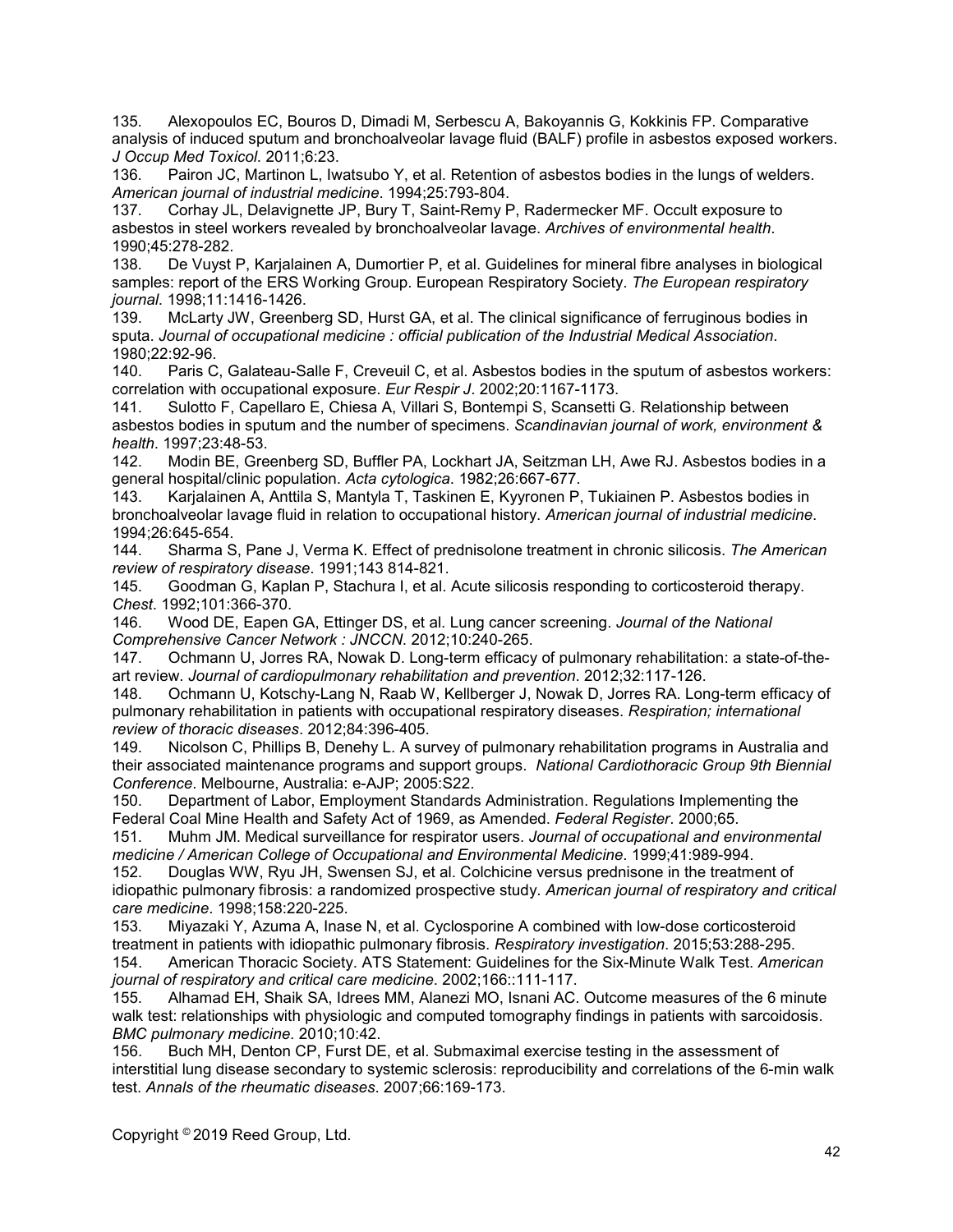157. Mao J, Zhang J, Zhou S, et al. Updated assessment of the six-minute walk test as predictor of acute radiation-induced pneumonitis. *International journal of radiation oncology, biology, physics*. 2007;67:759-767.

158. Modrykamien AM, Gudavalli R, McCarthy K, Parambil J. Echocardiography, 6-minute walk distance, and distance-saturation product as predictors of pulmonary arterial hypertension in idiopathic pulmonary fibrosis. *Respiratory care*. 2010;55:584-588.

159. Gibbons WJ, Fruchter N, Sloan S, Levy RD. Reference values for a multiple repetition 6-minute walk test in healthy adults older than 20 years. *Journal of cardiopulmonary rehabilitation*. 2001;21:87-93.<br>160. Solway S. Brooks D. Lacasse Y. Thomas S. A qualitative systematic overview of the Solway S, Brooks D, Lacasse Y, Thomas S. A qualitative systematic overview of the measurement properties of functional walk tests used in the cardiorespiratory domain. *Chest*. 2001;119:256-270.

161. Wilsher M, Good N, Hopkins R, et al. The six-minute walk test using forehead oximetry is reliable in the assessment of scleroderma lung disease. *Respirology*. 2012;17:647-652.

162. Baughman RP, Sparkman BK, Lower EE. Six-minute walk test and health status assessment in sarcoidosis. *Chest*. 2007;132:207-213.

163. Chetta A, Aiello M, Foresi A, et al. Relationship between outcome measures of six-minute walk test and baseline lung function in patients with interstitial lung disease. *Sarcoidosis, vasculitis, and diffuse lung diseases : official journal of WASOG / World Association of Sarcoidosis and Other Granulomatous Disorders*. 2001;18:170-175.

164. Flaherty KR, Andrei AC, Murray S, et al. Idiopathic pulmonary fibrosis: prognostic value of changes in physiology and six-minute-walk test. *American journal of respiratory and critical care medicine*. 2006;174:803-809.

165. Xaubet A, Serrano-Mollar A, Ancochea J. Pirfenidone for the treatment of idiopathic pulmonary fibrosis. *Expert opinion on pharmacotherapy*. 2014;15:275-281.

166. Florian J, Rubin A, Mattiello R, Fontoura FF, Camargo Jde J, Teixeira PJ. Impact of pulmonary rehabilitation on quality of life and functional capacity in patients on waiting lists for lung transplantation. *J Bras Pneumol*. 2013;39:349-356.

167. Watanabe F, Taniguchi H, Sakamoto K, et al. Quadriceps weakness contributes to exercise capacity in nonspecific interstitial pneumonia. *Respiratory medicine*. 2013;107:622-628.

168. Rammaert B, Leroy S, Cavestri B, Wallaert B, Grosbois JM. Home-based pulmonary rehabilitation in idiopathic pulmonary fibrosis. *Revue des maladies respiratoires*. 2011;28:e52-57. 169. Heresi GA, Dweik RA. Strengths and limitations of the six-minute-walk test: a model biomarker study in idiopathic pulmonary fibrosis. *American journal of respiratory and critical care medicine*. 2011;183:1122-1124.

170. du Bois RM, Weycker D, Albera C, et al. Six-minute-walk test in idiopathic pulmonary fibrosis: test validation and minimal clinically important difference. *American journal of respiratory and critical care medicine*. 2011;183:1231-1237.

171. Swigris JJ, Olson AL, Shlobin OA, Ahmad S, Brown KK, Nathan SD. Heart rate recovery after sixminute walk test predicts pulmonary hypertension in patients with idiopathic pulmonary fibrosis. *Respirology*. 2011;16:439-445.

172. Coelho AC, Knorst MM, Gazzana MB, Barreto SS. Predictors of physical and mental healthrelated quality of life in patients with interstitial lung disease: a multifactorial analysis. *J Bras Pneumol*. 2010;36:562-570.

173. Jenkins S, Cecins NM. Six-minute walk test in pulmonary rehabilitation: do all patients need a practice test? *Respirology*. 2010;15:1192-1196.

174. Caminati A, Harari S. IPF: New insight in diagnosis and prognosis. *Respiratory medicine*. 2010;104 Suppl 1:S2-10.

175. Holland AE, Hill CJ, Conron M, Munro P, McDonald CF. Small changes in six-minute walk distance are important in diffuse parenchymal lung disease. *Respiratory medicine*. 2009;103:1430-1435. 176. Rasekaba T, Lee AL, Naughton MT, Williams TJ, Holland AE. The six-minute walk test: a useful metric for the cardiopulmonary patient. *Internal medicine journal*. 2009;39:495-501.

177. Lederer DJ, Arcasoy SM, Wilt JS, D'Ovidio F, Sonett JR, Kawut SM. Six-minute-walk distance predicts waiting list survival in idiopathic pulmonary fibrosis. *American journal of respiratory and critical care medicine*. 2006;174:659-664.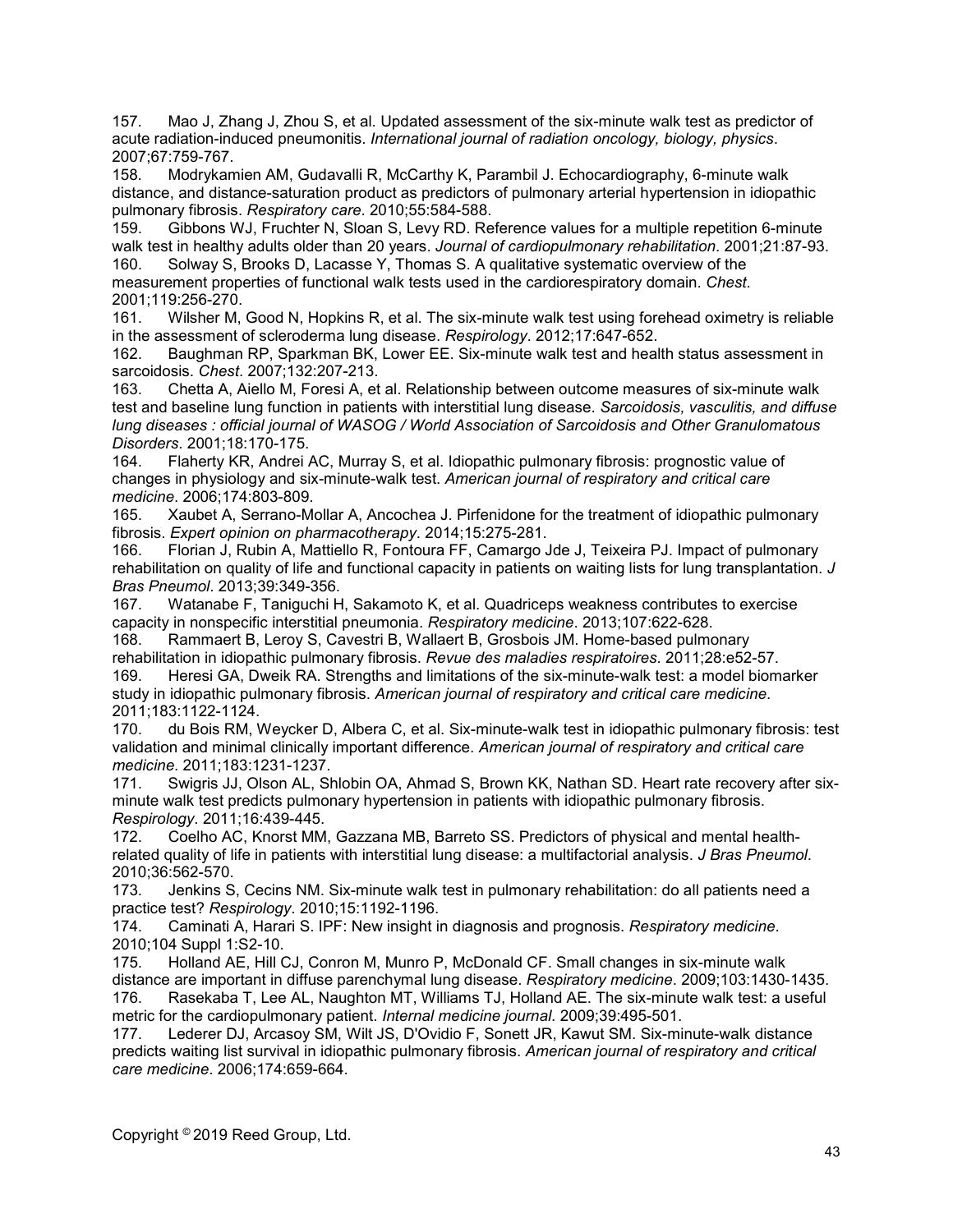178. Eaton T, Young P, Milne D, Wells AU. Six-minute walk, maximal exercise tests: reproducibility in fibrotic interstitial pneumonia. *American journal of respiratory and critical care medicine*. 2005;171:1150- 1157.<br>179.

Leuchte HH, Neurohr C, Baumgartner R, et al. Brain natriuretic peptide and exercise capacity in lung fibrosis and pulmonary hypertension. *American journal of respiratory and critical care medicine*. 2004;170:360-365.

180. Kadikar A, Maurer J, Kesten S. The six-minute walk test: a guide to assessment for lung transplantation. *The Journal of heart and lung transplantation : the official publication of the International Society for Heart Transplantation*. 1997;16:313-319.

181. Doyle TJ, Washko GR, Fernandez IE, et al. Interstitial lung abnormalities and reduced exercise capacity. *American journal of respiratory and critical care medicine*. 2012;185:756-762.

182. Ochmann U, Kotschy-Lang N, Raab W, Kellberger J, Nowak D, Jorres RA. Is an individual prediction of maximal work rate by 6-minute walk distance and further measurements reliable in male patients with different lung diseases? *Respiration; international review of thoracic diseases*. 2013;86:384- 392.

183. Favre MN, Roche F, Januel B, et al. Exercise test and evaluation of exertional dyspnoea in former coal miners. *Revue des maladies respiratoires*. 2002;19:315-322.

184. Stevens D, Elpern E, Sharma K, Szidon P, Ankin M, Kesten S. Comparison of hallway and treadmill six-minute walk tests. *American journal of respiratory and critical care medicine*. 1999;160:1540- 1543.<br>185.

185. Chuang ML, Lin IF, Wasserman K. The body weight-walking distance product as related to lung function, anaerobic threshold and peak VO2 in COPD patients. *Respiratory medicine*. 2001;95:618-626. 186. Carter R, Holiday DB, Nwasuruba C, Stocks J, Grothues C, Tiep B. 6-minute walk work for assessment of functional capacity in patients with COPD. *Chest*. 2003;123:1408-1415.

187. Enright PL. The six-minute walk test. *Respiratory care*. 2003;48:783-785.

188. Troosters T, Gosselink R, Decramer M. Six minute walking distance in healthy elderly subjects. *The European respiratory journal*. 1999;14:270-274.

189. Enright PL, Sherrill DL. Reference equations for the six-minute walk in healthy adults. *American journal of respiratory and critical care medicine*. 1998;158:1384-1387.

190. Poh H, Eastwood PR, Cecins NM, Ho KT, Jenkins SC. Six-minute walk distance in healthy Singaporean adults cannot be predicted using reference equations derived from Caucasian populations. *Respirology*. 2006;11:211-216.

191. Pinto-Plata VM, Cote C, Cabral H, Taylor J, Celli BR. The 6-min walk distance: change over time and value as a predictor of survival in severe COPD. *The European respiratory journal*. 2004;23:28-33.

192. Redelmeier DA, Bayoumi AM, Goldstein RS, Guyatt GH. Interpreting small differences in functional status: the Six Minute Walk test in chronic lung disease patients. *American journal of respiratory and critical care medicine*. 1997;155:1278-1282.

193. Cote CG, Casanova C, Marin JM, et al. Validation and comparison of reference equations for the 6-min walk distance test. *The European respiratory journal*. 2008;31:571-578.

194. Karpman C, DePew Z, LeBrasseur N, Novotny P, Benzo R. Determinants of gait speed in COPD. *Chest*. 2014;146:104-110.

195. Pimenta SP, Rocha RB, Baldi BG, Kawassaki Ade M, Kairalla RA, Carvalho CR. Desaturation distance ratio: a new concept for a functional assessment of interstitial lung diseases. *Clinics (Sao Paulo, Brazil)*. 2010;65:841-846.

196. Garin MC, Highland KB, Silver RM, Strange C. Limitations to the 6-minute walk test in interstitial lung disease and pulmonary hypertension in scleroderma. *The Journal of rheumatology*. 2009;36:330- 336.<br>197.

197. International Labour Office. *International classification of radiographs of pneumoconiosis 1980. Occupational Safety and Health Series 22*. Geneva: ILO; 1980.

198. Harris JS, Sinnott PL, Holland JP, et al. Methodology to update the practice recommendations in the American College of Occupational and Environmental Medicine's Occupational Medicine Practice Guidelines, second edition. *Journal of occupational and environmental medicine / American College of Occupational and Environmental Medicine*. 2008;50:282-295.

Centers for Disease Control and Prevention, National Institute for Occupational Safety and Health. *Work-Related Lung Disease Surveillance Report 2007.* https://www.cdc.gov/niosh/docs/2008- 143/pdfs/2008-143.pdf?id=10.26616/NIOSHPUB2008143a